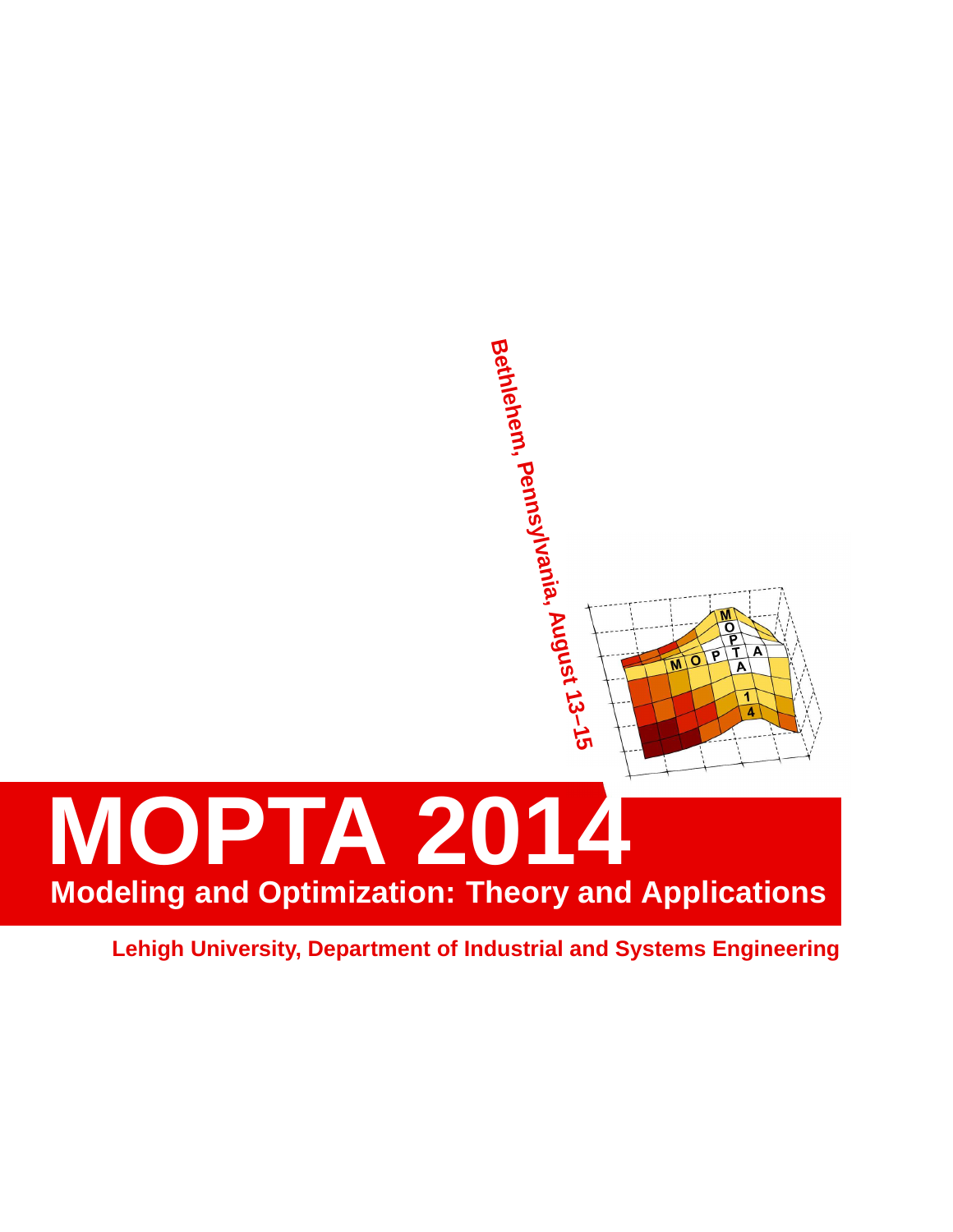# Welcome to the 2014 MOPTA Conference!

# **Mission statement**

The Modeling and Optimization: Theory and Application (MOPTA) conference is planned as an annual event aiming to bring together a diverse group of people from both discrete and continuous optimization, working on both theoretical and applied aspects. The format will consist of a number of invited talks from distinguished speakers and selected contributed talks, spread over three days.

The goal is to present a diverse set of exciting new developments from different optimization areas while at the same time providing a setting which will allow increased interaction among the participants. We aim to bring together researchers from both the theoretical and applied communities who do not usually have the chance to interact in the framework of a medium-scale event. MOPTA 2014 is hosted by the Department of Industrial and Systems Engineering at Lehigh University.

# **Organization committee**

TAMÁS TERLAKY terlaky@lehigh.edu

BORIS DEFOURNY — Chair defourny@lehigh.edu

FRANK E. CURTIS SIAM Representative frank.e.curtis@lehigh.edu

LUIS ZULUAGA luis.zuluaga@lehigh.edu LAWRENCE V. SNYDER larry.snyder@lehigh.edu TED RALPHS ted@lehigh.edu KATYA SCHEINBERG katyas@lehigh.edu

ROBERT H. STORER Rhs2@lehigh.edu AURÉLIE THIELE Aurelie.thiele@lehigh.edu EUGENE PEREVALOV eup2@lehigh.edu KATHY RAMBO (staff) ABBY BARLOK (staff)

**Corporate Sponsors**



AIMMS B.V. SAS Institute Inc. Gurobi Optimization, Inc.



Society for Industrial and Applied Mathematics







# **Academic Sponsors**

Department of Industrial and Systems Engineering Lehigh University



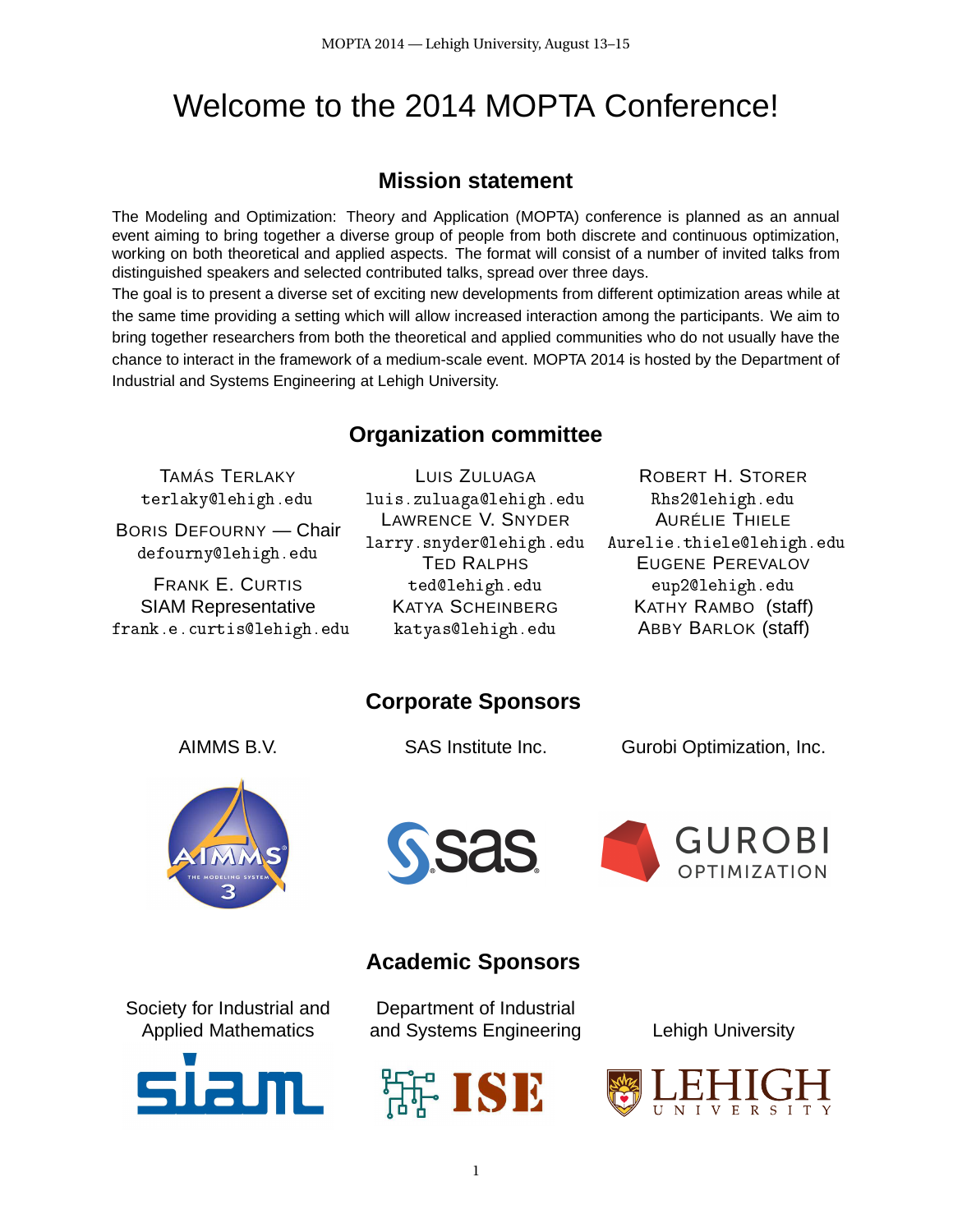# Program Highlights

## **Wednesday, August 13**

- 8:30am 9:30am Gérard Cornuéjols, plenary talk
- 11:30am 12:30pm Darinka Dentcheva, plenary talk
- 3:45pm 4:45pm Philip Gill, plenary talk
- 7:00pm 9:00pm Graduate student Social

# **Thursday, August 14**

- 8:30am 9:30am Asu Ozdaglar, plenary talk
- 9:45am 11:15am AIMMS/MOPTA competition: Final presentations
- 11:30am 12:30pm Miguel Anjos, plenary talk
- 5:00pm 6:00pm Vahab Mirrokni, plenary talk
- 6:15pm 7:15pm Cocktail reception
- 7:15pm 9:45pm Conference banquet and competition results

# **Friday, August 15**

- 8:30am 9:30am Andreas Wächter, plenary talk
- 11:30am 12:30pm Warren B. Powell, plenary talk

# Table of Contents

| <b>Speaker Biographies</b>                                | p. 3  |
|-----------------------------------------------------------|-------|
| <b>AIMMS/MOPTA Optimization Modeling Competition 2014</b> | p. 11 |
| <b>Floor Plans</b>                                        | p. 12 |
| <b>Schedule</b>                                           | p. 13 |
| Abstracts                                                 | p. 17 |
| ISE Centers & MOPTA 2014 Sponsors                         | p. 51 |
| <b>Session Chair Index</b>                                | p. 52 |
| Speaker Index                                             | p. 52 |
| Author Index                                              | p. 53 |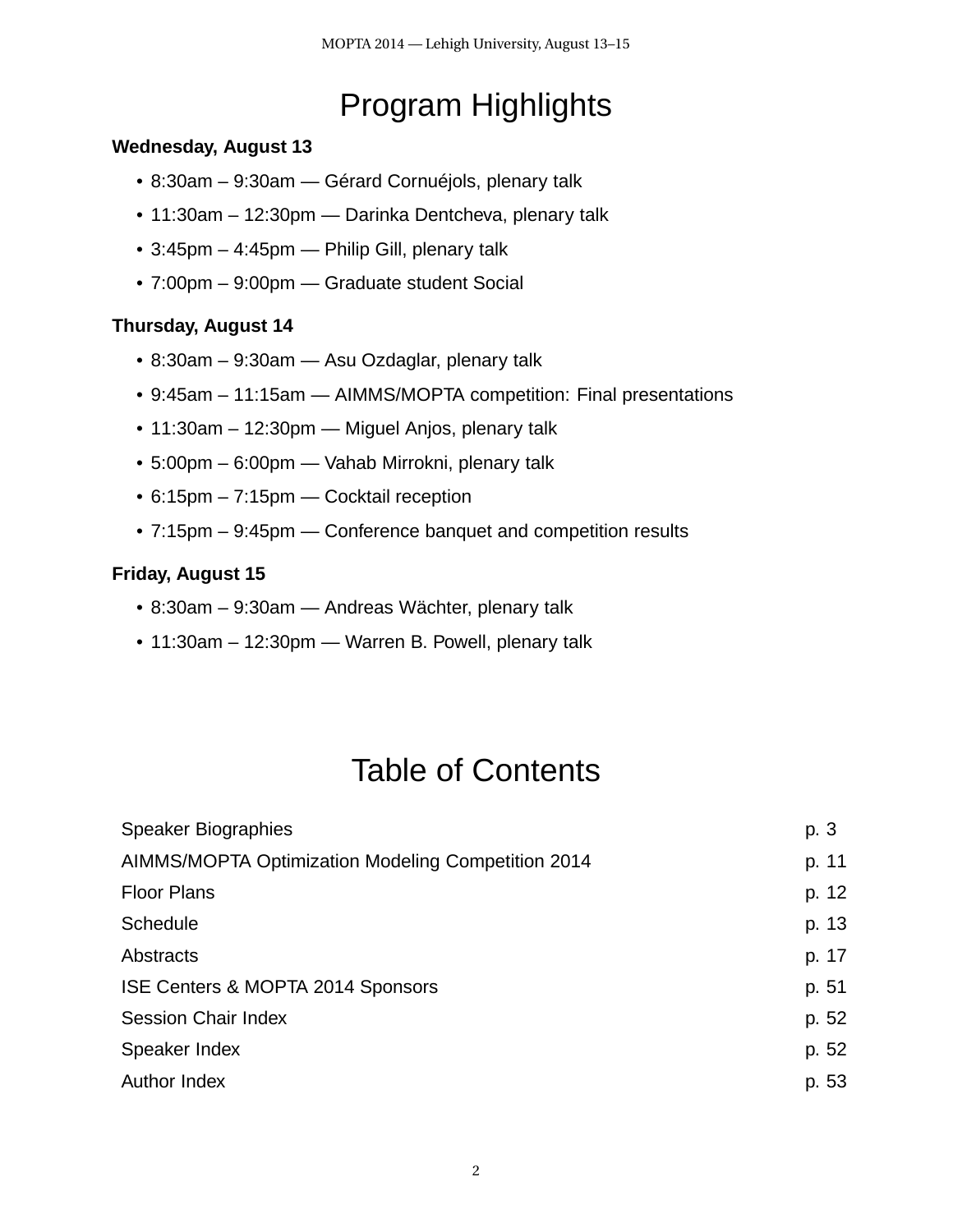# Speaker Biographies

<span id="page-3-0"></span>

# GÉRARD P. CORNUÉJOLS

Professor Tepper School of Business Carnegie Mellon University gc0v@andrew.cmu.edu

Gérard Cornuéjols is a professor at Carnegie Mellon University. He received the von Neumann Theory prize (2011) offered by INFORMS, the Dantzig prize (2009) offered jointly by the Math Optimization Society and SIAM, the SIAM Outstanding Paper Prize (2004), the Fulkerson Prize (2000) offered jointly by the American Math Society and the Math Optimization Society and the Lanchester prize (1977) offered by INFORMS. He was editor-in-chief of Mathematics of Operations Research from 1998 to 2003.

### **Title: Cut-Generating Functions Date: Wednesday, August 13, 8:30am–9:30**

**Abstract:** Cutting planes have become a key component of integer linear and nonlinear programming solvers. Some of the most successful cutting planes are generated through a formula obtained by applying a simple "cut-generating function". Gomory's mixed-integer cuts are a classical example. In this talk, we present our current understanding of the theory of cut-generating functions, relying largely on convex analysis. This talk is based on joint work with Conforti, Daniilidis, Lemarechal, Malick, Wolsey and Yildiz.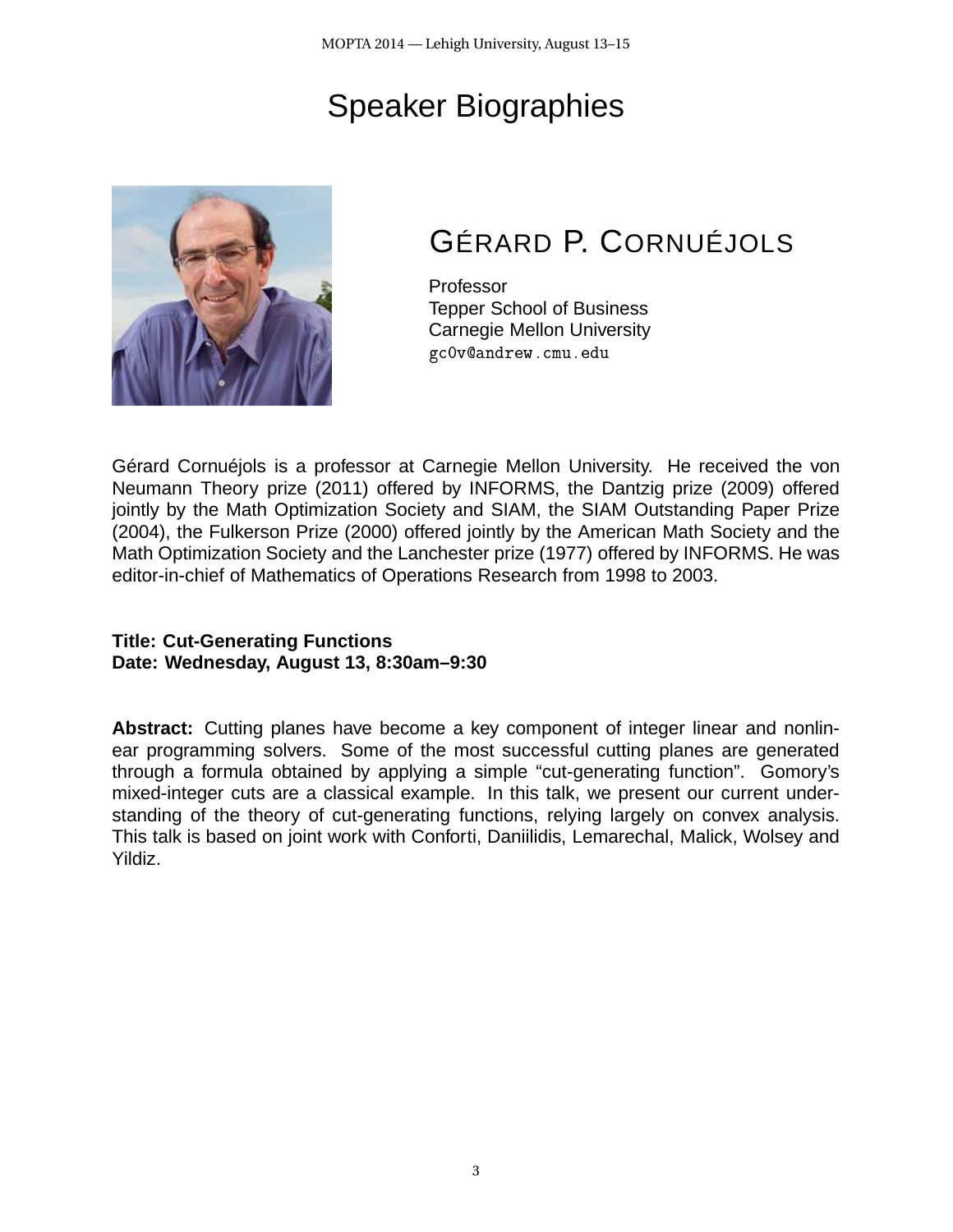<span id="page-4-0"></span>

# DARINKA DENTCHEVA

Professor

Department of Mathematical Sciences Stevens Institute of Technology

Darinka Dentcheva holds PhD and Doctor of Sciences (Habilitation) degrees from Humboldt University Berlin, Germany. Her current research interests are in the area of optimization under uncertainty and risk, in which she has co-authored a popular recent monograph. She is passionate about education and has developed a new graduate curriculum as well as many new courses on both graduate and undergraduate level.

Darinka Dentcheva is an Associate Editor of SIAM Journal on Optimization, SIAM Review, and the Journal on Control, Optimisation and Calculus of Variations of the French Society of Applied Mathematics (ESAIM). She is a member of the Publications Committee of the Mathematical Optimization Society and a past member of the Committee on Stochastic Programming of the Mathematical Optimization Society. She is the recipient of a DAAD (Deutche Academische Austausch Dienst) award, Davis Memorial Research Award, and Research Recognition Award of the Board of Trustees of Stevens Institute of Technology.

# **Title: Optimization Problems with Stochastic Order Constraints Date: Wednesday, August 13, 11:30am–12:30**

**Abstract:** Stochastic orders formalize preferences among random outcomes and are widely used in statistics and economics. We analyze stochastic optimization problems involving stochastic-order relations as constraints that relate performance functionals, depending on our decisions, to benchmark random outcomes.

We discuss the relation of univariate and multivariate stochastic orders to utility functions, conditional value at risk, and to coherent measures of risk. Necessary and sufficient conditions of optimality and duality theory for problems with stochastic order constraints involve expected utility theory, dual (rank-dependent) utility theory, and coherent measures of risk. The model provides a link between various approaches for risk-averse optimization. Some attention will be paid to the numerical solution of the problems. Several applications will be outlined.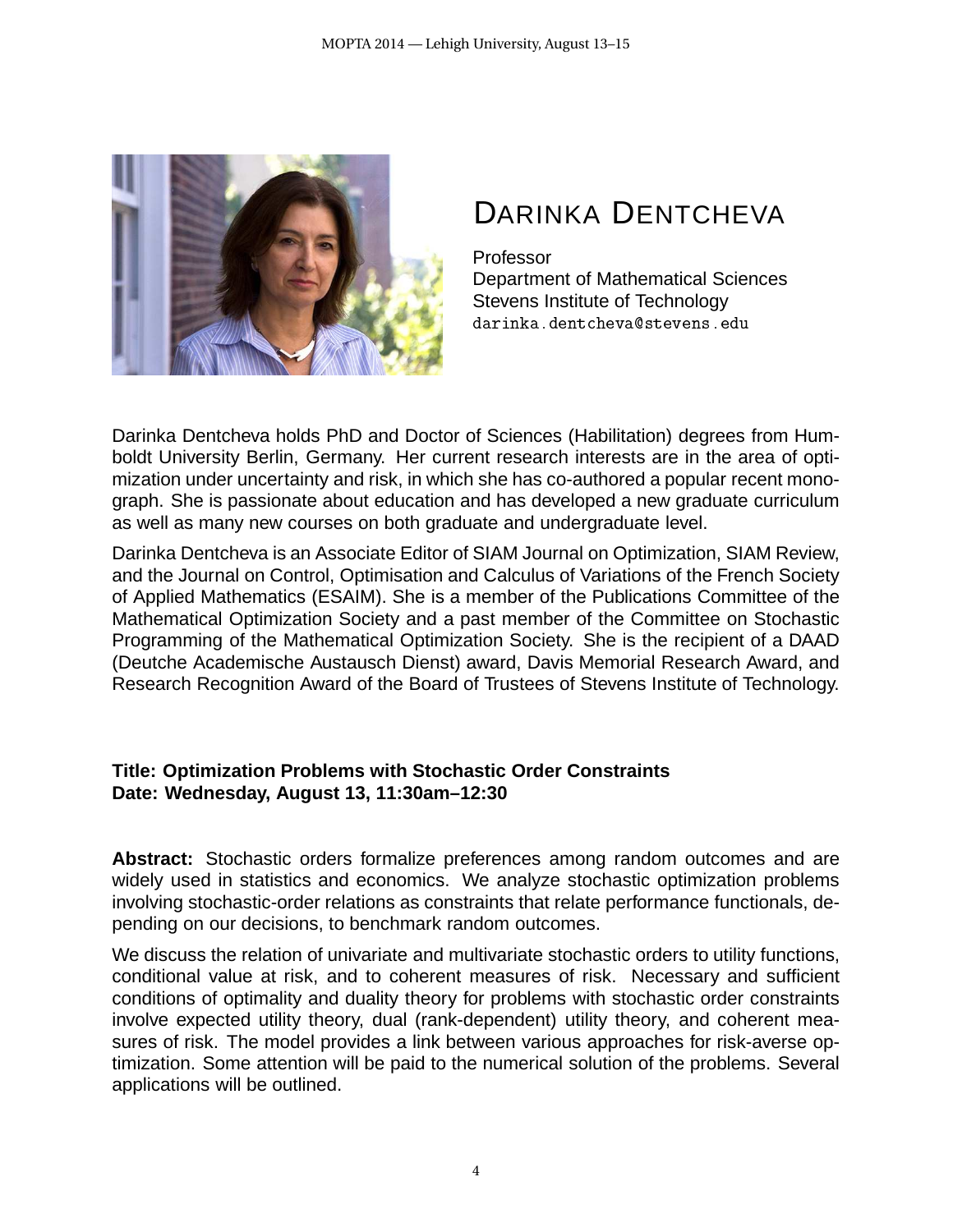<span id="page-5-0"></span>

# PHILIP F. GILL

Professor Department of Mathematics University of California, San Diego pgill@ucsd.edu

Philip Gill holds the title of Distinguished Professor of Mathematics at the University of California, San Diego, where he also serves as a Co-Director of the Center for Computational Mathematics. He received his Ph.D. from Imperial College of Science and Technology, London University in 1974. Before joining the University of California in 1988, he held appointments at the National Physical Laboratory in Teddington, England, and the Systems Optimization Laboratory at Stanford University. Professor Gill works in the general area of computational science, with a special interest in numerical optimization. He is the coauthor of two books, Practical Optimization, and Numerical Linear Algebra and Optimization. He is also coauthor of the software packages NPSOL and SNOPT, which have been distributed to universities, research laboratories, and industrial sites around the world. Professor Gill has served on the organizing committee of eight national and international conferences on optimization, and he was the Program Director for the SIAM Activity Group on Optimization from 1995-98. He has served on the Editorial Board for the SIAM Journal on Optimization, the SIAM Journal on Matrix Analysis, and Mathematical Programming Computation. He was elected SIAM Fellow in 2014.

# **Title: Sequential Quadratic Programming Methods for Nonlinear Optimization Date: Wednesday, August 13, 3:45am–4:45**

**Abstract:** In his 1963 PhD thesis, Wilson proposed the first sequential quadratic programming (SQP) method for the solution of constrained nonlinear optimization problems. In the intervening 50 years or so, SQP methods have evolved into a powerful and effective class of methods for a wide range of optimization problems. They are particularly effective for solving a sequence of related problems, such as those arising in mixed-integer nonlinear programming, and the optimization of functions subject to differential equation constraints. Given the scope and utility of nonlinear optimization, it is not surprising that SQP methods are still a subject of active research. We review some recent developments that include: (i) the relationship of SQP methods to other methods, including augmented Lagrangian methods and interior methods; (ii) regularized and stabilized SQP methods; (iii) SQP methods for use in mixed-integer nonlinear programming; and (iv) methods for solving the quadratic programming subproblem.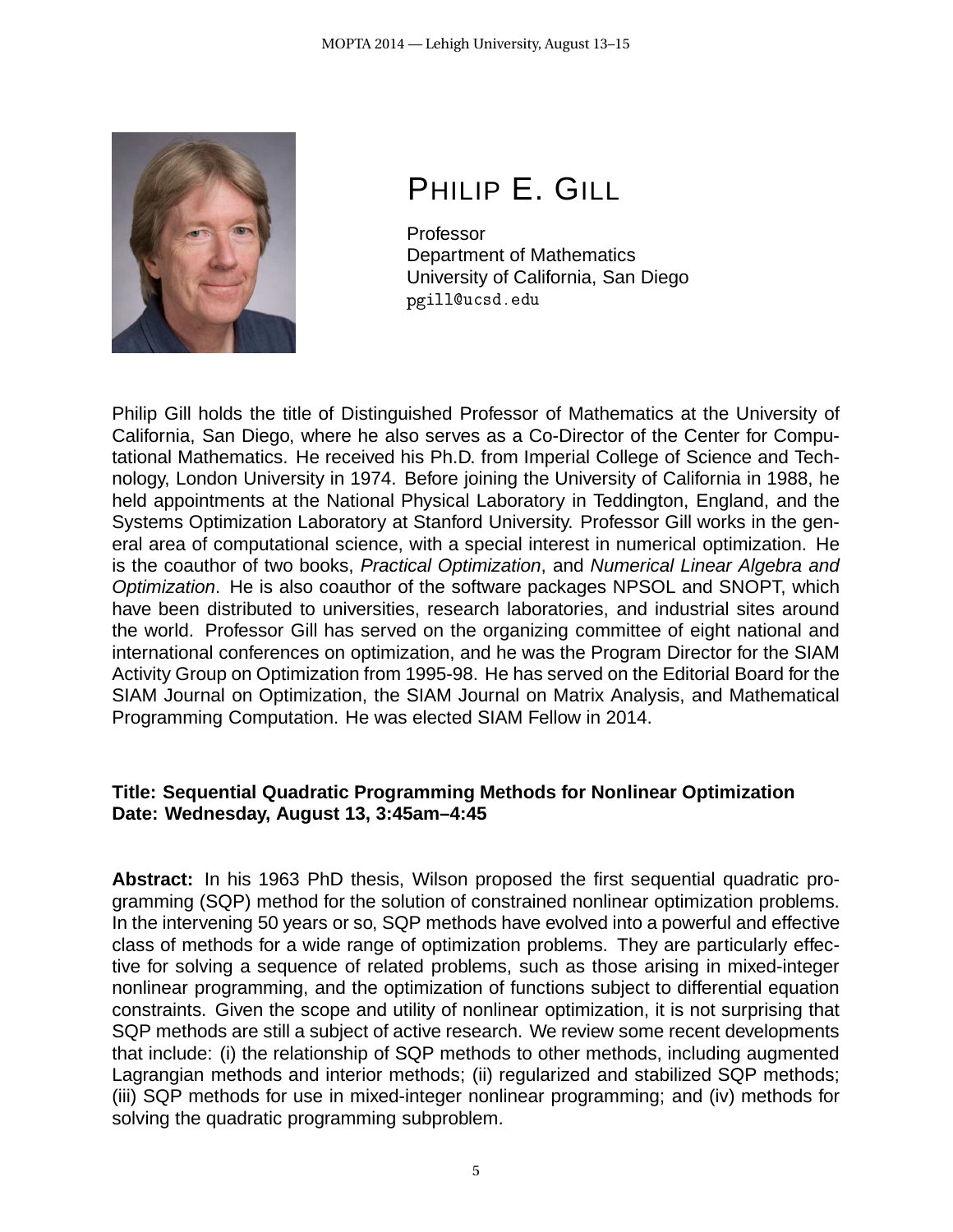<span id="page-6-0"></span>

# ASU OZDAGLAR

Professor Department of Electrical Engineering and Computer Science Laboratory for Information and Decision Systems Massachusetts Institute of Technology asuman@mit.edu

Asu Ozdaglar received the B.S. degree in electrical engineering from the Middle East Technical University, Ankara, Turkey, in 1996, and the S.M. and the Ph.D. degrees in electrical engineering and computer science from the Massachusetts Institute of Technology, Cambridge, in 1998 and 2003, respectively.

She is currently a professor in the Electrical Engineering and Computer Science Department at the Massachusetts Institute of Technology. She is also a member of the Laboratory for Information and Decision Systems and the Operations Research Center. Her research expertise includes optimization theory, with emphasis on nonlinear programming and convex analysis, game theory, with applications in communication, social, and economic networks, distributed optimization and control, and network analysis with special emphasis on contagious processes, systemic risk and dynamic control.

Professor Ozdaglar is the recipient of a Microsoft fellowship, the MIT Graduate Student Council Teaching award, the NSF Career award, the 2008 Donald P. Eckman award of the American Automatic Control Council, the Class of 1943 Career Development Chair, a 2011 Kavli Fellowship of the National Academy of Sciences, the inaugural Steven and Renee Innovation Fellowship, and the 2014 Spira teaching award. She served on the Board of Governors of the Control System Society in 2010. She has held editorial positions in several journals and is currently the area co-editor for a new area for the journal Operations Research, "Games, Information and Networks". She is the co-author of the book entitled "Convex Analysis and Optimization" (Athena Scientific, 2003).

### **Title: Distributed Alternating Direction Method of Multipliers for Multi-agent Optimization Date: Thursday, August 14, 8:30am–9:30**

**Abstract:** We consider a network of agents solving a global optimization problem, where the objective function is the sum of privately known local convex objective functions and the decision variables are coupled via linear constraints. Recent literature focused on special cases of this formulation and studied their distributed solution through subgradient based methods with  $\mathscr{O}(1/\sqrt{k})$  rate of convergence (where *k* is the iteration number). In this talk, we present distributed Alternating Direction Method of Multipliers (ADMM) based methods for solving this problem. We study both synchronous and asynchronous implementations. We present convergence rate estimates that show that these methods converge at rate  $\mathcal{O}(1/k)$  and highlight the dependence of performance on network structure.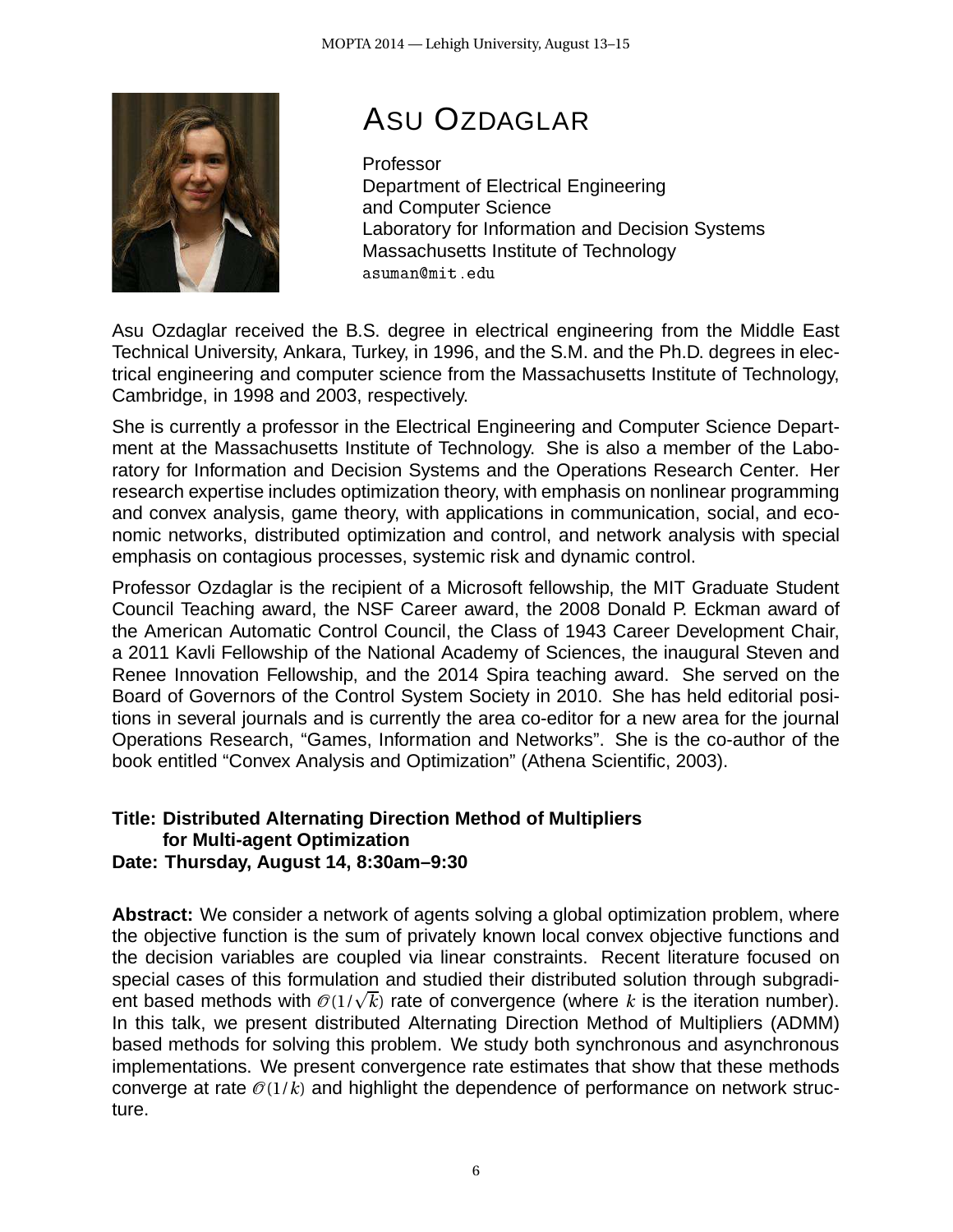<span id="page-7-0"></span>

# MIGUEL F. ANJOS

Professor Département de Mathématiques et de Génie Industriel Polytechnique Montréal miguel-f.anjos@polymtl.ca

Miguel F. Anjos is Full Professor and Canada Research Chair in the Department of Mathematics & Industrial Engineering of Polytechnique Montreal, and is the Founding Director of Polytechnique's Trottier Institute for Energy. He received his degrees from McGill University, Stanford University, and the University of Waterloo. He is Editor-in-Chief of Optimization and Engineering and serves on the editorial boards of Discrete Applied Mathematics, Operations Research Letters, RAIRO-OR, and Surveys in Operations Research and Management Science. He recently completed a 3-year term as Program Director for the SIAM Activity Group on Optimization, and currently serves on the Council of the Mathematical Optimization Society. He is also a member of the Research Review Committee of Mitacs. He received the Méritas Teaching Award from Polytechnique in 2012. He was awarded a Humboldt Research Fellowship for Experienced Researchers in 2009, and the Queen Elizabeth II Diamond Jubilee Medal for significant contributions to mathematical optimization and its industrial applications.

# **Title: Recent Progress and Current Challenges in Optimization for the Smart Grid Date: Thursday, August 14, 11:30am–12:30**

**Abstract:** A smart grid is the combination of a traditional power distribution system with two-way communication between suppliers and consumers. This combination is expected to deliver energy savings, cost reductions, and increased reliability and security, but smart grids introduce numerous challenges for the management of the resulting system. These include integrating renewable energy sources such as wind and solar electricity generation, managing bidirectional flows of power, and incorporating demand-response. We will present examples of how optimization is helping to meet these challenges, and we will also discuss some of the directions for future research.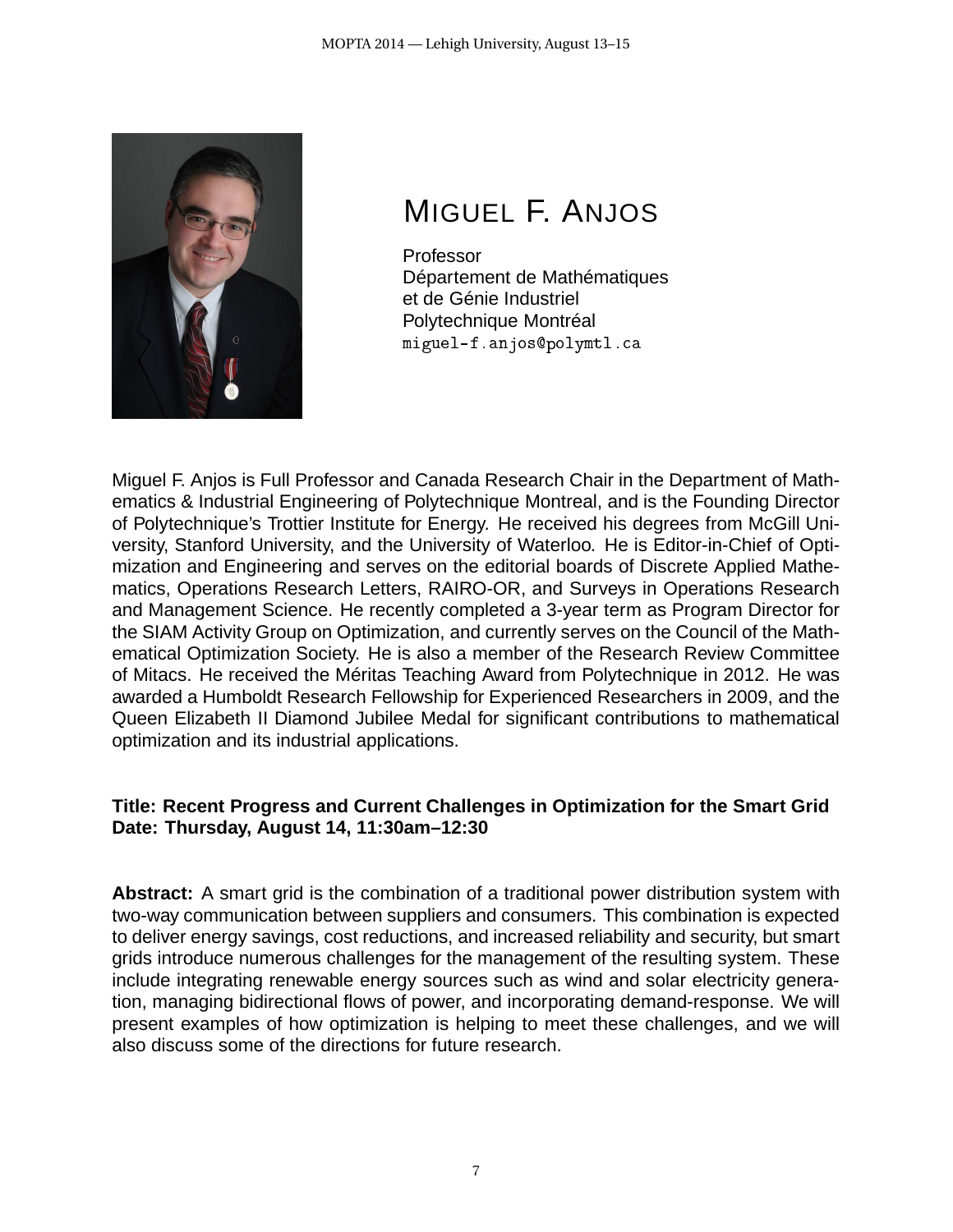<span id="page-8-0"></span>

# VAHAB MIRROKNI

Senior Staff Research Scientist Google Research, New York [mirroknigoogle.
om](mailto:mirrokni@google.com)

Vahab Mirrokni is a senior staff research scientist at Google Research New York where he leads the algorithms research group at Google NYC. He joined Google after holding research appointments at Microsoft Research, MIT and Amazon.com. He received his PhD from MIT and his B.Sc. from Sharif University. Vahab is a co-winner of a SODA best student paper award and an ACM EC best paper award. Vahab's research interests include algorithms, algorithmic game theory, and large-scale network analysis. At Google, he is mainly working on algorithmic and economic problems related to search and online advertising. Recently he is working on online ad allocation problems, distributed algorithms for large-scale graph mining, and mechanism design for advertising exchanges.

# **Title: Ad Allocation: Online Problems and Mechanism Design Date: Thursday, August 14, 5:00pm–6:00**

**Abstract:** Handling advertiser budget and capacity constraints is a central issue in online advertising, resulting in many interesting optimization and game theoretic problems. In this talk, we discuss two aspects of dealing with budget constraints: the online stochastic optimization problems and ad allocation/pricing mechanisms with strategic advertisers.

In the first part, we survey recent results focusing on simultaneous adversarial and stochastic approximations, improved approximations for stochastic variants of the problem, e.g., improved algorithms for online submodular maximization, and finally the multi-objective online optimization. In this regard, we also pose several remaining open problems. More specifically, we present an algorithm that is simultaneously good for adversarial and stochastic arrival models, an algorithm that improves on a 1/5-approximation for online submodular maximization in random order, and finally an algorithm for online weighted matching that simultaneously optimizes multiple objective functions. In the second part, we discuss the mechanism design problems in the online setting, present the framework of clinching auctions to deal with these constraints, and conclude with open problems in this area.

The talk is based on several recent papers including papers at SODA'12, STOC'12, EC'13, and WINE'13.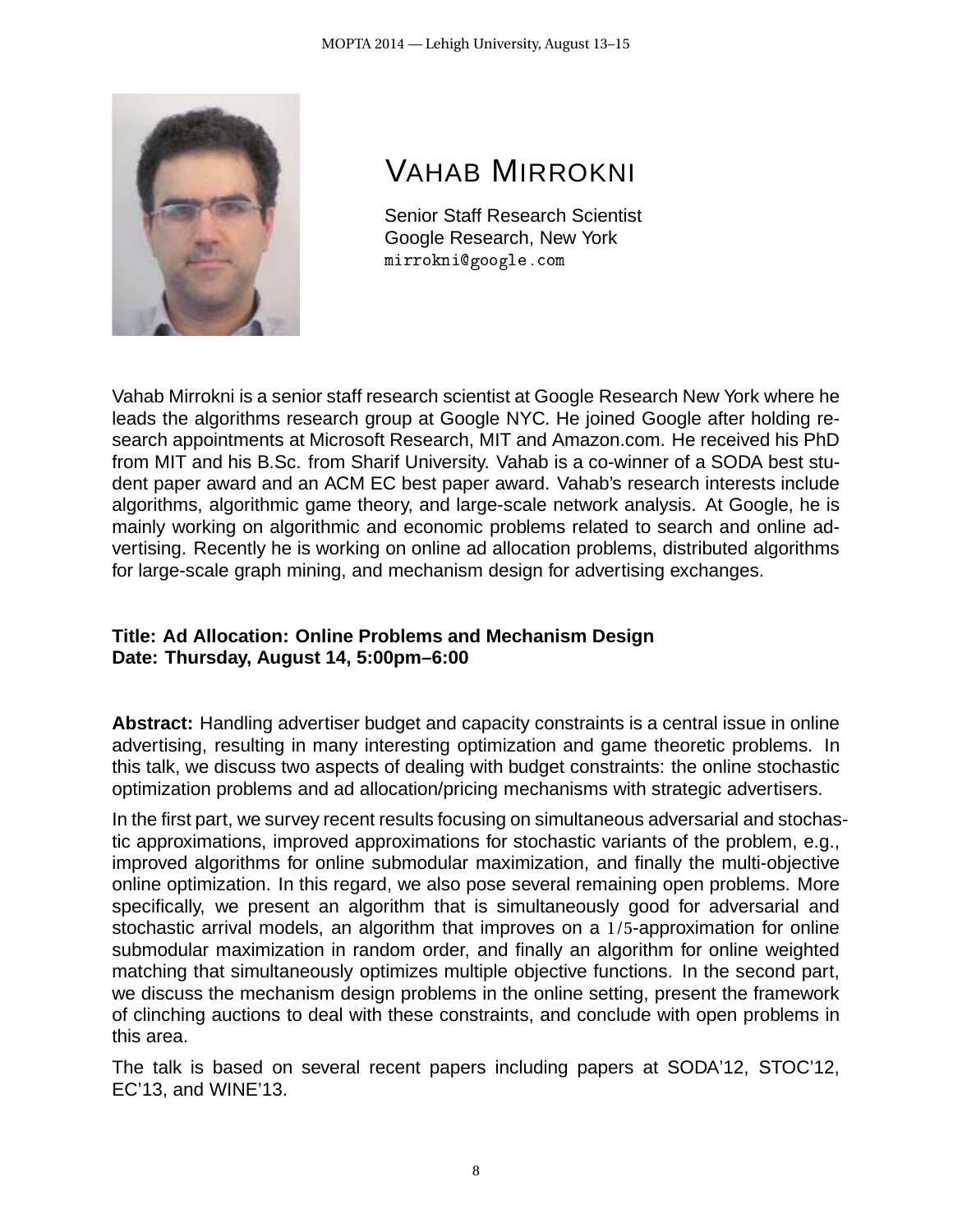<span id="page-9-0"></span>

# ANDREAS WÄCHTER

Associate Professor Department of Industrial Engineering and Management Sciences Northwestern University waechter@iems.northwestern.edu

Andreas Wächter is an Associate Professor in the Department of Industrial Engineering and Management Sciences at Northwestern University. He obtained his master's degree in Mathematics at the University of Cologne, Germany, in 1997, and this Ph.D. in Chemical Engineering at Carnegie Mellon University in 2002. Before joining Northwestern University in 2011, he was a Research Staff Member in the Department of Mathematical Sciences at IBM Research in Yorktown Heights, NY. His research interests include the design, analysis, implementation and application of numerical algorithms for nonlinear continuous and mixed-integer optimization. He is a recipient of the 2011 Wilkinson Prize for Numerical Software and the 2009 Informs Computing Society Prize for his work on the open-source optimization package Ipopt.

### **Title: Inexact Methods for Nonlinear Optimization Date: Friday, August 15, 8:30am–9:30**

**Abstract:** Numerical methods for nonlinear constrained optimization typically require the solution of subproblems, such as linear systems or quadratic optimization problems, to generate the next iterate. For some applications (such as problems involving discretized PDEs in the constraints), obtaining the exact solution of the subproblems is computationally very expensive, while approximate solutions can be computed much faster. To use inexact subproblem solutions in the optimization algorithm, however, care must be taken to ensure that convergence can still be guaranteed, particularly for nonconvex problems. This presentation discusses some "inexact" optimization methods that have been proposed over recent years and that allow the use of approximate subproblem solutions. These frameworks specify generic conditions for the inexact subproblem solutions that do not rely on a particular subproblem solver. The only requirement is that the sequence of inner iterates generated by the subproblem solver converge to the exact solution of the subproblem. A crucial aspect of the subproblem conditions is that they explicitly consider reduction in the merit function instead of only reduction of a linear system residual.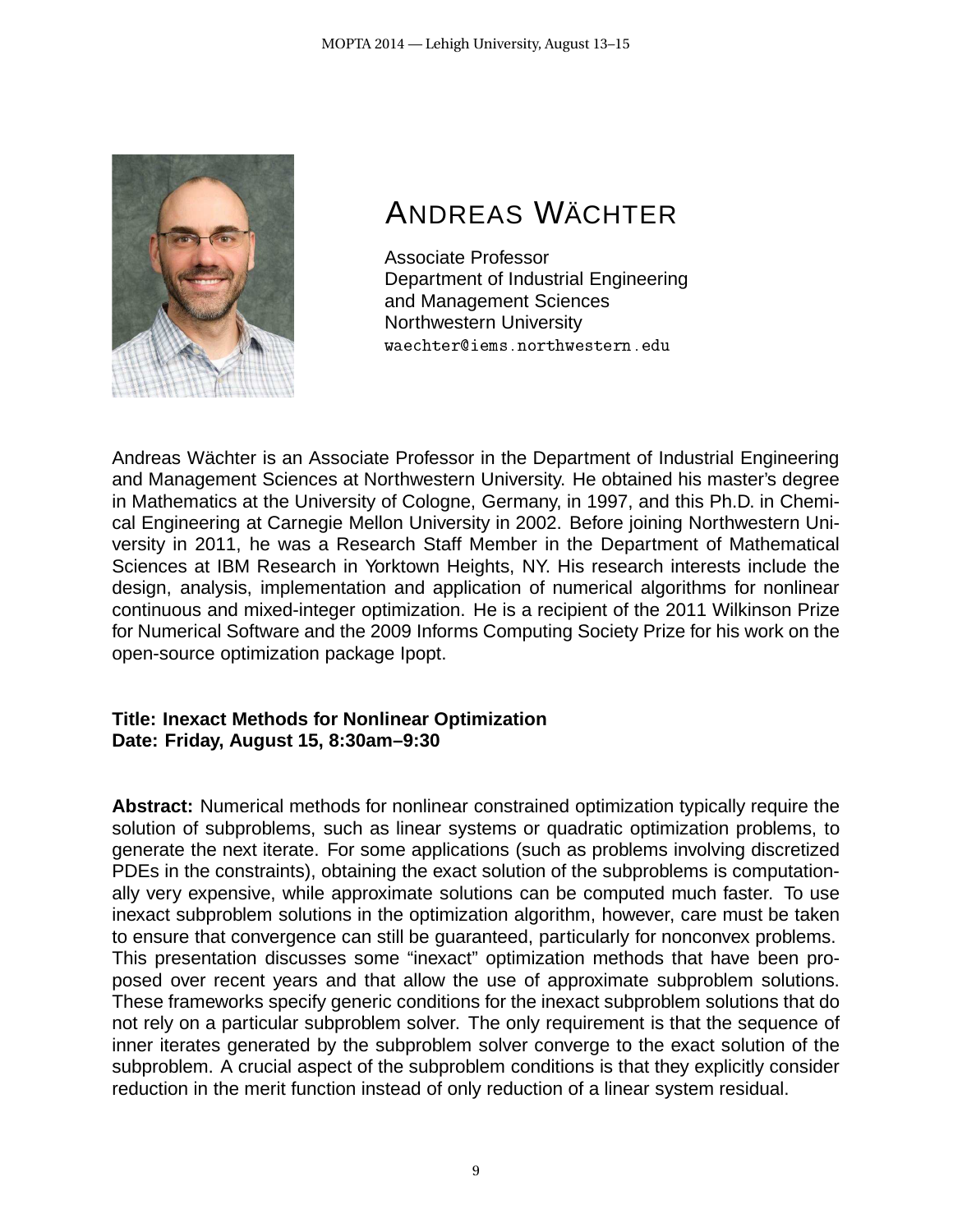<span id="page-10-0"></span>

# WARREN B. POWELL

Professor Department of Operations Research and Financial Engineering Princeton University powell@princeton.edu

Warren B. Powell is a professor in the Department of Operations Research and Financial Engineering at Princeton University, where he has taught since 1981. He is the founder and director of the laboratory for Computational Stochastic Optimization and Learning (CASTLE Labs), which spans contributions to models and algorithms in stochastic optimization, with applications to energy systems, transportation systems, and optimal learning in materials science. His work spans different communities in stochastic optimization within operations research and computer science. He is the author of Approximate Dynamic Programming: Solving the Curses of Dimensionality (which bridges computer science and operations research) and is a co-author (with Ilya Ryzhov) of Optimal Learning (both published by Wiley). He has coauthored 200 refereed publications and is a Fellow of Informs. For more on his work, see www.castlelab.princeton.edu

### **Title: Bridging the Fields of Stochastic Optimization Date: Friday, August 15, 11:30am–12:30**

**Abstract:** Mathematical programming has given us a widely used canonical framework for modeling deterministic optimization problems, a property enjoyed by static stochastic optimization problems. However, when we make the transition to sequential stochastic optimization problems, the field fragments into a number of competing communities with names such as stochastic programming, dynamic programming, robust optimization, stochastic search, simulation optimization, and optimal control. Differences between these fields are magnified by notation and terminology, which hide subtle but more important differences in problem characteristics. Complicating matters further is a misunderstanding of basic terms such as dynamic program, policy, and state variable. While deterministic optimization problems are defined by solving for decisions, sequential stochastic optimization problems are characterized by finding functions known as policies. I will identify four fundamental classes of policies which unify the competing approaches into a common framework. These ideas will be illustrated using applications drawn from energy, transportation, health and finance.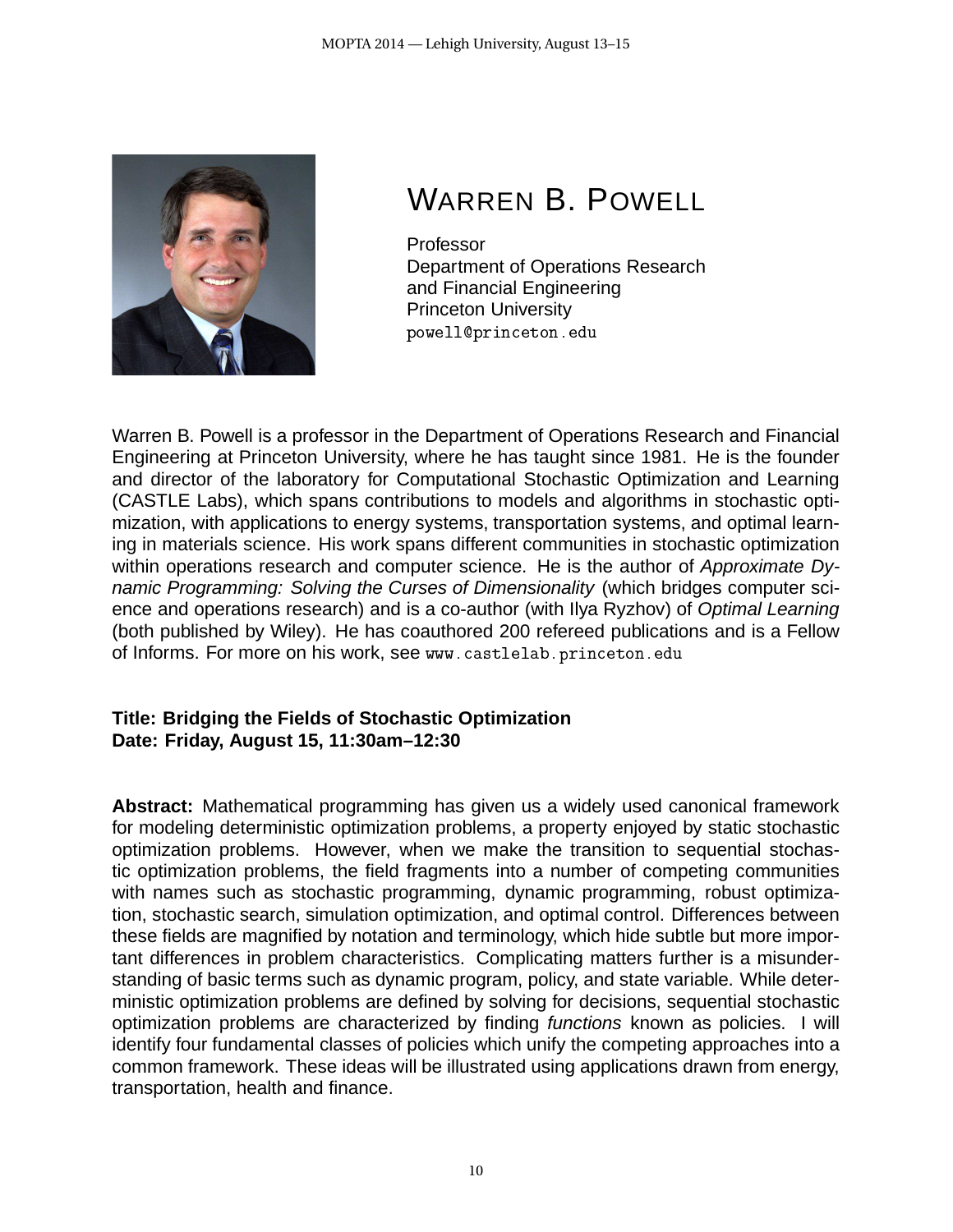# AIMMS/MOPTA Optimization Modeling Competition 2014

The sixth AIMMS/MOPTA Optimization Modeling Competition is a result of cooperation between AIMMS and the organizers of the MOPTA conference. Teams of two or three graduate students participated and solved a problem related to time-ahead pricing of energy supply. The teams were asked to consider one key decision-making process within the management of the distribution electricity system; namely, how to price the energy for the end consumers. This problem alone has been the subject of very active developments. In particular, teams were asked to focus on one of the key aspects (among many others) that plays a role in deciding the price of energy for end consumers. That is, taking into account the fact that consumers have the ability to change their energy consumption behavior based on the energy price at a given moment in time.

The teams had to form a mathematical model of the problem, implement it in AIMMS, solve it, create a graphical user interface, and write a 15-page report on the project. We are happy that 22 teams from different countries registered and downloaded the problem. In particular, teams from Chile, US, France, India, Colombia, Italy, Portugal, Norway, and Canada participated on the competition. The panel of judges (Alberto Lamadrid and Luis F. Zuluaga from Lehigh University and Peter Nieuwesteeg from AIMMS) selected the following three teams for the final:

> **Team "Coppta"**, Universidad de los Andes Daniel M. Eslava, Jorge A. Huertas, and Andrés F. Pardo advised by Jaime E. Gonzalez **Team "Gerad 5459"**, École Polytechnique de Montréal Elspeth Adams, Mathilde Peyrega advised by Miguel F. Anjos **Team "ISU-IMSE"**, Iowa State University Bokan Chen, Leilei Zhang advised by Lizhi Wang

The finalist teams will each give 30 minute presentations (20 minute talks + 10 minutes for questions) on their work on Thursday, August 14, starting at 9:45am in the Perella Auditorium. The winning team will be announced at the conference banquet on Thursday evening.

Two other teams have received an honorable mention for their work:

**Team "The Good, the Bad and the OPT"**, University of Pisa/Scuola Normale Superiore of Pisa Stefano Massei, Alessandro Neri, Leonardo Gigli advised by Antonio Frangioni **Team "RensPolymatheIa"**, Rensselaer Polytechnic Institute Xin Shen, Jubiao Yang, Biao Mao

advised by John E. Mitchell

We thank all the teams for their participation. We believe that it has been a very positive experience for all parties involved in the process.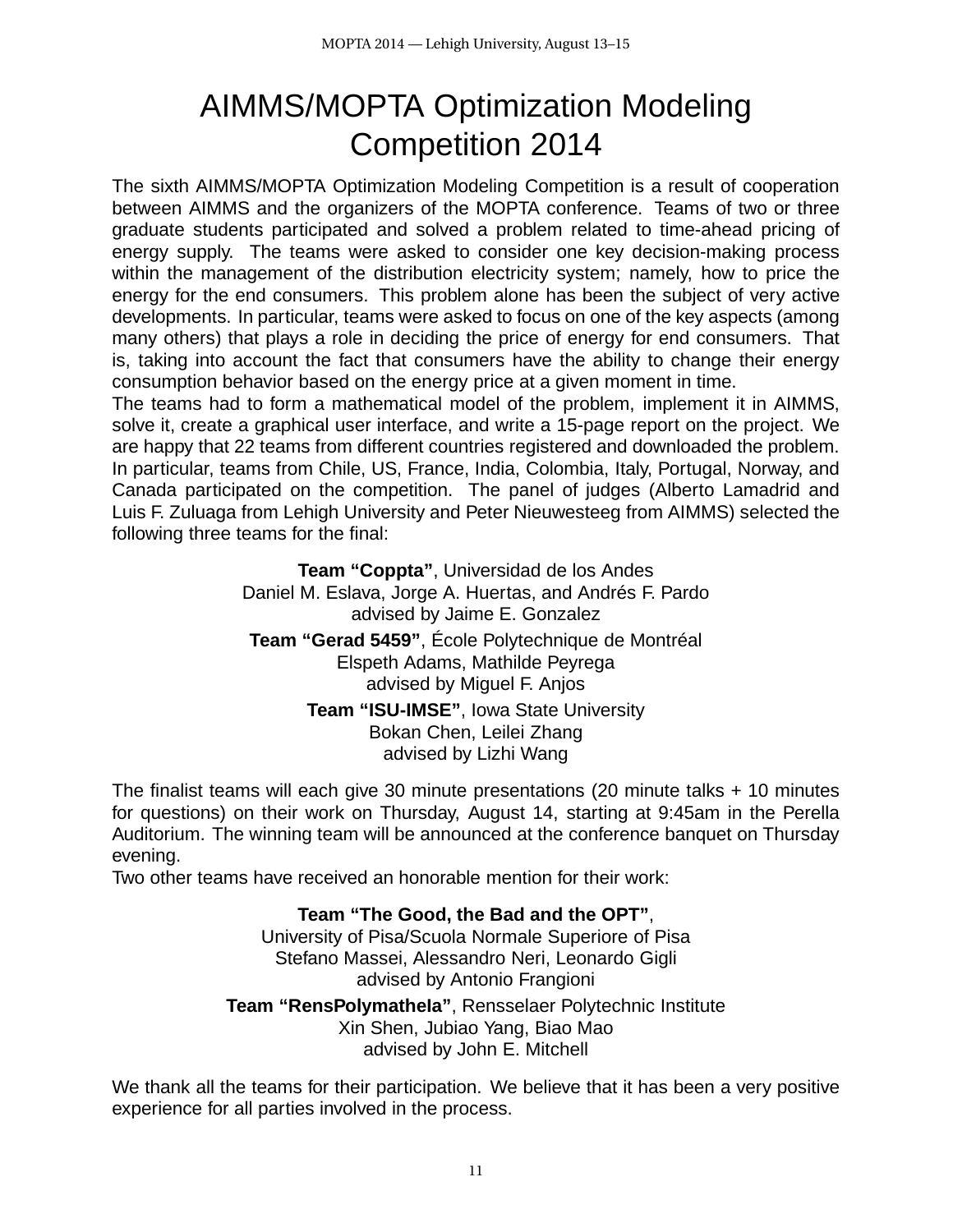# Rauch Business Center — Floor Plans

The online version of the program does not contain floor plans.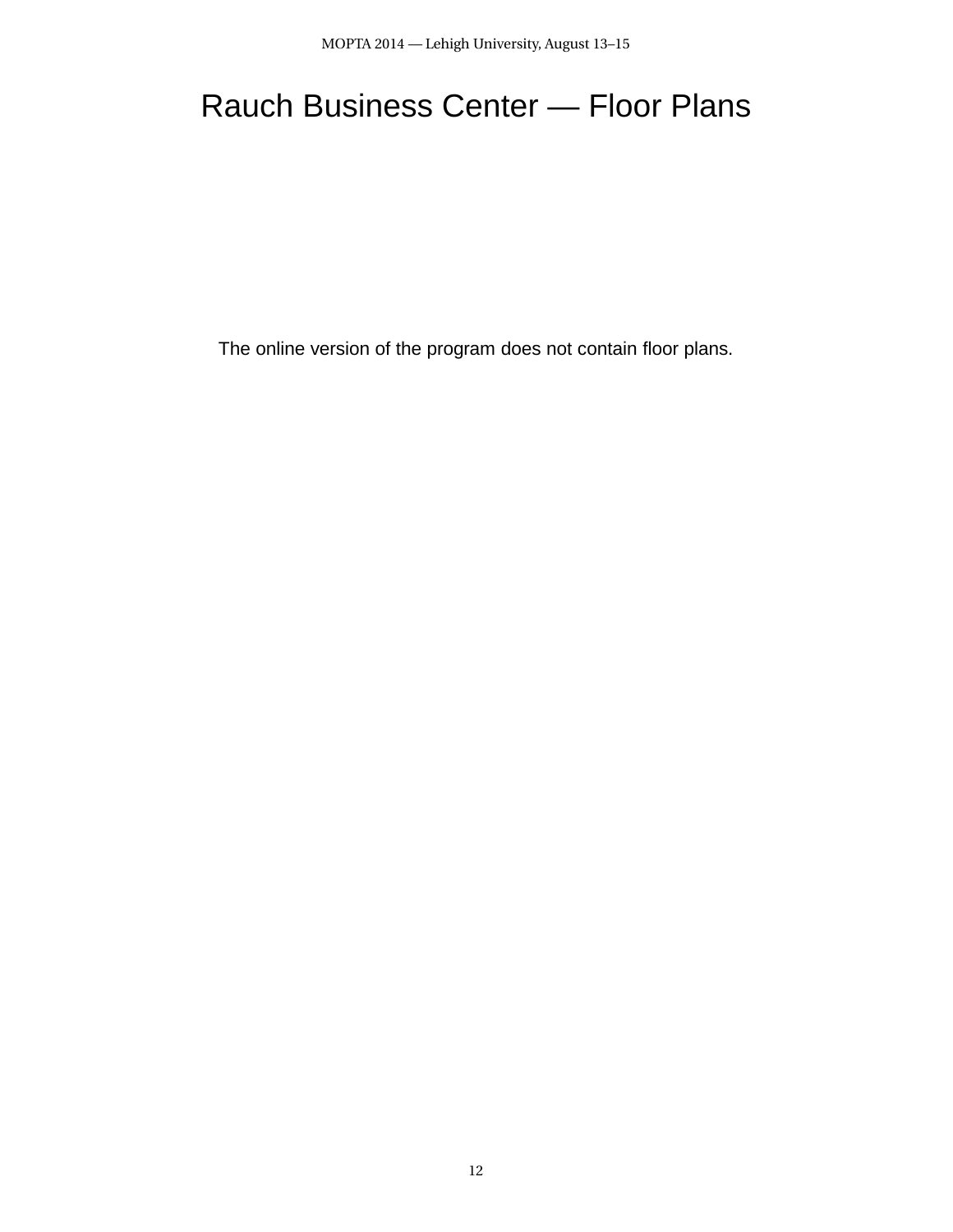#### **Wednesday, August 13 — Rauch Business Center**

7:30-8:15 – Registration and continental breakfast – Perella Auditorium Lobby

8:15-8:30 – Welcome: Alan J. Snyder, Vice President and Associate Provost for Research and Graduate Studies, Lehigh University – Perella Auditorium

Opening Remarks: Tamás Terlaky, Department Chair, Industrial & Systems Engineering, Lehigh University – Perella Auditorium

8:30-9:30 – Plenary talk – Perella Auditorium. Chair: Luis Zuluaga

#### **Cut-Generating Functions**

#### **Gérard Cornuéjols (Carnegie Mellon University)**

9:30-9:45 – Coffee break – Perella Auditorium Lobby

9:45-11:15 – Parallel technical sessions

| <b>Algorithms for Big Data I</b>                                                                    | <b>Semidefinite Programming</b>                                                                                                        | <b>Hybrid Optimization</b>                                                                                                                                                | <b>Topological Optimization</b>                                                        |
|-----------------------------------------------------------------------------------------------------|----------------------------------------------------------------------------------------------------------------------------------------|---------------------------------------------------------------------------------------------------------------------------------------------------------------------------|----------------------------------------------------------------------------------------|
| R. Vanderbei<br><b>ROOM A</b>                                                                       | N. Krislock<br><b>ROOM B</b>                                                                                                           | A. Konak<br><b>ROOM C</b>                                                                                                                                                 | N. Vermaak<br><b>ROOM D</b>                                                            |
| Optimization for Compressed Sensing: New<br>Insights and Alternatives, K. Lin                       | Approaches for Separating Projection Con-<br>straints within a Cutting Plane method,<br>E. Adams                                       | Dynamic Facility Layout Problem - A hybrid<br>Approach, S. Kulturel-Konak                                                                                                 | Reinforced concrete design through stress-<br>dependent topology optimization, Y. Yang |
| Stochastic compositional gradient: optimiz-<br>ing compositions of stochastic functions,<br>E. Fang | Sufficient optimality conditions hold for al-<br>most all nonlinear semidefinite programs,<br>W. Gomez                                 | Minimizing CO2 emissions for a time-<br>dependent, heterogeneous vehicle routing<br>and scheduling problem using dynamic pro-<br>gramming and genetic algorithms, Y. Xiao | Topology<br>optimization<br>for conducto-<br>convective heat transfers, G. Marck       |
| L1 Regularization Via the Parametric Sim-<br>plex Method, R. Vanderbei                              | BigCrunch: a semidefinite-based solver for<br>binary quadratic problems, N. Krislock                                                   | A genetic algorithm to solve defender-<br>attacker type network design problems,<br>A. Konak                                                                              | Topology Optimization and Advanced Manu-<br>facturing, N. Vermaak                      |
| 11:15-11:30 - Coffee break - Perella Auditorium Lobby                                               |                                                                                                                                        |                                                                                                                                                                           |                                                                                        |
| 11:30-12:30 – Plenary talk – Perella Auditorium. Chair: Robert H. Storer                            |                                                                                                                                        |                                                                                                                                                                           |                                                                                        |
| <b>Optimization Problems with Stochastic Order Constraints</b>                                      |                                                                                                                                        |                                                                                                                                                                           |                                                                                        |
| Darinka Dentcheva (Stevens Institute of Technology)                                                 |                                                                                                                                        |                                                                                                                                                                           |                                                                                        |
| 12:30-1:30 - Lunch - Rauch Business Center 291/292/293                                              |                                                                                                                                        |                                                                                                                                                                           |                                                                                        |
| 1:30-3:30 - Parallel technical sessions                                                             |                                                                                                                                        |                                                                                                                                                                           |                                                                                        |
| <b>Algorithms for Big data II</b>                                                                   | <b>Convexification of Nonconvex QPs</b>                                                                                                | <b>Black-Box &amp; Derivative-Free</b>                                                                                                                                    |                                                                                        |
| R. Pasupathy<br><b>ROOM A</b>                                                                       | F. Kılınç-Karzan<br><b>ROOM B</b>                                                                                                      | R. Regis<br><b>ROOM C</b>                                                                                                                                                 |                                                                                        |
| Gradient Sliding for Composite Optimization,<br>G. Lan                                              | Solving QCQPs, D. Bienstock                                                                                                            | NOWPAC - A derivative free trust-region<br>method with path-augmented constraints for<br>nonlinear programming, F. Augustin                                               |                                                                                        |
| A Parallel Method for Large Scale Convex<br>Regression Problems, Z. Wang                            | Understanding Structure in Conic Mixed In-<br>teger Programs: From Minimal Inequalities<br>to Conic Disjunctive Cuts, F. Kilinc-Karzan | The use of the q-gradient vector for contin-<br>uous global optimization problems, E. J. C.<br>Gouvêa                                                                     |                                                                                        |

Data-driven first-order methods for misspecified convex optimization problems: Global convergence and Rate estimates, **H. Ahmadi**

Optimal Adaptive Sampling in StochasticRecursions, **R. Pasupathy**

A Branch-and-Bound Algorithm for Instrumental Variable Quantile Regression, **G. Xu**

Disjunctive Cuts for the Second-Order Coneand Its Cross-Sections, **S. Yildiz**

Cellular Material Model Homogenization, **R. Laverty**

Derivative Free Optimization for partiallyseparable functions, **B. Marteau**

3:30-3:45 – Coffee break – Perella Auditorium Lobby. Program continues on next page.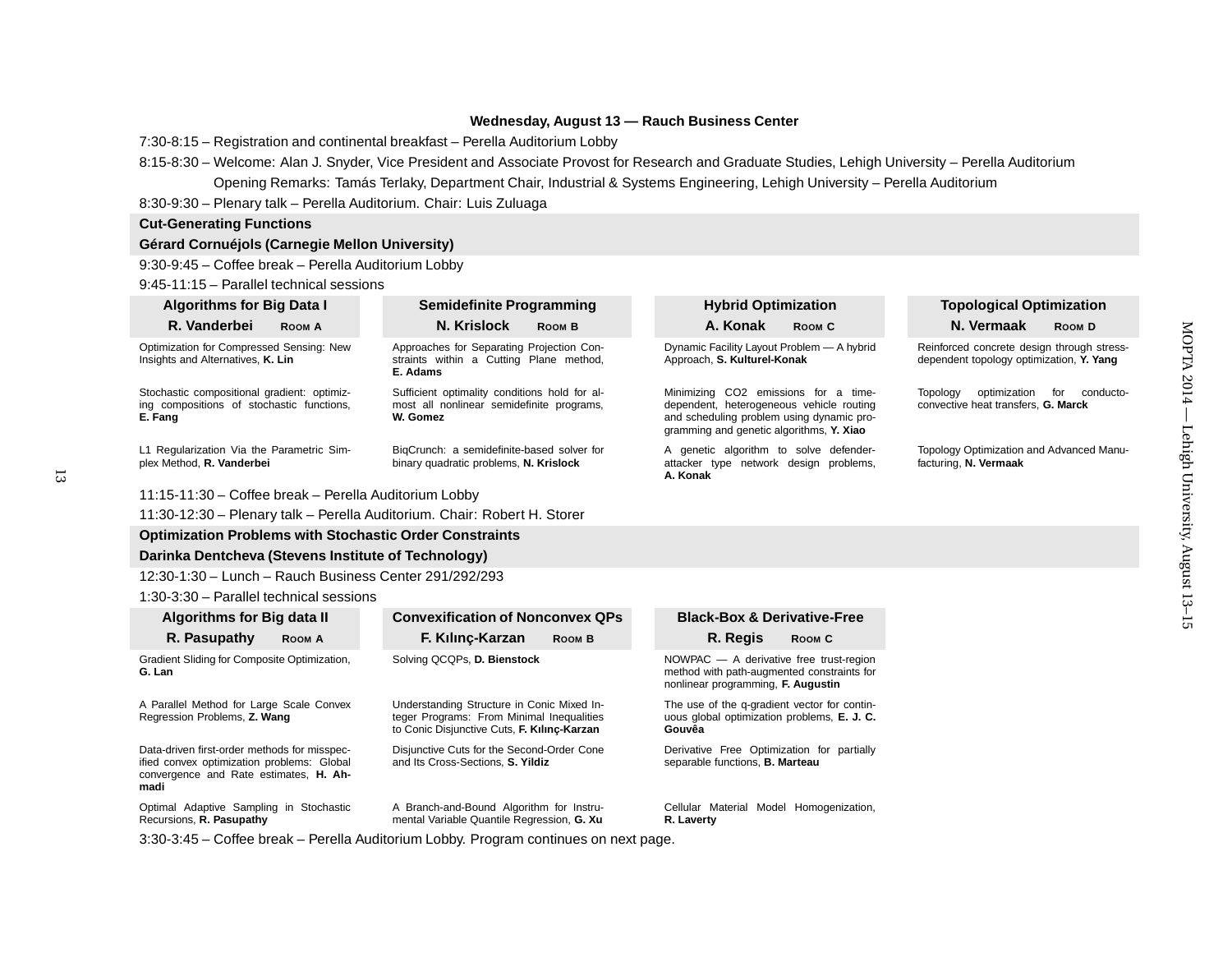#### **Sequential Quadratic Programming Methods for Nonlinear Optimization**

#### **Philip Gill (University of California, San Diego)**

4:45-5:00 – Coffee break – Perella Auditorium Lobby

5:00-7:00 – Parallel technical sessions

| <b>Smart Grids I (Energy I)</b><br>L. Zuluaga<br><b>ROOM A</b>                                              | <b>Mixed Integer Linear Progr.</b><br>S. Shim<br>ROOM <sub>B</sub>                                            | <b>Path Finding &amp; Routing</b><br>M. A. Epelman<br>ROOM <sub>C</sub>                                                                            | <b>Information Theory &amp; Optim. I</b><br>E. Perevalov<br><b>ROOMD</b>                                                            |
|-------------------------------------------------------------------------------------------------------------|---------------------------------------------------------------------------------------------------------------|----------------------------------------------------------------------------------------------------------------------------------------------------|-------------------------------------------------------------------------------------------------------------------------------------|
| Wind Aggregation via Risky Power Markets,<br>Y. Zhao                                                        | Multiobjective optimization for automatic<br>schematic map drawing, O. Oke                                    | A Column Generation and Routing Approach<br>to $4\pi$ VMAT Radiation Therapy Treatment<br>Planning, E. Romeijn                                     | A Markov Decision Process Model for Mini-<br>mizing Information Leakage through Energy<br>Storage in Smart Metering Systems, J. Yao |
| Chance Constrained Optimization in Elec-<br>tricity Networks with Ramping Constraints,<br>M. M. Moarefdoost | Optimal TV Advertising Using a Multi-<br>objective Integer Programming Approach,<br>V. M. Evangelista         | Network Repair Crew Scheduling and Rout-<br>ing for Emergency Relief Distribution Prob-<br>lem, I. Dolinskaya                                      | Distributed estimation in the presence of at-<br>tacks, <b>J. Zhang</b>                                                             |
| Equilibrium Term Structure of Electricity<br>Prices, M. Troha                                               | Optimal facility in-network selection for<br>healthcare payers under Reference Pricing,<br>V. Denoyel-Garnier | Decomposition methods for multi-period<br>combined network design & routing opti-<br>mization problem and applications, D. Pa-<br>padimitriou      | Demand charge reduction with battery en-<br>ergy storage system (BESS) in electricity<br>network. <b>F. Chen</b>                    |
| Optimal Internalization of the Cost of Renew-<br>able Energy Sources, A. Lamadrid                           | A few strong knapsack facets, S. Shim                                                                         | Finding a roll-minimizing path for a vessel<br>moving in a seaway using the parameter-<br>free Sampled Fictitious Play algorithm, M. A.<br>Epelman | Extending information theory to information<br>acquisition processes, X. Wang                                                       |
| 7:00-9:00 - Student Social - Graduate Student Center - Packer House.                                        |                                                                                                               |                                                                                                                                                    |                                                                                                                                     |

#### **Thursday, August <sup>14</sup> — Rauch Business Center**

8:00-8:30 – Continental breakfast – Perella Auditorium Lobby

8:30-9:30 – Plenary talk – Perella Auditorium. Chair: Katya Scheinberg

#### **Distributed Alternating Direction Method of Multipliers for Multi-Agent Optimization**

**Asu Ozdaglar (Massachusetts Institute of Technology)**

9:30-9:45 – Coffee break – Perella Auditorium Lobby

9:45-11:15 – AIMMS /MOPTA Optimization Modeling Competition Final (Winner will be announced at Conference Banquet)

#### **AIMMS/MOPTA Optimization Modeling Competition Final – Perella Auditorium**

#### **Chair: Peter Nieuwesteeg**

14

 Team "Coppta", Universidad de los Andes — Daniel M. Eslava, Jorge A. Huertas, and Andrés F. Pardo, advised by Jaime E. GonzalezTeam "Gerad 5459", École Polytechnique de Montréal — Elspeth Adams, Mathilde Peyrega, advised by Miguel F. AnjosTeam "ISU-IMSE", Iowa State University — Bokan Chen, Leilei Zhang, advised by Lizhi Wang

11:15-11:30 – Coffee break – Perella Auditorium Lobby. Program continues on next page.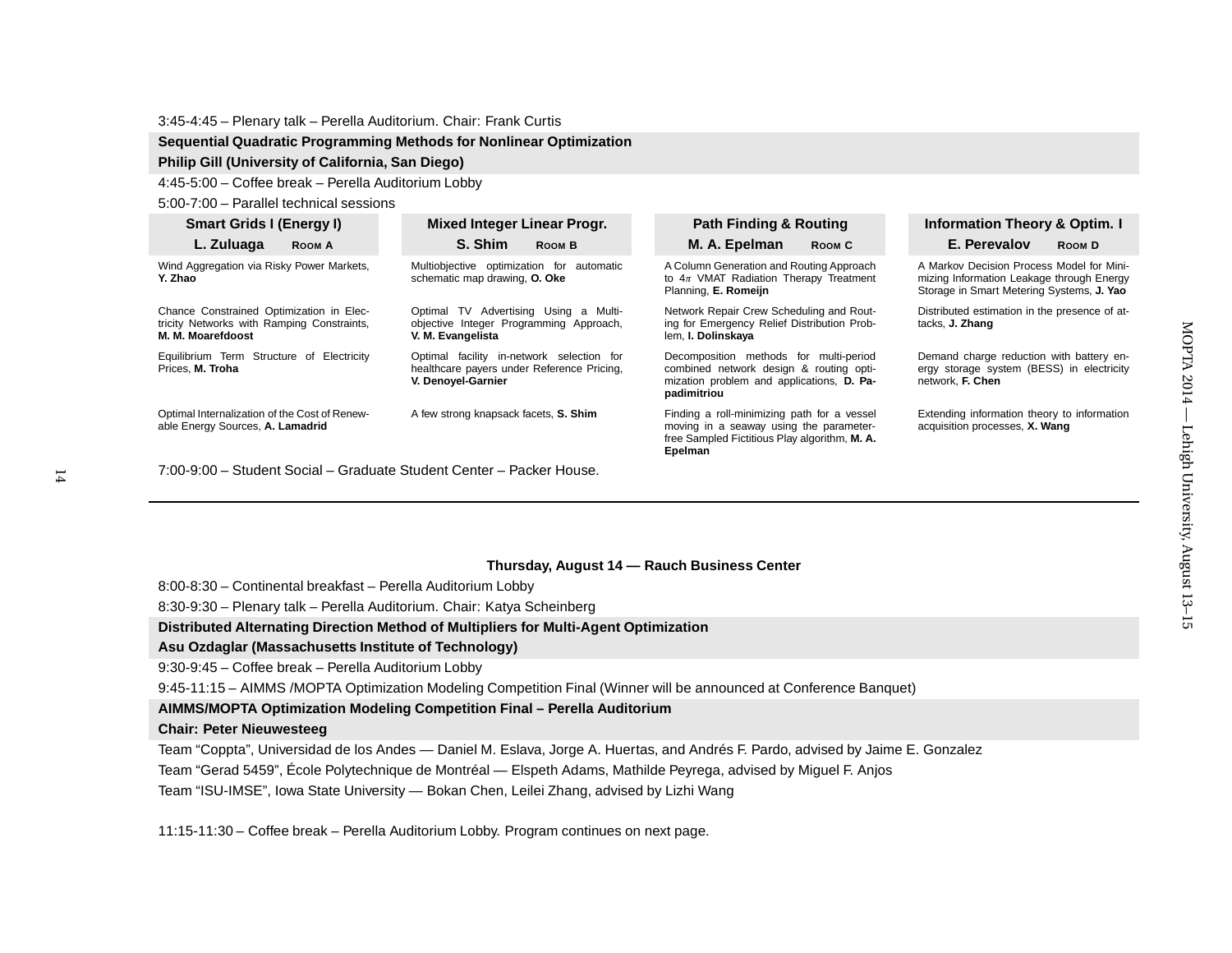#### **Recent Progress & Current Challenges in Optimization for the Smart Grid**

#### **Miguel Anjos (Polytechnique Montréal)**

12:30-1:30 – Lunch – Rauch Business Center 291/292/293

1:30-3:00 – Parallel technical sessions

15

| <b>Energy II</b>                                                                                                                                          | <b>Convex Relaxations</b>                                                                                          | <b>Stochastic Search &amp; ADP</b>                                                                        | <b>Bilevel Optimization &amp; Risk</b>                                                                                                                                            |
|-----------------------------------------------------------------------------------------------------------------------------------------------------------|--------------------------------------------------------------------------------------------------------------------|-----------------------------------------------------------------------------------------------------------|-----------------------------------------------------------------------------------------------------------------------------------------------------------------------------------|
| L. Snyder & M. Anjos<br><b>ROOM A</b>                                                                                                                     | H. Dong<br><b>ROOM B</b>                                                                                           | <b>T. Asamov</b><br><b>ROOM C</b>                                                                         | N. A. Uhan<br><b>ROOM D</b>                                                                                                                                                       |
| Optimization and Equilibrium Modeling for<br>Renewable Energy: Focus on Wastewater-<br>to-Energy Using a Two-Level Optimization<br>Problem, S. A. Gabriel | How Good are Sparse Cutting-Planes?,<br>S. S. Dev                                                                  | Approximation Strategies for Multistage<br>Stochastic Programs, T. Asamov                                 | Multi-modal non-linear stochastic bi-level<br>sustainable land use and transportation<br>model, N. Shahraki                                                                       |
| The Influence of the Panama Canal on<br>Global Gas Trade, S. Moryadee                                                                                     | A Discretization Pump for a Class of<br>Mixed-Integer Bilinear Optimization Prob-<br>lems, D. Papageorgiou         | Knowledge Gradient with Discrete Priors,<br>S. Chen                                                       | Computing near-optimal Value-at-Risk port-<br>folios using Integer Programming tech-<br>niques, O. Babat                                                                          |
| An Equilibrium Model for the US RIN Market,<br>S. Siddigui                                                                                                | Relaxing nonconvex quadratic functions by<br>multiple adaptive diagonal perturbations,<br>H. Dong                  | Optimal Learning with a Local Parametric<br>Belief Model, <b>B. Cheng</b>                                 | Dynamic allocations for cooperative games<br>under uncertainty with risk-averse players,<br>N. A. Uhan                                                                            |
| 3:00-3:15 – Coffee break – Perella Auditorium Lobby                                                                                                       |                                                                                                                    |                                                                                                           |                                                                                                                                                                                   |
| 3:15-4:45 - Parallel technical sessions                                                                                                                   |                                                                                                                    |                                                                                                           |                                                                                                                                                                                   |
|                                                                                                                                                           |                                                                                                                    |                                                                                                           |                                                                                                                                                                                   |
| Large-Scale Nonlinear Optim.                                                                                                                              | <b>Convex Optimization</b>                                                                                         | <b>Risk-Averse Optimization</b>                                                                           | <b>Information Theory &amp; Optim. II</b>                                                                                                                                         |
| F. E. Curtis<br><b>ROOM A</b>                                                                                                                             | M. Anjos<br><b>ROOM B</b>                                                                                          | A. Ruszczyński<br><b>ROOM C</b>                                                                           | S. Pokutta & Y. Xie<br><b>ROOM D</b>                                                                                                                                              |
| Handling Negative Curvature in Spectral<br>Gradient Methods for Nonlinear Optimiza-<br>tion, W. Guo                                                       | On robust solutions to uncertain linear com-<br>plementarity problems and their variants,<br>Y. Xie                | Markov<br>Control<br>Models,<br>Risk-Averse<br>A. Ruszczyński                                             | The game of 20 questions with (1) noisy an-<br>swers or (2) multiple targets: a delight of<br>information theory, probability, control, and<br>computer vision, <b>B. Jedynak</b> |
| A Dynamic Penalty Parameter Updat-<br>ing Strategy For Matrix-Free Sequential<br>Quadratic Optimization Methods, H. Wang                                  | Minimizing an indefinite quadratic function<br>subject to a single indefinite quadratic con-<br>straint, M. Salahi | Time-consistent Approximations: Empirical<br>Results for the Dow Jones Industrial Aver-<br>age, T. Asamov | Comparing Post Positions Using the Chi<br>Square Distribution, R. L. Goodwin                                                                                                      |
| Large-Scale Sparse Subspace Clustering,<br>D. Robinson                                                                                                    | A polynomial-time rescaled von Neumann<br>algorithm for linear feasibility problems, D. Li                         | Numerical methods for optimization with<br>multivariate stochastic ordering constraints,<br>E. Wolfhagen  | Lower Bounds on the Oracle Complexity of<br>Convex Optimization Via Information Theory,<br>C. Guzmán                                                                              |
| 4:45-5:00 - Coffee break - Perella Auditorium Lobby                                                                                                       |                                                                                                                    |                                                                                                           |                                                                                                                                                                                   |

#### **Ad Allocation: Online Problems and Mechanism Design**

#### **Vahab Mirrokni (Google Research and New York University)**

6:15-7:15 – Cocktail Reception – Siegel Gallery, Iacocca Hall (Mountaintop Campus)

7:15-9:45 – Address by Daniel P. Lopresti, Dean, a.i., P.C. Rossin College of Engineering & Applied Science,

Conference Banquet, and Competition Results – Wood Dining Room, Iacocca Hall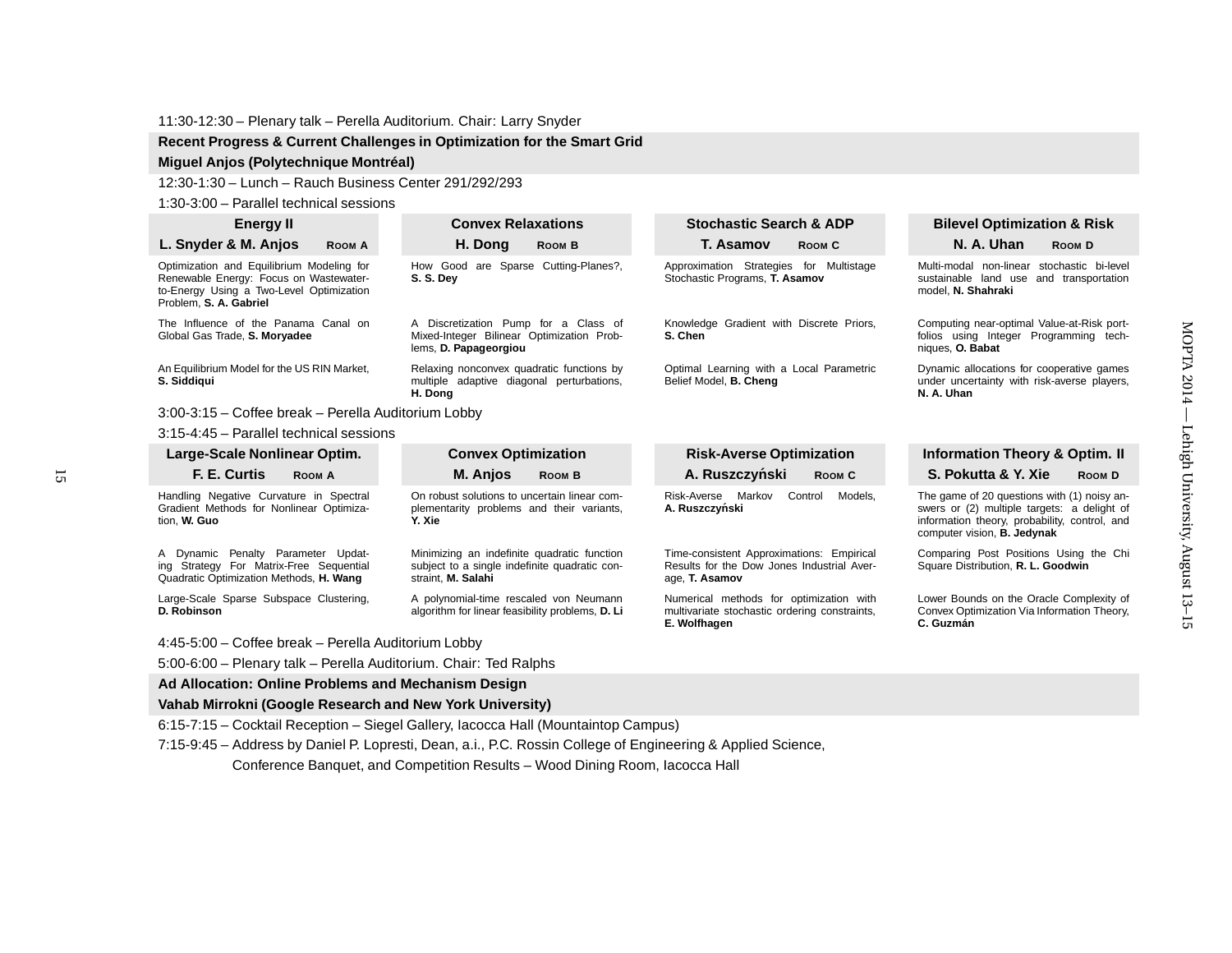#### **Friday, August 15 — Rauch Business Center**

8:00-8:30 – Continental breakfast – Perella Auditorium Lobby

8:30-9:30 – Plenary talk – Perella Auditorium. Chair: Tamás Terlaky

#### **Inexact Methods for Nonlinear Optimization**

#### **Andreas Wächter (Northwestern University)**

9:30-9:45 – Coffee break – Perella Auditorium Lobby

9:45-11:15 – Parallel technical sessions

Big Data Optimization, **M. Takácˇ**

| Stoch. Optim. in E. (Energy III)                                                                                                                 | <b>Stochastic First Order Methods</b>                                                                                     | <b>Expensive Functions</b>                                                                                           | <b>Industrial OR Cases</b>                                                                             |
|--------------------------------------------------------------------------------------------------------------------------------------------------|---------------------------------------------------------------------------------------------------------------------------|----------------------------------------------------------------------------------------------------------------------|--------------------------------------------------------------------------------------------------------|
| D. Jiang<br><b>ROOM A</b>                                                                                                                        | Q. Lin<br><b>ROOM B</b>                                                                                                   | P. I. Frazier<br><b>ROOM C</b>                                                                                       | G. S. R. Murthy<br><b>ROOMD</b>                                                                        |
| A Nested Newsvendor Scheduling Policy for<br>Operations Planning in a System with Signif-<br>icant Wind Power Penetration, G. Gliner             | On Data Preconditioning for Regularized<br>Loss Minimization, T. Yang                                                     | Parallel Bayesian Global Optimization, with<br>Application to Metrics Optimization at Yelp,<br>J. Wang               | Discrete Event Simulation for efficient supply<br>chain management of service parts, S. Ra-<br>maswamy |
| A Probability Model of Grid Failures using In-<br>complete Power Outage Information, L. Al-<br>Kanj                                              | Parallel BCD methods for non-smooth opti-<br>mization, M. Razaviyayn                                                      | Constrained black-box optimization using ra-<br>dial basis functions within a trust-region<br>framework, R. G. Regis | Dynamic warehouse management problem<br>for a footwear industry, A. L. N. Murthy                       |
| Optimal Hour-Ahead Bidding in the Real-<br>Time Electricity Market with Battery Storage<br>using Approximate Dynamic Programming,<br>D. R. Jiang | An Accelerated Randomized Coordinate De-<br>scent Method for Strongly Convex Compos-<br>ite Optimization, Q. Lin          | Simulation selection with unknown correla-<br>tion structures, <b>I. O. Ryzhov</b>                                   | Wood Inventory Management in a Pulp Mill,<br>G. S. R. Murthy                                           |
| 11:15-11:30 - Coffee break - Perella Auditorium Lobby                                                                                            |                                                                                                                           |                                                                                                                      |                                                                                                        |
| 11:30-12:30 - Plenary talk - Perella Auditorium. Chair: Boris Defourny                                                                           |                                                                                                                           |                                                                                                                      |                                                                                                        |
| <b>Bridging the Fields of Stochastic Optimization</b>                                                                                            |                                                                                                                           |                                                                                                                      |                                                                                                        |
| Warren B. Powell (Princeton University)                                                                                                          |                                                                                                                           |                                                                                                                      |                                                                                                        |
| 12:30-1:30 - Lunch - Rauch Business Center 291/292/293                                                                                           |                                                                                                                           |                                                                                                                      |                                                                                                        |
| 1:30-3:00 - Parallel technical sessions                                                                                                          |                                                                                                                           |                                                                                                                      |                                                                                                        |
| <b>Smart Grids II (Energy IV)</b>                                                                                                                | <b>Simulation Optimization</b>                                                                                            | <b>Optim. in Dynamical Systems</b>                                                                                   |                                                                                                        |
| L. Zuluaga<br><b>ROOM A</b>                                                                                                                      | Q. Lin<br><b>ROOM B</b>                                                                                                   | A. A. Ahmadi<br><b>ROOM C</b>                                                                                        |                                                                                                        |
| Reliability and air emissions impacts of flex-<br>ible ramp capacity products in the Midconti-<br>nent ISO, D. Patino-Echeverri                  | Bayesian global optimization of expen-<br>sive functions: exploiting noise with low-<br>dimensional structure, P. Frazier | Robustness of Dynamical Systems with Op-<br>timization in Feedback Loop, M. Roozbe-<br>hani                          |                                                                                                        |
| Demand Response in Electricity Markets:<br>Voluntary vs Involuntary Contracts, R. Lobel                                                          | The Knowledge Gradient for Sparse Additive<br>Model, Y. Li                                                                | Solving the n-body problem by minimizing<br>the action functional, R. Vanderbei                                      |                                                                                                        |
| Graph-Theoretic Algorithm for Nonlinear<br>Power Optimization Problems, J. Lavaei                                                                | A New Stochastic Approximation Algorithm,<br>M. Chau                                                                      | Algorithms and hardness results for stability<br>of polynomial ODEs, A. A. Ahmadi                                    |                                                                                                        |
| 3:00-3:15 - Coffee break - Perella Auditorium Lobby                                                                                              |                                                                                                                           |                                                                                                                      |                                                                                                        |
| 3:15-4:45 - Parallel technical sessions                                                                                                          |                                                                                                                           |                                                                                                                      |                                                                                                        |
| <b>Optim. in Machine Learning</b>                                                                                                                | <b>Stochastic Dynamic Optim.</b>                                                                                          | <b>Combinatorial Optimization</b>                                                                                    |                                                                                                        |
| M. Takáč<br><b>ROOM A</b>                                                                                                                        | Q. Lin<br><b>ROOM B</b>                                                                                                   | F. Vasko<br><b>ROOM C</b>                                                                                            |                                                                                                        |
| Elementary Estimators for High-dimensional<br>Statistical Models, P. Ravikumar                                                                   | The Benefits of Robustness for Approximate<br>Dynamic Programming, M. Petrik                                              | Two Dimensional Load Balancing, K. Lee                                                                               |                                                                                                        |
| Parallel greedy coordinate descent method<br>for sparse inverse covariance selection,<br>S. Yektamaram                                           | A new optimal stepsize for approximate dy-<br>namic programming, I. O. Ryzhov                                             | Fuzzy Data Envelopment Analysis with<br>Common Weights, C.-F. Hu                                                     |                                                                                                        |
| Hydra: Distributed Coordinate Descent for                                                                                                        | A Budget Allocation Policy for Online Crow-                                                                               | Adapting the Teaching-Learning-Based Op-                                                                             |                                                                                                        |

A Budget Allocation Policy for Online Crowdranking, **Q. Lin**

 Adapting the Teaching-Learning-Based Op- timization Metaheuristic to Combinatorial Optimization, **Y. Lu**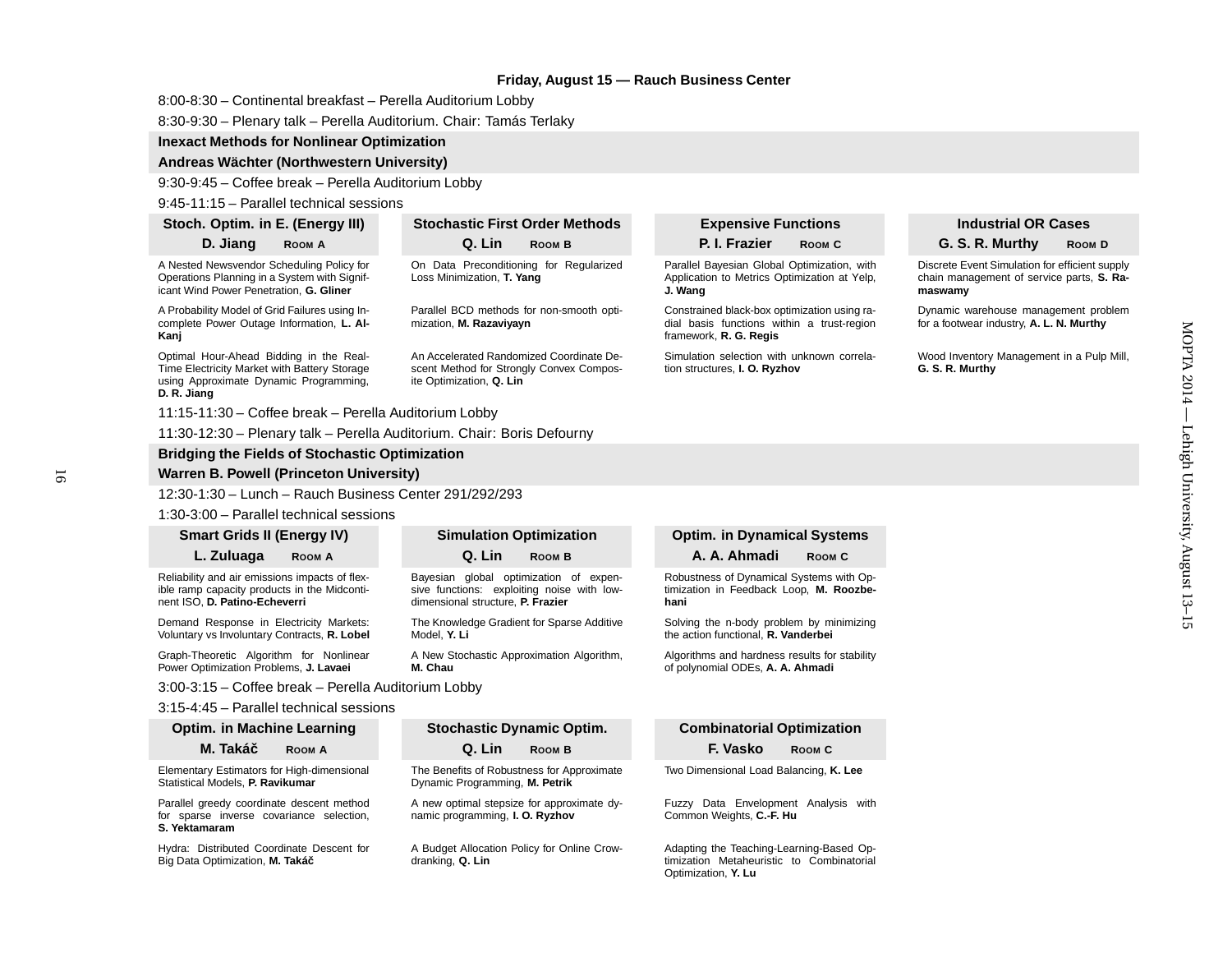## <span id="page-17-0"></span>**OPTIMIZATION ALGORITHMS FOR BIG DATA PROBLEMS** <sup>W</sup>ED 9:45-11:15 **CHAIR: Robert Vanderbei** (Princeton University) RM: A

#### **1 – OPTIMIZATION FOR COMPRESSED SENSING: NEW INSIGHTS AND ALTERNATIVES**

SPEAKER: Kevin Lin (Princeton University, klin1234@gmail.com) Robert Vanderbei (Princeton University, rvdb@princeton.edu) Han Liu (Princeton University, hanliu@princeton.edu) Lie Wang (Massachusetts Institute of Technology, liewang@math.mit.edu[\)](mailto:liewang@math.mit.edu)

We present two new approaches to efficiently solve large-scale compressed sensing problems. These two ideas are independent of each other and can therefore be used either separately or together.

For the first approach, we note that the zero vector can be taken as the initial basic (infeasible) solution for the linear programming problem and therefore, if the true signal is very sparse, some variants of the simplex method can be expected to take only a small number of pivots to arrive at a solution. We implemented one such variant and demonstrate a dramatic improvement in computation time on very sparse signals.

The second approach requires a redesigned sensing mechanism in which the vector signal is stacked into a matrix. This allows us to exploit the Kronecker compressed sensing (KCS) mechanism. We show that the Kronecker sensing requires stronger conditions for perfect recovery compared to the original vector problem. However, the Kronecker sensing, modeled correctly, is a much sparser linear optimization problem. Hence, algorithms that benefit from sparse problem representation, such as interior-point methods, can solve the Kronecker sensing problems much faster than the corresponding vector problem. In our numerical studies, we demonstrate a ten-fold improvement in the computation time.

#### **2 – STOCHASTIC COMPOSITIONAL GRADIENT: OPTIMIZING COMPOSITIONS OF STOCHASTIC FUNCTIONS**

SPEAKER: Ethan Fang (Princeton University, ethanfangxy@gmail.com) Mengdi Wang (Princeton University, mengdiw@princeton.edu) **Han Liu** (Princeton University)

We propose a class of stochastic quasi-gradient methods that solve problems with bi-level uncertainty. The almost sure convergence and sample complexity results are proved.

#### **3 – L1 REGULARIZATION VIA THE PARAMETRIC SIMPLEX METHOD**

SPEAKER: Robert Vanderbei (Princeton University, rvdb@princeton.edu)

An *ℓ*1 penalty term is often used to coerce sparsity in least-squares problems. The associated weighting parameter requires tuning to get the "right" answer. If the least-squares problem is changed to least-absolute-deviations (LAD), then the problem can be reduced to a linear programming problem that can be solved using the parametric simplex method thereby resolving the tuning question. We will report some comparisons between the least-squares approach and the LAD method.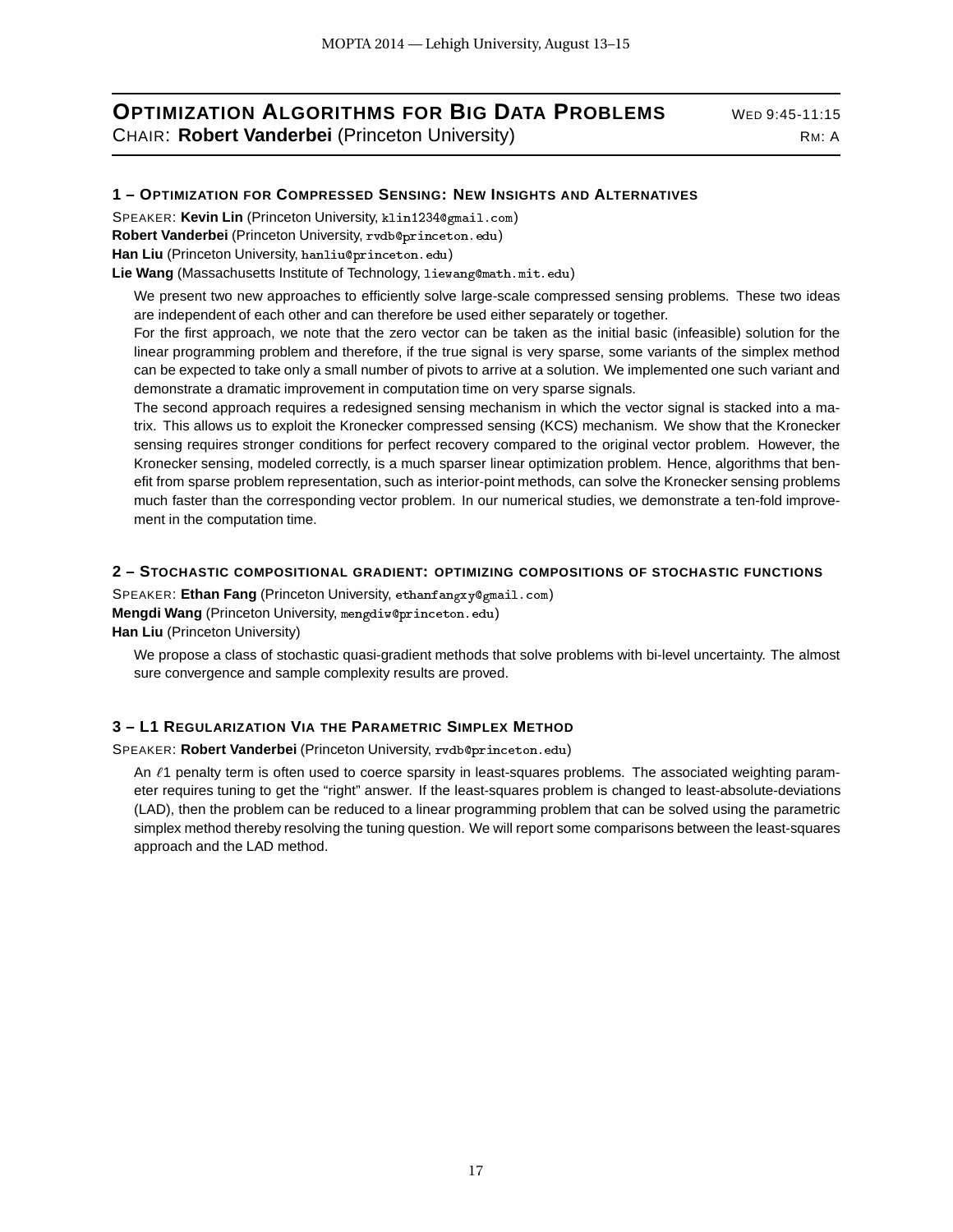# <span id="page-18-0"></span>**SEMIDEFINITE PROGRAMMING AND APPLICATIONS** <sup>W</sup>ED 9:45-11:15 CHAIR: **Nathan Krislock** (Northern Illinois University) RM: B RM: B

#### **1 – APPROACHES FOR SEPARATING PROJECTION CONSTRAINTS WITHIN A CUTTING PLANE METHOD**

SPEAKER: Elspeth Adams (Ecole Polytechnique de Montréal, el speth.adams@polymtl.ca) **Miguel F. Anjos** (Ecole Polytechnique de Montréal) **Franz Rendl** (Alpen-Adria-Universität Klagenfurt, Austria) **Angelika Wiegele** (Alpen-Adria-Universität Klagenfurt, Austria)

The max-cut problem can be closely approximated using the basic semidefinite relaxation and iteratively refined by adding valid inequalities. We propose a projection polytope as a new way to improve the relaxations and a separation model and related algorithm to identify which of these are valid cuts. Theoretical and computational results will be presented.

#### **2 – SUFFICIENT OPTIMALITY CONDITIONS HOLD FOR ALMOST ALL NONLINEAR SEMIDEFINITE PROGRAMS**

SPEAKER: Walter Gomez (Universidad de La Frontera, walter.gomez@ufrontera.cl) Dominik Dorsch (RWTH Aachen University, dorsch@mathc.rwth-aachen.de) Vladimir Shikhman (Catholic University of Louvain, vladimir.shikhman@uclouvain.be)

We derive a new genericity result for nonlinear semidefinite programming (NLSDP). Namely, almost all linear perturbations of a given NLSDP are shown to be nondegenerate. Here, nondegeneracy for NLSDP refers to the transversality constraint qualification, strict complementarity and second-order sufficient condition. Due to the presence of the second-order sufficient condition, our result is a nontrivial extension of the corresponding results for linear semidefinite programs.

#### **3 – BIQCRUNCH: A SEMIDEFINITE-BASED SOLVER FOR BINARY QUADRATIC PROBLEMS**

SPEAKER: **Nathan Krislock** (Northern Illinois University, [krislo
kmath.niu.edu](mailto:krislock@math.niu.edu)) Jérôme Malick (CNRS, Laboratoire J. Kunztmann, jerome.malick@inria.fr) Frédéric Roupin (Université Paris 13, frederic.roupin@lipn.univ-paris13.fr)

BiqCrunch is a branch-and-bound solver for finding exact solutions of any 0-1 quadratic problem, such as Max-Cut, Max-k-cluster, and Max-independent set. The bounds are based on a regularized semidefinite relaxation and are efficiently computable using eigenvalue decomposition and a quasi-Newton optimization method. The resulting semidefinite bounding procedure gives us a competitive branch-and-bound algorithm for solving many binary quadratic problems to optimality.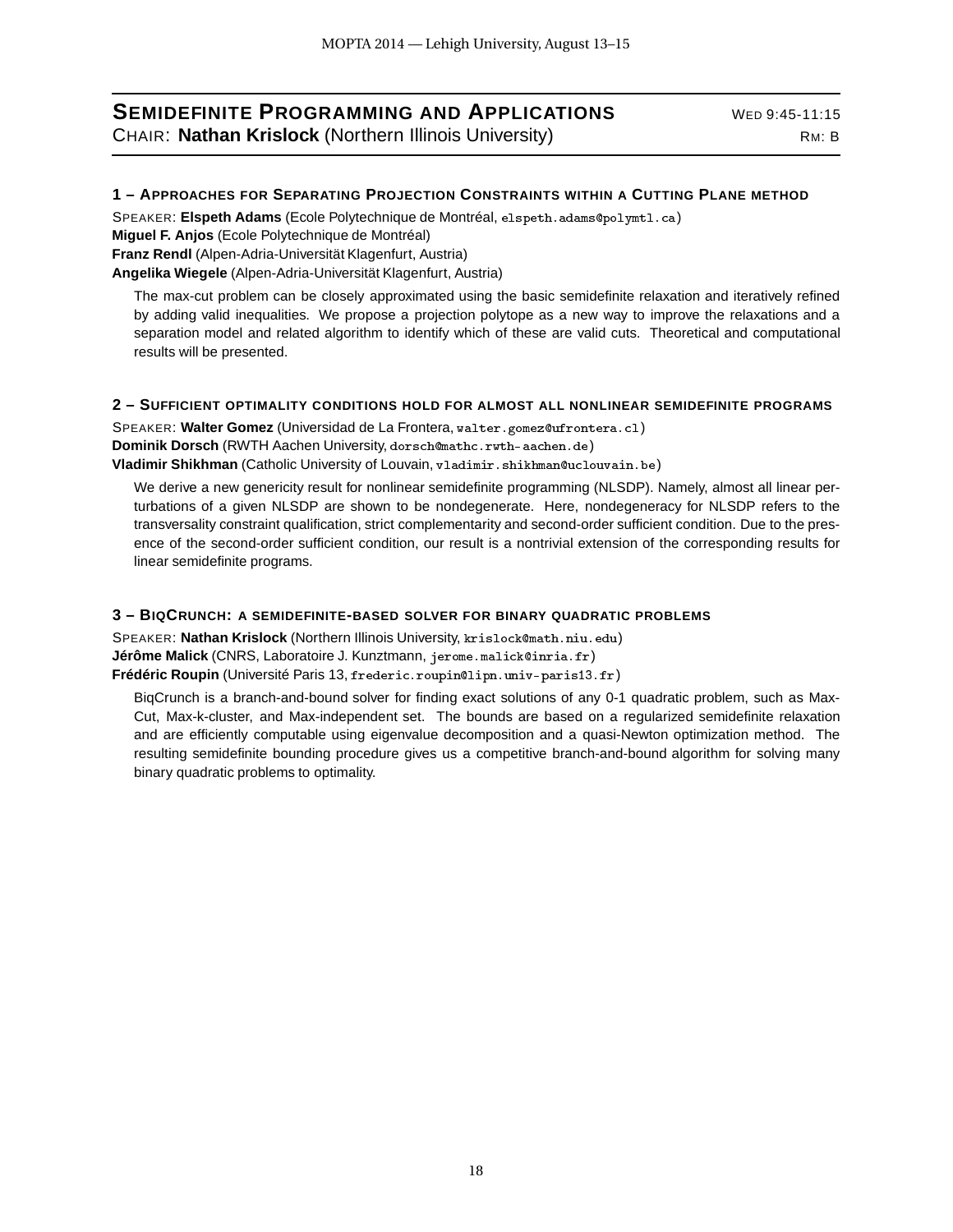# <span id="page-19-0"></span>**HYBRID OPTIMIZATION** WED 9:45-11:15 CHAIR: **Abdullah Konak** (Pennsylvania State University) RM: C

#### **1 – DYNAMIC FACILITY LAYOUT PROBLEM — A HYBRID APPROACH**

SPEAKER: Sadan Kulturel-Konak (Penn State Berks, sadan@psu.edu)

The Dynamic Facility Layout Problem (DFLP) considers designing a facility in a multi-period planning horizon. The DFLP in the continuous plane is a very challenging nonlinear optimization problem. A hybrid approach using Genetic Algorithm (GA)/Linear Programming (LP) is proposed to solve the DFLP on the continuous plane with unequal area departments. One of the challenges of heuristic approaches to the FLP on the continuous plane is to design a solution representation scheme that provides a consistent arrangement of departments in the facility. In this study, a location/shape representation scheme is used to represent block layouts on the continuous domain. Once the GA sets up relative department positions, actual department locations and shapes are determined by solving an LP problem. The location/shape representation enables the GA to recombine solutions discovered by LP. Promising numerical results are presented for a comprehensive set of test problems from the literature.

#### **2 – MINIMIZING CO2 EMISSIONS FOR A TIME-DEPENDENT, HETEROGENEOUS VEHICLE ROUTING AND SCHEDULING PROBLEM USING DYNAMIC PROGRAMMING AND GENETIC ALGORITHMS**

SPEAKER: Yiyong Xiao (Penn state Berks, yux18@psu.edu[\)](mailto:yux18@psu.edu)

**Abdullah Konak** (Penn state Berks, auk3psu.edu[\)](mailto:auk3@psu.edu)

We present a linear mixed integer programming (LMIP) model for the time-dependent heterogeneous vehicles routing and scheduling problem with the objective of minimizing total carbon dioxide emissions (TD-VRSP-CO2). Instead of discrete time intervals, the proposed model utilizes the traveled distances on each arc in each time period as continuous decision variables to determine the traveling schedule of a vehicle. Therefore, the resulting model has far less binary decision variables than traditional discrete-time based models. We propose an exact dynamic programming method to calculate the optimal discrete departure/arriving time for the TD-VRSP-CO2. The dynamic programming method significantly reduces the computational complexity of the TD-VRSP-CO2 when applying existing heuristic algorithms to solve large-sized problems. A genetic algorithm with dynamic programming (GA-DP) is developed for the formulated problem. Computational experiments are carried out to study the efficiency of the proposed hybrid solution approach.

#### **3 – A GENETIC ALGORITHM TO SOLVE DEFENDER-ATTACKER TYPE NETWORK DESIGN PROBLEMS**

SPEAKER: **Abdullah Konak** (Penn State Berks, [auk3psu.edu](mailto:auk3@psu.edu)) Sadan Kulturel-Konak (Penn State Berks, sxk70@psu.edu[\)](mailto:sxk70@psu.edu)

Lawrence V. Snyder (Lehigh University, larry.snyder@lehigh.edu)

This paper presents a genetic algorithm to solve bi-level network design problems formulated based on a defenderattacker type framework. There are two decision makers: a designer and an attacker. The designer's goal is to maximize a performance measure of a network by assigning limited resources to the components of the network, and the attacker tries to interrupt the operation of the network by launching intelligent attacks to those components. Mimicking this process, the proposed genetic algorithm includes two populations (designer and attacker) that evolve independently but in parallel to find robust design decisions under the assumption of worst possible attacks. Convergence properties and the performance of the proposed genetic algorithm are studied using a network relay assignment problem and a competitive facility location problem. In addition, the proposed genetic algorithm is compared with hybrid heuristic algorithms to demonstrate its advantages and disadvantages.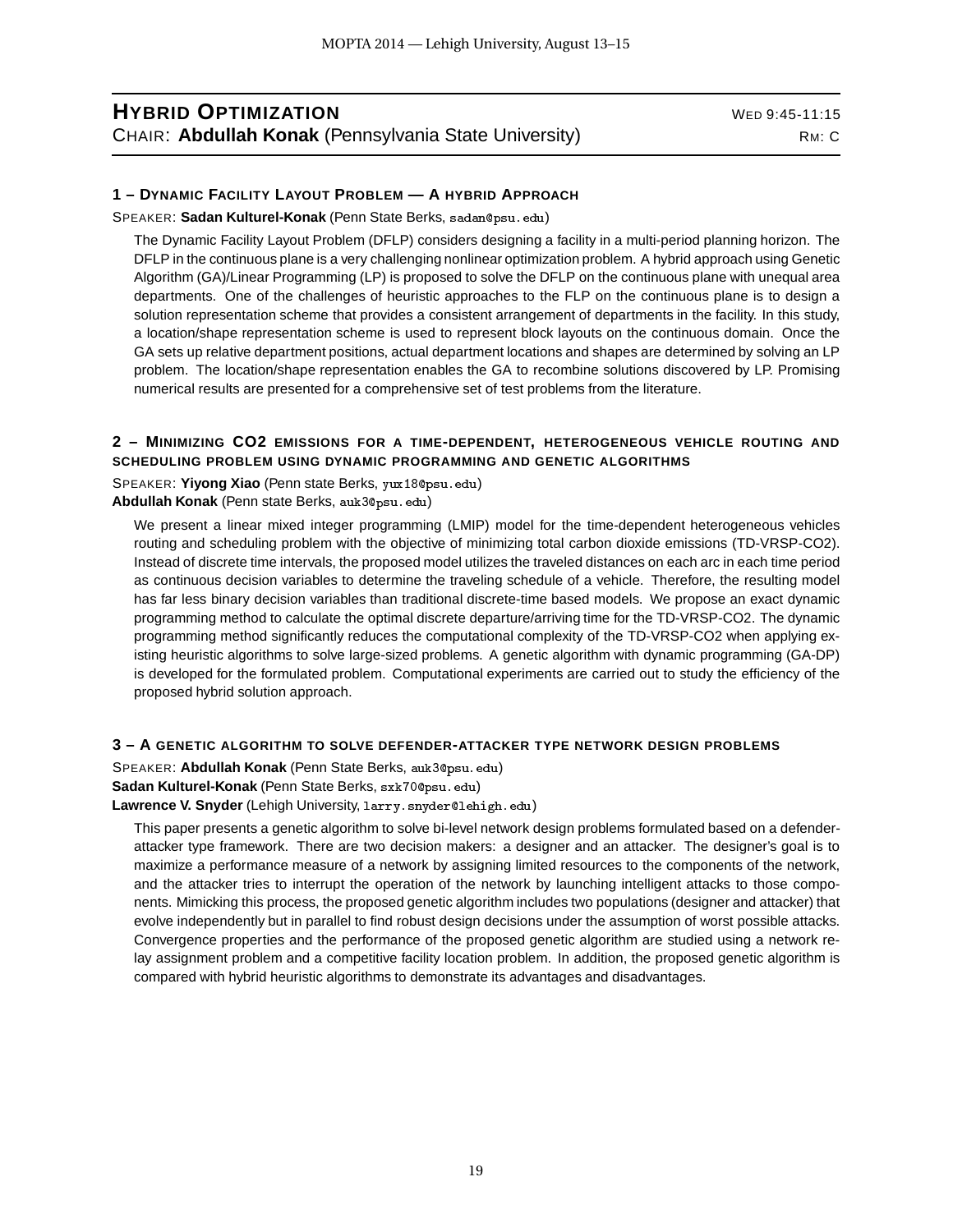# <span id="page-20-0"></span>**TOPOLOGICAL OPTIMIZATION & ADVANCED MANUFACTURING** <sup>W</sup>ED 9:45-11:15 **CHAIR: Natasha Vermaak** (Lehigh University) **RAIL CHAIR: Natasha Vermaak** (Lehigh University) RM: D

#### **1 – REINFORCED CONCRETE DESIGN THROUGH STRESS-DEPENDENT TOPOLOGY OPTIMIZATION**

SPEAKER: Yang Yang (Johns Hopkins University, yyang61@jhu.edu[\)](mailto:yyang61@jhu.edu) James K. Guest (Johns Hopkins University, jkguest@jhu.edu[\)](mailto:jkguest@jhu.edu)

Strut and tie models (STM) are widely used by designers of reinforced concrete and prestressed concrete structures. Selection of an efficient model, however, becomes a challenging task for complex design domains, such as 3d domains with cutouts. Topology optimization has therefore been promoted as means of automating the development of highly efficient (minimum strain energy) STM. Current drawbacks of such methods are that solutions may complex and fail to properly account for secondary tensile stresses; that is, the case where the major principal stresses are compressive and minor principal stresses are tensile. A hybrid truss-continuum topology optimization scheme was recently developed to overcome these challenges in 2D concrete design. That work is modified and extended herein to three-dimensional domains and mechanics models. The stiffness of the elements are formulated such that truss elements carry only tensile forces and thus represent straight steel rebar, while the continuum elements carry only compressive forces and thus represent the concrete load paths. The latter is achieved using a stress-dependent orthotropic material model. The design goal is then to optimize the STM by minimizing strain energy in the system. Other design considerations, such as constructability, will also be discussed. The algorithm is demonstrated on several benchmark design examples. Results are shown to produce more efficient STM than traditional designs.

#### **2 – TOPOLOGY OPTIMIZATION FOR CONDUCTO-CONVECTIVE HEAT TRANSFERS**

SPEAKER: Gilles Marck (Pierre and Marie Curie University, gilles.marck@ljll.math.upmc.fr)

Our study focus on the optimal design of thermal devices which are subject to conductive or convective heat transfers. A topology optimization approach is carried out to establish the optimal distribution of both solid and fluid subdomains. On the one hand, a classical objective function aims at minimizing the viscous dissipation occurring through the fluid phase, in order to minimize the power required to set it into motion. On the other hand, an objective relying on the thermal aspects of the problem attempt to maximize the heat transfer. Numerical results show that the solutions reach non-trivial configurations in the frame of heat and mass transfer problems.

#### **3 – TOPOLOGY OPTIMIZATION AND ADVANCED MANUFACTURING**

SPEAKER: Natasha Vermaak (Lehigh University, vermaak@lehigh.edu)

Techniques for advanced manufacturing such as 3D-printing allow the direct fabrication of architectured and graded materials and structures with variation by region, layer and effectively, point-wise. The integration of manufacturing methods and their associated unique design challenges, with computational methods, is crucial to the support and growth of these advanced technologies. The development of coherent frameworks for multi-material structural topology optimization that combine all of these issues is not yet fully addressed and opportunities for development will be discussed.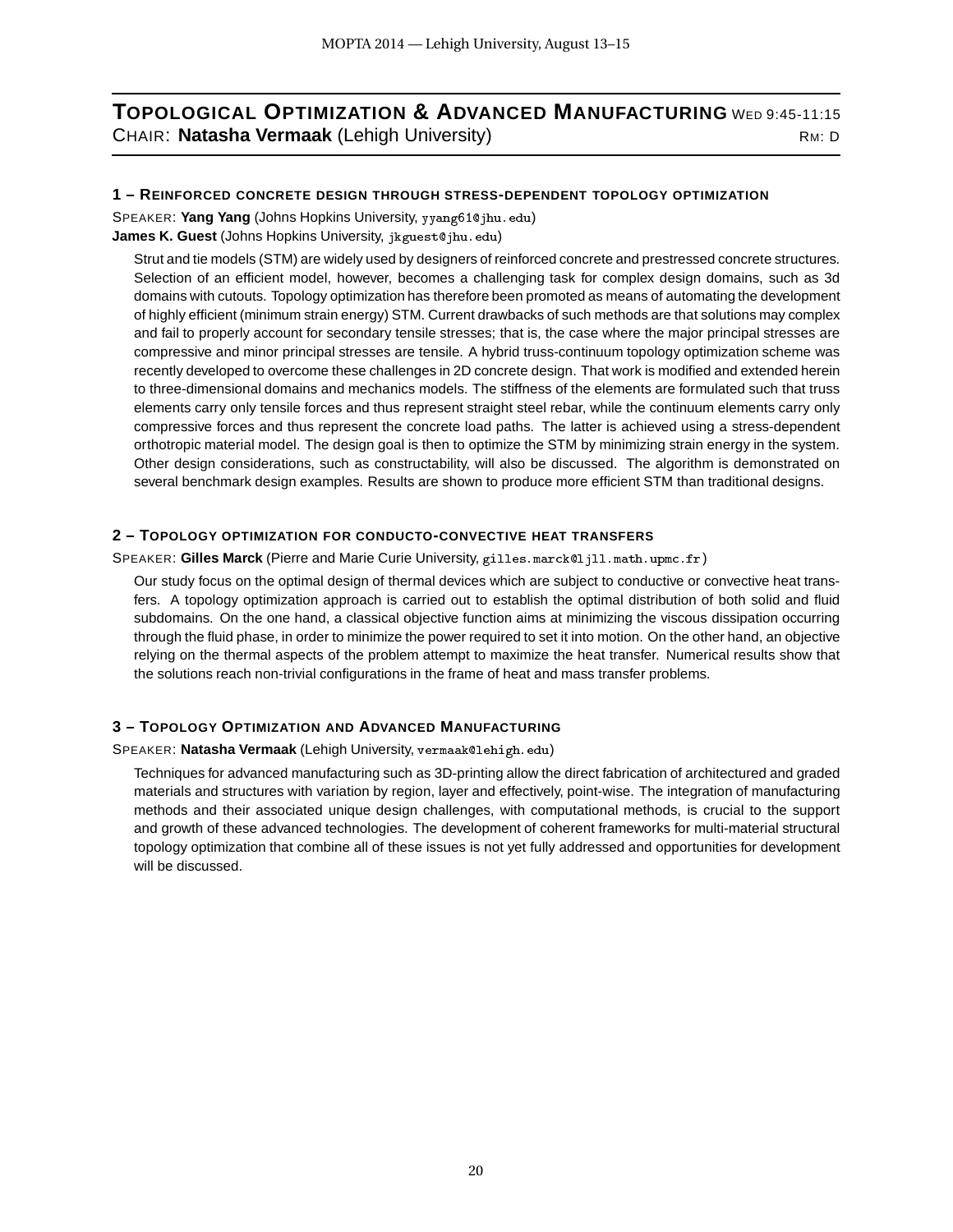# <span id="page-21-0"></span>**ALGORITHMS FOR BIG DATA II** <sup>W</sup>ED 1:30-3:30 **CHAIR: Raghu Pasupathy** (Purdue University) **RAGGE CHAIR: RM: A**

#### **1 – GRADIENT SLIDING FOR COMPOSITE OPTIMIZATION**

SPEAKER: **Guanghui Lan** (University of Florida, glan@ise.ufl.edu)

We consider in this paper a class of composite optimization problems whose objective function is given by the summation of a general smooth and nonsmooth component, together with a relatively simple nonsmooth term. We present a new class of first-order methods, namely the gradient sliding algorithms, which can skip the computation of the gradient for the smooth component from time to time. As a consequence, these algorithms require only  $\mathcal{O}(1/\sqrt{\epsilon})$  gradient evaluations for the smooth component in order to find an  $\epsilon$ -solution for the composite problem, while still maintaining the optimal  $\mathcal{O}(1/\epsilon^2)$  bound on the total number of subgradient evaluations for the nonsmooth component. We then present a stochastic counterpart for these algorithms and establish similar complexity bounds for solving an important class of stochastic composite optimization problems. Moreover, if the smooth component in the composite function is strongly convex, the developed gradient sliding algorithms can significantly reduce the number of graduate and subgradient evaluations for the smooth and nonsmooth component to  $\mathcal{O}(\log(1/\epsilon))$  and  $\mathcal{O}(1/\epsilon)$ , respectively.

#### **2 – A PARALLEL METHOD FOR LARGE SCALE CONVEX REGRESSION PROBLEMS**

SPEAKER: **Zi Wang** (The Pennsylvania State University, zxw121@psu.edu[\)](mailto:zxw121@psu.edu)

**Necdet Serhat Aybat** (The Pennsylvania State University, nsa10@psu.edu[\)](mailto:nsa10@psu.edu)

Convex regression (CR) problem deals with fitting a convex function to a finite number of observations. It has many applications in various disciplines, such as statistics, economics, operations research, and electrical engineering. Computing the least squares (LS) estimator via solving a quadratic program (QP) is the most common technique to fit a piecewise-linear convex function to the observed data. Since the number of constraints in the QP formulation increases quadratically in N, the number of observed data points, computing the LS estimator is not practical using interior point methods when N is very large. The first-order method described in this talk carefully manages the memory usage through parallelization, and efficiently solves large-scale instances of CR problem with limited memory.

#### **3 – DATA-DRIVEN FIRST-ORDER METHODS FOR MISSPECIFIED CONVEX OPTIMIZATION PROBLEMS: GLOBAL CONVERGENCE AND RATE ESTIMATES**

SPEAKER: **Hesamoddin Ahmadi** (Pennsylvania State University, [hza108psu.edu](mailto:hza108@psu.edu))

Uday V. Shanbhag (Pennsylvania State University, udaybag@engr.psu.edu)

We consider a misspecified optimization problem that requires minimizing of a convex function  $f(x;q^*)$  in x over a closed and convex set X where q\* is an unknown vector of parameters. Suppose q\* may be learnt by a parallel learning process that generates a sequence of estimators q*<sup>k</sup>* each of which is an increasingly accurate approximation of q $^*$ . In this context, we examine the development of coupled schemes that generate iterates ( $\mathsf{x}_k,\mathsf{q}_k$ ) such that as the iteration index k goes to infinity, then x*<sup>k</sup>* converges to x<sup>∗</sup> , a minimizer of f(x;q∗ ) over X and q*<sup>k</sup>* converges to q∗. We make two sets of contributions along this direction. First, we consider the use of gradient methods and proceed to show that such techniques are globally convergent. In addition, such schemes show a quantifiable degradation in the geometric rate of convergence observed for strongly convex optimization problems. However in merely convex regimes, the rate of convergence in function values via averaging is seen to be O(1/K) after K steps; in effect, learning leads to a constant factor degradation but no change on the overall rate. Second, when employing subgradient methods with averaging, we observe that the rate is  $O(1/sqrt(K))$ , implying that learning has a constant factor impact. Notably, in such regimes, we also determine the optimal constant stepsize and determine its rate and the impact arising from learning. Numerical studies on a misspecified economic dispatch problem suggest that the schemes hold promise.

#### **4 – OPTIMAL ADAPTIVE SAMPLING IN STOCHASTIC RECURSIONS**

SPEAKER: Raghu Pasupathy (Purdue University, pasupath Opurdue.edu) **Soumyadip Ghosh** (IBM Research, ghoshs@us.ibm.com) **Fatemeh Hashemi** (Virginia Tech)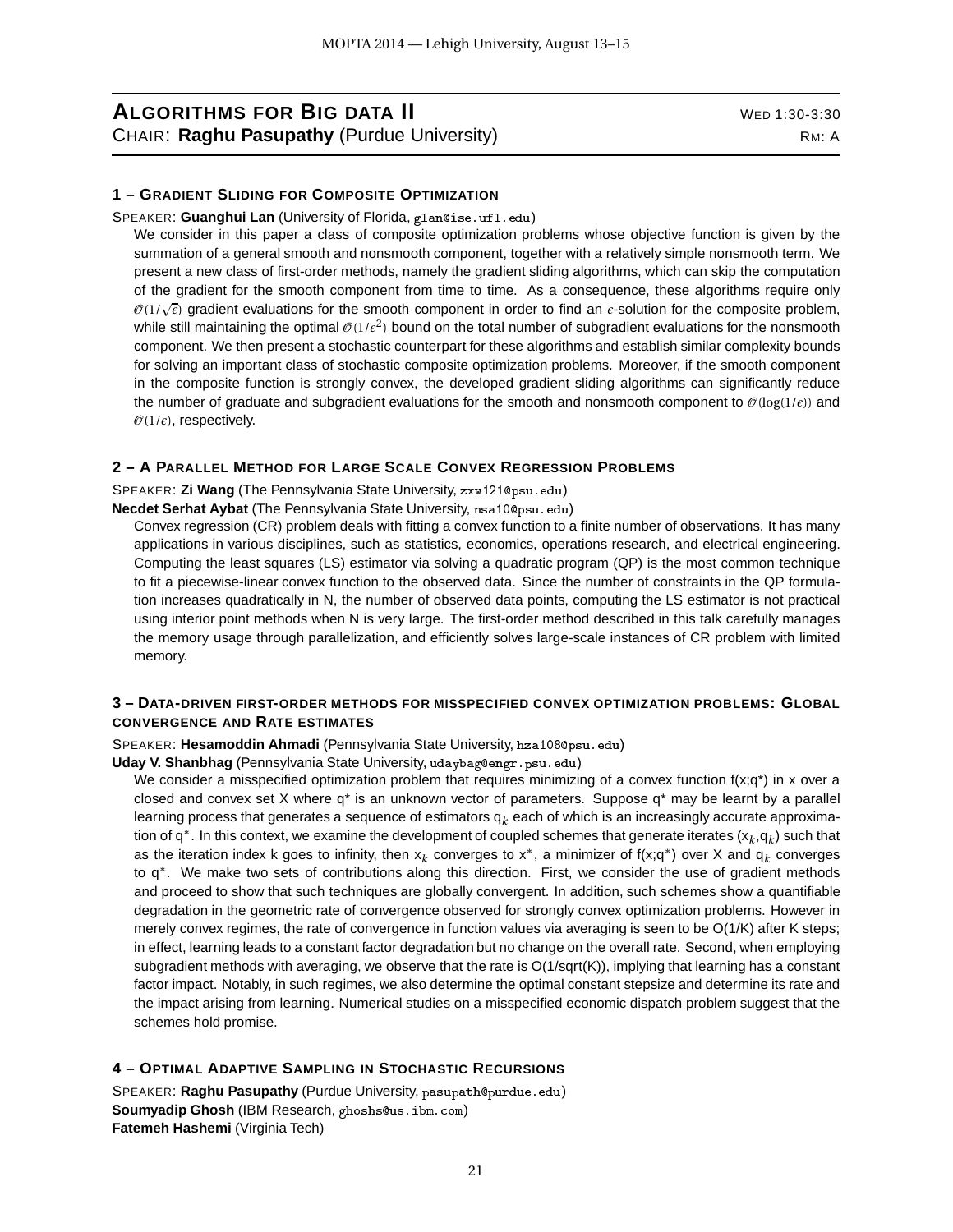We consider the question of adaptive Monte Carlo sampling in general stochastic recursions. Such recursions arise in a wide variety of settings such as stochastic approximation, stochastic trust region methods, and stochastic quasi-Newton methods. Within such settings, we rigorously analyze the behavior of certain adaptive sampling heuristics (based on estimated "signal to noise ratios") that have recently become popular due to observed empirical success. We show that such heuristics are members of a wider class that are efficient in a certain rigorous sense. If time permits, we will illustrate our results using suitable numerics.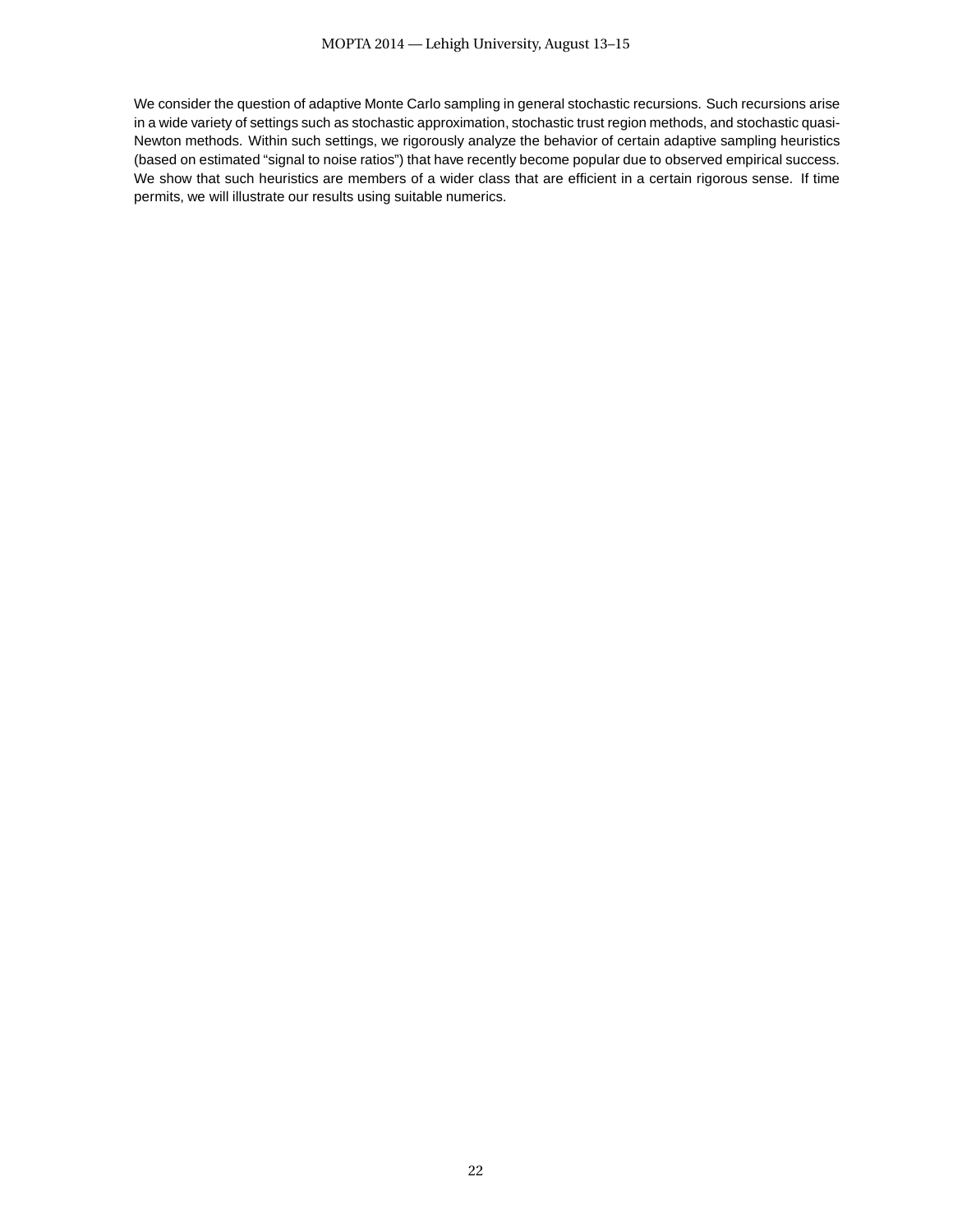# <span id="page-23-0"></span>**CONVEXIFICATION OF NONCONVEX QUADRATIC PROBLEMS** <sup>W</sup>ED 1:30-3:30 CHAIR: Fatma Kılınç-Karzan (Carnegie Mellon University) RM: B

#### **1 – SOLVING QCQPS**

SPEAKER: Daniel Bienstock (Columbia University, dano@columbia.edu)

QCQPs (or quadratically constrained quadratic programs) are continuous optimization problems that are now the focus of renewed research interest. They are very general (and NP-had) and also arise in many practical applications. In this talk we review some of the current work on this topic that we are engaged in, focusing on solution by approximation through linear and conic convex relaxations.

#### **2 – UNDERSTANDING STRUCTURE IN CONIC MIXED INTEGER PROGRAMS: FROM MINIMAL INEQUALITIES TO CONIC DISJUNCTIVE CUTS**

SPEAKER: Fatma Kılınç-Karzan (Carnegie Mellon University, fkilinc@andrew.cmu.edu)

Sercan Yildiz (Carnegie Mellon University, syildiz@andrew.cmu.edu)

We study nonlinear mixed integer sets involving a general regular (closed, convex, full dimensional, and pointed) cone K such as the nonnegative orthant, the Lorentz cone or the positive semidefinite cone, and introduce the class of K-minimal valid linear inequalities. Under mild assumptions, we show that these inequalities together with the trivial cone-implied inequalities are sufficient to describe the convex hull. We characterize these inequalities by identifying necessary, and sufficient conditions for an inequality to be K-minimal. This framework and the notion of K-minimality, naturally generalizes the corresponding results for Mixed Integer Linear Programs (MILPs), i.e., our results recover that the minimal inequalities for MILPs are generated by piecewise linear and sublinear functions. However, our study also reveals that such a cut generating function view is not possible for the conic case even when the cone involved is the Lorentz cone.

The structure of valid linear inequalities also generates non-trivial and exciting structural results for conic sets. In particular, we introduce a new technique on deriving closed-form expressions for convex inequalities describing the convex hull of a two-term disjunction applied to the Lorentz cone.

The last part of this talk is joint work with Sercan Yildiz.

#### **3 – DISJUNCTIVE CUTS FOR THE SECOND-ORDER CONE AND ITS CROSS-SECTIONS**

SPEAKER: Sercan Yildiz (Carnegie Mellon University, syildiz@andrew.cmu.edu) Fatma Kılınç-Karzan (Carnegie Mellon University, fkilinc@andrew.cmu.edu) Gérard Cornuéjols (Carnegie Mellon University, gc0v@andrew.cmu.edu[\)](mailto:gc0v@andrew.cmu.edu)

We study the convex hull of a two-term disjunction applied to the second-order cone and develop a methodology to derive closed-form expressions for convex inequalities that describe the resulting convex hull. Our approach capitalizes on the structure of undominated valid linear inequalities for the disjunction. We use this structure and conic duality to derive a family of convex, possibly nonlinear, valid inequalities that summarize the undominated linear inequalities. We identify and study the cases where these convex inequalities can equivalently be expressed in conic quadratic form and where a single inequality from this family is sufficient to describe the convex hull. In more recent work, we extend these results to two-term disjunctions on cross-sections of the second-order cone. We show that a single convex inequality is sufficient to characterize the closed convex hull of all two-term disjunctions on ellipsoids and paraboloids, and split disjunctions on all cross-sections of the second-order cone.

#### **4 – A BRANCH-AND-BOUND ALGORITHM FOR INSTRUMENTAL VARIABLE QUANTILE REGRESSION**

SPEAKER: **Guanglin Xu** (University of Iowa, guanglin-xu@uiowa.edu)

**Samuel Burer** (University of Iowa, samuel-burer@uiowa.edu)

We consider a problem arising in statistics called instrumental variable quantile regression (IVQR), and model IVQR as a convex quadratic program with complementarity constraints. Although this type of program is generally NPhard, we develop a branch-and-bound algorithm to solve it globally. On random, yet realistic, instances of IVQR, we compare our algorithm with two well known solvers and demonstrate that our algorithm solves these instances efficiently and effectively.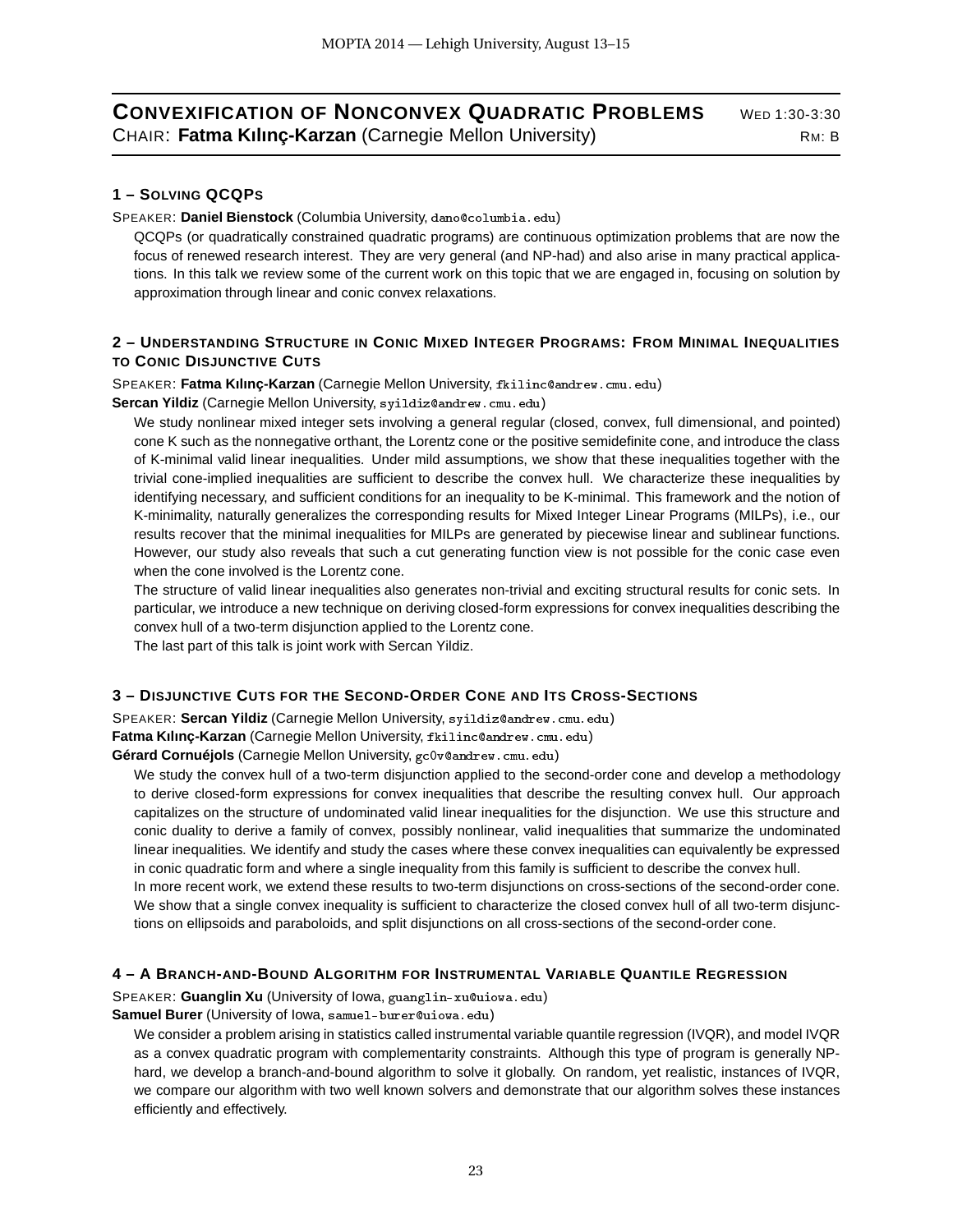# <span id="page-24-0"></span>**BLACK-BOX AND DERIVATIVE-FREE OPTIMIZATION WED 1:30-3:30 CHAIR: Rommel Regis (Saint Joseph's University) RM: C RM: C RM: C**

#### **1 – NOWPAC — A DERIVATIVE FREE TRUST-REGION METHOD WITH PATH-AUGMENTED CONSTRAINTS FOR NONLINEAR PROGRAMMING**

SPEAKER: Florian Augustin (Massachusetts Institute of Technology, fmaugust@mit.edu) **Youssef M. Marzouk** (Massachusetts Institute of Technology, ymarz@mit.edu)

We present the derivative free trust-region algorithm NOWPAC (Nonlinear Optimization With Path-Augmented Constraints) for computing local solutions to nonlinear constrained optimization problems. The constraints are enforced strictly, guaranteeing feasibility at every intermediate design point. This strategy allows us to establish a proof of convergence of the overall algorithm towards a first order local critical point. To increase the efficiency of the optimization, we introduce an inner-boundary path to support the identification of acceptable trial steps. These trial steps are computed using local surrogate models. In NOWPAC we rely on quadratic minimum Frobenius norm models based on well-poised interpolation points. To compute good interpolation points, we present an approach based on semi-definite programming in homogeneous coordinates. Having ensured good quality of the surrogates, we use their Hessians as "noise indicators" for situations when inexact evaluations of the objective function or the constraints corrupt the convergence of our algorithm. We illustrate these methods with several numerical examples.

#### **2 – THE USE OF THE Q-GRADIENT VECTOR FOR CONTINUOUS GLOBAL OPTIMIZATION PROBLEMS**

SPEAKER: **Érica J. Coelho Gouvêa** (National Institute for Space Research, Brazil)

**Rommel G. Regis** (Saint Joseph's University, rregis@sju.edu)

Aline C. Soterroni (National Institute for Space Research, Brazil, alinecsoterroni@gmail.com)

**Fernando M. Ramos** (National Institute for Space Research, Brazil, fernando.ramos@inpe.br)

The *q*-gradient vector is a generalization of the gradient vector based on the *q*-derivative. We present a *q*-version of the steepest descent method called the *q*-G method and a *q*-version of the Conjugate Gradient method called the *q*-CG method. Both *q*-G and *q*-CG are reduced to their classical versions when *q* equals 1. The methods are implemented in a way that the search process gradually shifts from global in the beginning to almost local search in the end. Moreover, Gaussian perturbations are used in some iterations to guarantee the convergence of the methods to the global minimum in a probabilistic sense. Finally, we present numerical results comparing *q*-G and *q*-CG with their classical versions and also with alternative methods, including an evolutionary algorithm and a direct search method.

#### **3 – DERIVATIVE FREE OPTIMIZATION FOR PARTIALLY SEPARABLE FUNCTIONS**

SPEAKER: **Benjamin Marteau** (IFP énergies nouvelles, benjamin.marteau@ifpen.fr) Laurent Dumas (Université de Versailles Saint-Quentin-en-Yvelines, laurent.dumas@uvsq.fr) Didier Ding (IFP énergies nouvelles, didier-yu.ding@ifpen.fr)

**Delphine Sinoquet** (IFP énergies nouvelles, delphine.sinoquet@ifpen.fr)

Minimizing expensive-to-evaluate functions, whose derivative are note easy to compute, is a growing concern in many domains. For example, the history matching problem is a major challenge for the petroleum industry and requires the minimization of a partially separable objective function. To limit as much as possible the number of evaluations of this function, we tried to exploit its particular structure. We will present in this talk a trust region method that greatly reduces the cost of the minimization of partially separable functions.

#### **4 – CELLULAR MATERIAL MODEL HOMOGENIZATION**

SPEAKER: Rich Laverty (The Boeing Company, richard.r.laverty@boeing.com)

Cellular materials in large vehicle finite element simulations are necessarily approximated with continuum material models to keep computational times reasonable. The number of parameters in the material model can rise essentially without limit, with higher accuracy roughly correlated with higher numbers of parameters. Often, for the higher fidelity material models, there is no direct measurement for the individual material parameters, but they may be determined indirectly from an appropriate experimental measurement. This talk is focused on the determination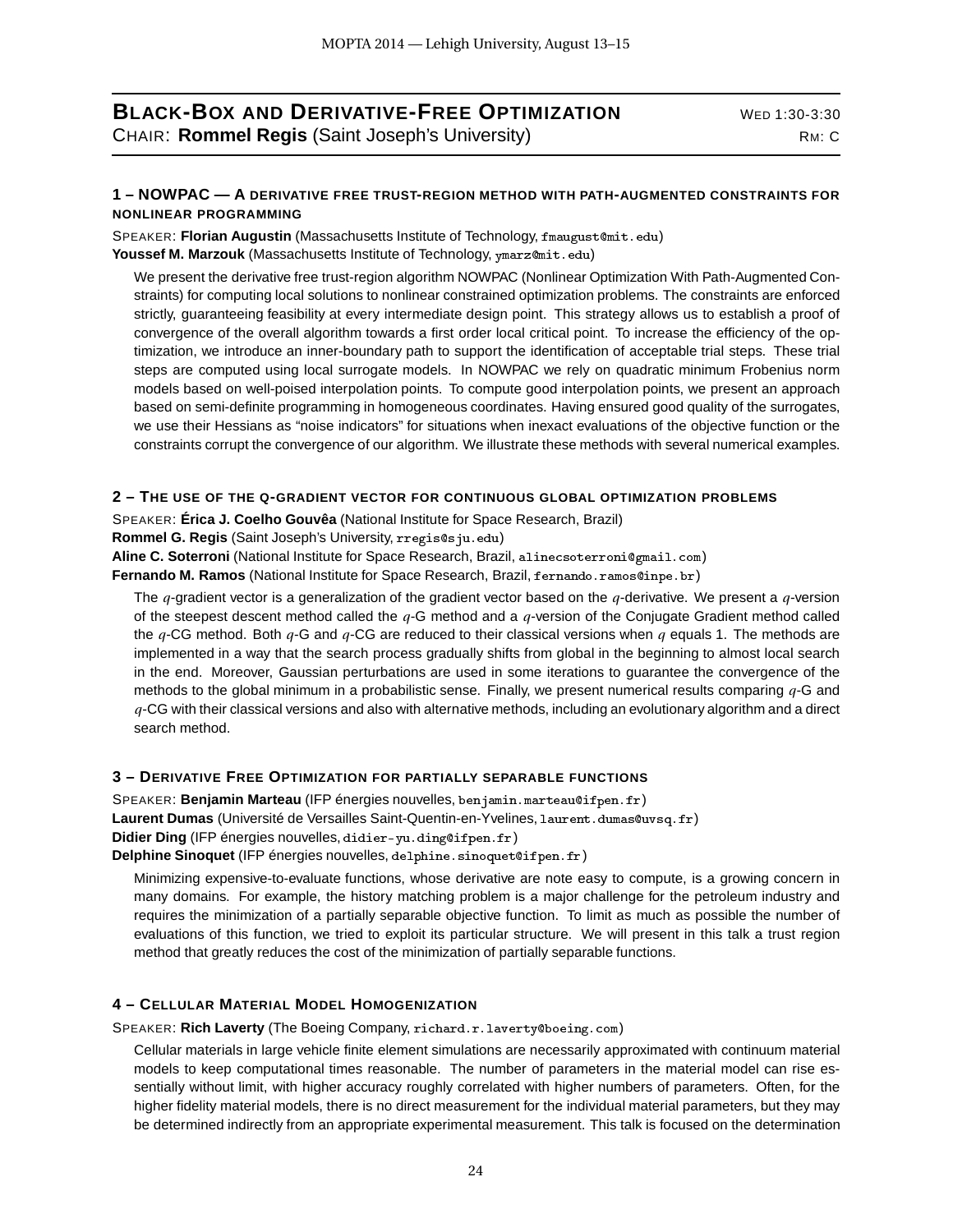of the material parameters for a cellular microtruss intended to be used as an energy absorbing structure within a ground combat vehicle. A high strain rate drop test was performed on the microtruss and the acceleration of the dropped mass was recorded. A finite element simulation using a homogenized continuum material undergoing the same experiment was conducted, and the mass' acceleration recorded. The difference between the finite element simulation calculation and the experimental measurement was treated as a "black box" function of the material parameters, and then an optimization was executed with the material parameters as the design variables. Final results are presented and compared with an ideal energy absorbing material.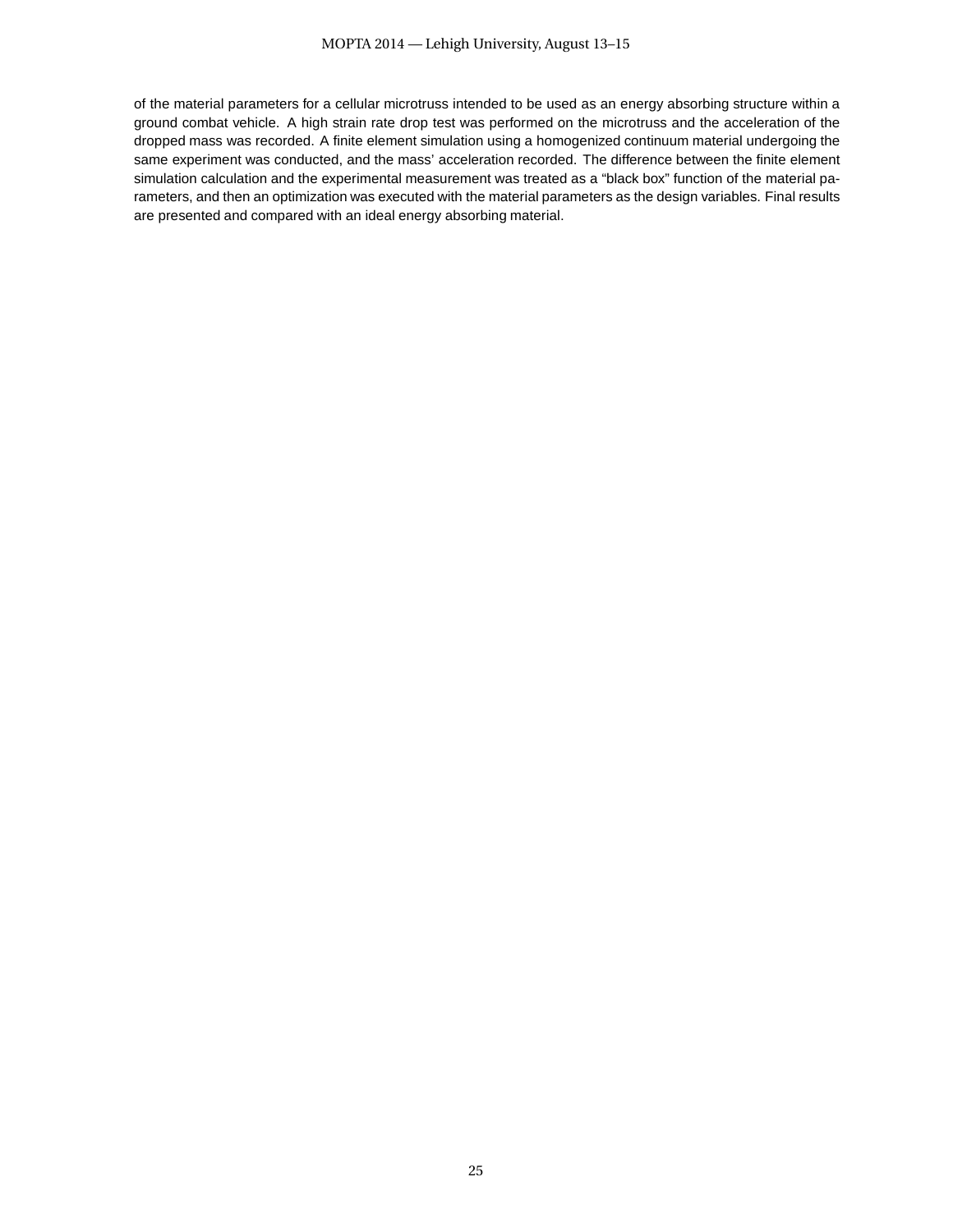# <span id="page-26-0"></span>**SMART GRIDS I** <sup>W</sup>ED 5:00-7:00 **CHAIR: Luis Zuluaga** (Lehigh University) **RM: A** RM: A

#### **1 – WIND AGGREGATION VIA RISKY POWER MARKETS**

SPEAKER: Yue Zhao (Stanford University, yuez@stanford.edu[\)](mailto:yuez@stanford.edu) **Junjie Qin** (Stanford University, jqin@stanford.edu) Ram Rajagopal (Stanford University, ramr@stanford.edu) Andrea Goldsmith (Stanford University, andrea@ee.stanford.edu) H. Vincent Poor (Princeton University, poor@princeton.edu)

Uncertainty and variability of renewable energy generation imposes great challenges on reliable operation of the electricity grid with high renewable penetration. Aggregation of diverse renewable energy sources can effectively reduce their uncertainty and variability. We develop a new market mechanism for renewable energy producers to achieve flexible and distributed aggregation. In this market, we introduce a novel risky (in addition to riskless) power forward contract that allows renewable energy producers to trade uncertain power output, so that their own risks are reduced. We show that the risky power market has a unique competitive equilibrium, characterized in closed form. Moreover, the market equilibrium enjoys a number of efficiency, fairness and stability properties that make the risky power market very appealing.

#### **2 – CHANCE CONSTRAINED OPTIMIZATION IN ELECTRICITY NETWORKS WITH RAMPING CONSTRAINTS**

SPEAKER: M. Mohsen Moarefdoost (Lehigh University, mom211@lehigh.edu)

Alberto Lamadrid (Lehigh University, ajlamadrid@lehigh.edu)

Luis F. Zuluaga (Lehigh University, luis.zuluaga@lehigh.edu)

The increased introduction of renewable energy sources (RES) such as wind into the electricity networks has made the management and operation of these networks more difficult. The variability in the power output of renewable energy sources requires flexible generation units to ramp up and ramp down more frequently to maintain the power balance and reliability. Moreover, the renewable energy sources are uncertain in nature which adds another complexity to the system. In this paper, we study the generation ramping costs and constraints in the power networks, and examine their effects on the generation and dispatch policies by proposing a ramping cost function that reflects the physical characteristics of the units. Then, we use the chance constrained optimization approach to manage the risk and maintain reliability of the power system. We study the necessary conditions under which the chance constrained model of the system can be reformulated as a suitable deterministic optimization problem for large-scale networks.

#### **3 – EQUILIBRIUM TERM STRUCTURE OF ELECTRICITY PRICES**

SPEAKER: Miha Troha (University of Oxford, troha@maths.ox.ac.uk)

Raphael Hauser (University of Oxford, hauser@maths.ox.ac.uk)

We propose a term structure power price model that, in contrast to widely accepted no-arbitrage based approaches, accounts for the non-storable nature of power. It belongs to a class of equilibrium game theoretic models with players divided into producers and consumers. Consumers' goal is to maximize a mean-variance utility function subject to satisfying inelastic demand of their own clients (e.g households, businesses etc.) to whom they sell the power on. Producers, who own a portfolio of power plants each defined by a running fuel (e.g. gas, coal, oil...) and physical characteristics (e.g. efficiency, capacity, ramp up/down times, startup costs...), would, similarly, like to maximize a mean-variance utility function consisting of power, fuel, and emission prices subject to production constraints. Our goal is to determine the term structure of the power price at which production matches consumption. In this talk we outline that such a price exists and develop conditions under which it is also unique. Under condition of existence, we propose a tractable quadratic programming formulation for finding the equilibrium term structure of the power price. Numerical results show performance of the algorithm when modeling the whole system of UK power plants.

#### **4 – OPTIMAL INTERNALIZATION OF THE COST OF RENEWABLE ENERGY SOURCES**

SPEAKER: **Alberto Lamadrid** (Lehigh University, a jlamadrid@lehigh.edu[\)](mailto:ajlamadrid@lehigh.edu) **Tim Mount** (Cornell University) **Wooyoung Jeon** (Korean Institute for Industrial Economics)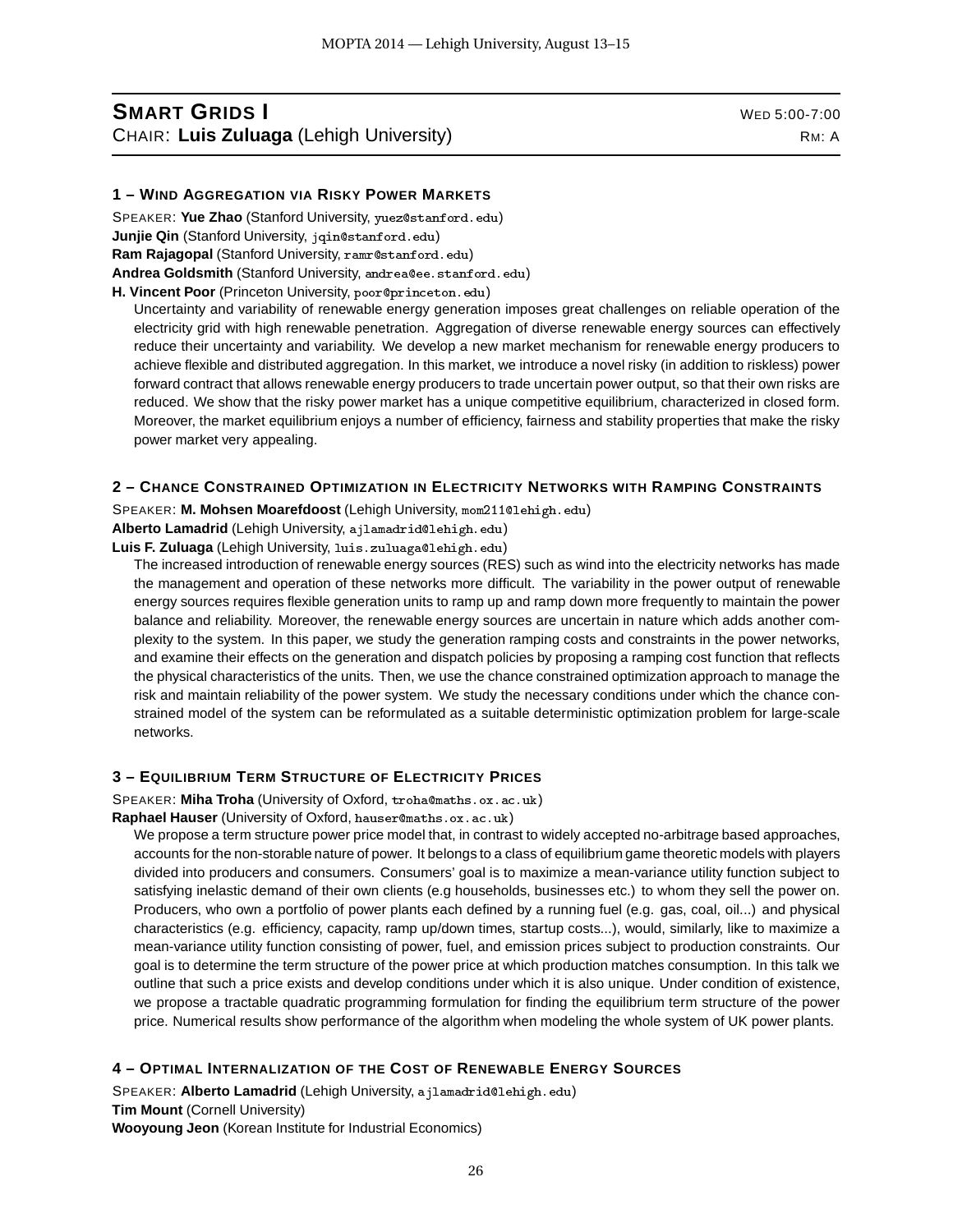The electricity sector provides a platform for a large part of the economic activity in developed countries. Probably because of this, the reliability of the service has been a prime concern, often higher than economic efficiency, as Regional Transmission Organizations (RTO's) and System Operators (SO's) are responsible for assuring the continuous delivery of energy according to mandated reliability standards (NERC, 2013). As most of these economies aim to increase the share of renewable energy generated, and with expected demand increases around 25% (EIA, 2012), the operating reliability of the system is threatened by the variability in the output from these sources (Baldick, 2012). This article suggests a framework to internalize the ramping externalities and study the ef- fect of variable levels of wind penetration Lamadrid, Mount, and Zimmerman (2013). We use a stochastic maximization of the total welfare from the point of view of a social planner, and a network reduction alongside specific placement of RES in connected nodes that may have congestion. The optimization uses CPLEX to find the solution with a Newton Raphson approximation. Our results show that the internalization of costs leads to a maximum on the total welfare that can be achieved, as wind penetration levels increase. The flows of electricity using Kirchhoff's laws show that the income for wind generation owners is reduced, due to the separation occur- ring in the network as congestion builds up, and a number of non linear effects in the interaction between ramping costs and wind penetration levels.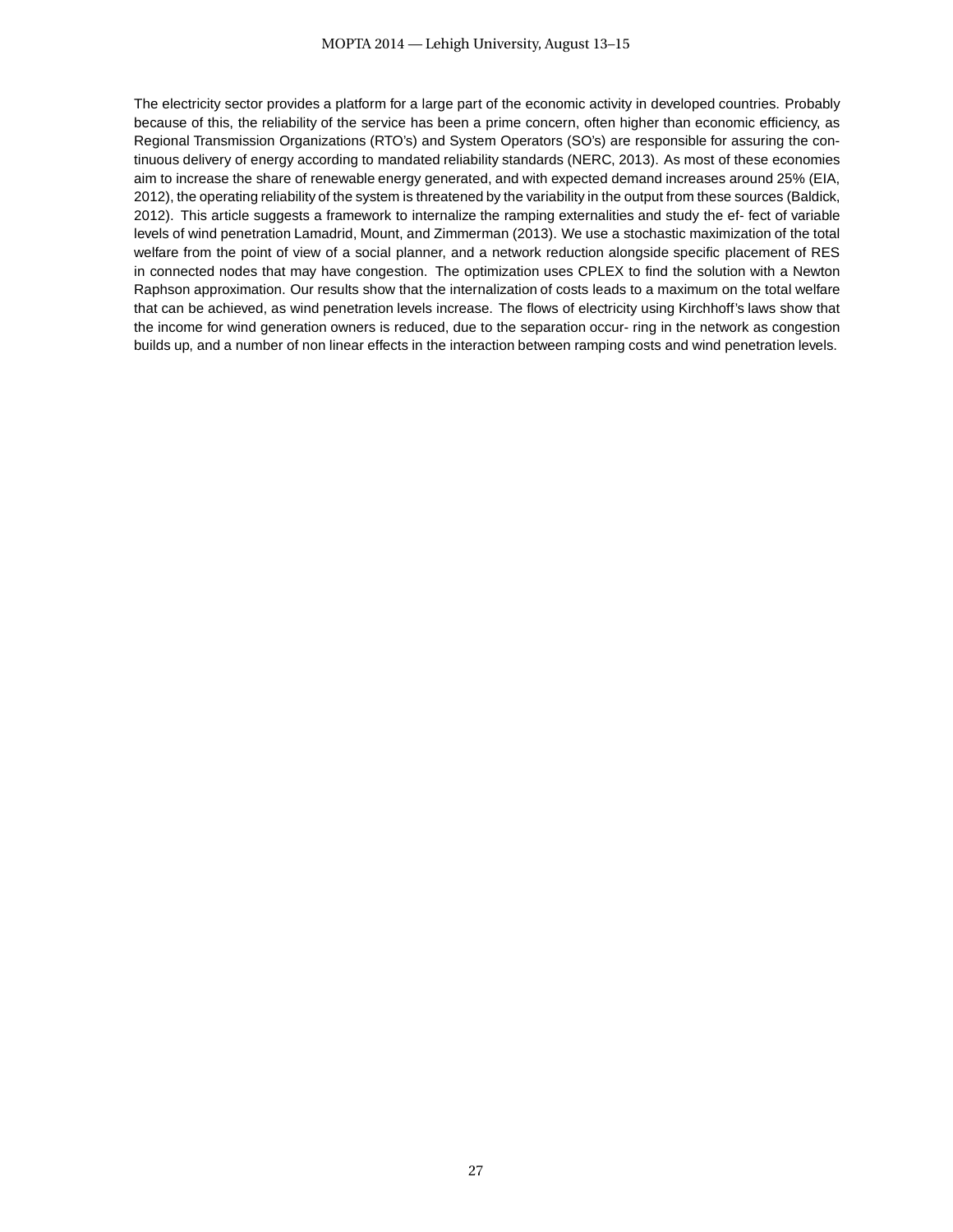# <span id="page-28-0"></span>**MIXED INTEGER LINEAR PROGRAMMING** <sup>W</sup>ED 5:00-7:00 **CHAIR: Sangho Shim (Northwestern University)** RM: B RM: B

#### **1 – MULTIOBJECTIVE OPTIMIZATION FOR AUTOMATIC SCHEMATIC MAP DRAWING**

SPEAKER: **Olufolajimi Oke** (Johns Hopkins University, jimi.oke@jhu.edu) Sauleh Siddiqui (Johns Hopkins University, siddiqui@jhu.edu)

We present an efficient multiobjective mixed binary linear program that automates schematic mapping for network visualization and orientation. Schematic representations use topologically accurate distortion to facilitate access to various classes of networks, including public transit, circuits, organograms, and taxonomies. Automation is desired for optimal designs with minimal cost, and our implementation achieves greater computational efficiency and better user interaction than in previous efforts. We explain our methods using numerical examples, and then apply them to two real-world networks.

#### **2 – OPTIMAL TV ADVERTISING USING A MULTI-OBJECTIVE INTEGER PROGRAMMING APPROACH**

SPEAKER: Vivian M. Evangelista (St. Joseph's University, vevangel @sju.edu[\)](mailto:vevangel@sju.edu) **Rommel G. Regis** (St. Joseph's University, rregis@sju.edu)

One of the issues faced by advertising agencies is generating optimal TV advertising campaigns for multiple brands. The objective is to simultaneously maximize the reach of multiple brands subject to budget constraints, reach and GRP goals, competing brand constraints and others. Previous approaches to solving this problem include a greedy heuristic and a multi-objective genetic algorithm. This paper presents a multi-objective integer programming formulation for this problem. Numerical results will also be presented.

#### **3 – OPTIMAL FACILITY IN-NETWORK SELECTION FOR HEALTHCARE PAYERS UNDER REFERENCE PRICING**

SPEAKER: Victoire Denoyel-Garnier (ESSEC Business School, victoire.denoyel@essec.edu) Aurelie Thiele (Lehigh University, aurelie.thiele@lehigh.edu)

Laurent Alfandari (ESSEC Business School, alfandari@essec.edu)

In reference pricing (RP), a payer or insurer determines a maximum paid amount for a procedure, and patients who select a provider charging more pay the difference. Motivated by a recent CalPERS program, we design two MIP optimization models to decide which providers should be subject to it. This research fills the gap of quantitative insights on RP with respect to price and quality. Preliminary results give promising leads on pitfalls and benefits of this policy. We argue that this system has strong potential in terms of costs reduction for payers, quality increase for patients and visibility for high-value providers.

#### **4 – A FEW STRONG KNAPSACK FACETS**

SPEAKER: **Sangho Shim** (Northwestern University, shim@kellogg.northwestern.edu) Sunil Chopra (Northwestern University, s-chopra@kellogg.northwestern.edu) Wenwei Cao (Georgia Institute of Technology, cww@gatech.edu[\)](mailto:cww@gatech.edu)

We perform the worst case analysis of the binary facets possibly with coefficients equal to 1/2, which we will call the 1-facets, and other strong facets of the master knapsack problem of order n. Explicit worst case analysis for small orders suggests that the 1-facets are strongest as Shim and Johnson (Math Program 138:273-307, 2013) observed in a shooting experiment, and the next strongest have the multiples of 1/3 or the multiples of 1/4 as their coefficients. We identify the LP-relaxation gaps of the 1-facets. Then, we characterize the 1/3-facets and the 1/4-facets and identify 1/3-facets and 1/4-facets with a large LP-relaxation gap which is largest over the 1/3-facets, where a 1/k-facet is defined to be a knapsack facet with multiples of 1/k as their coefficients which may or may not include coefficients equal to 1/2. The least upper bound of the LP-relaxation gaps of the knapsack facets over all orders is shown to be achieved only among the 1-facets. Upper bounds of the LP-relaxation gaps of the 1/k-facets defined by Araoz, Evans, Gomory and Johnson (Theorem 6.8, Math Program 96:377-408, 2003) decrease as k grows. The upper bounds with k odd are relatively smaller than those with k even. The shooting experiment also suggests such decrease and oscillation of the LP-relaxation gaps of 1/k-facets.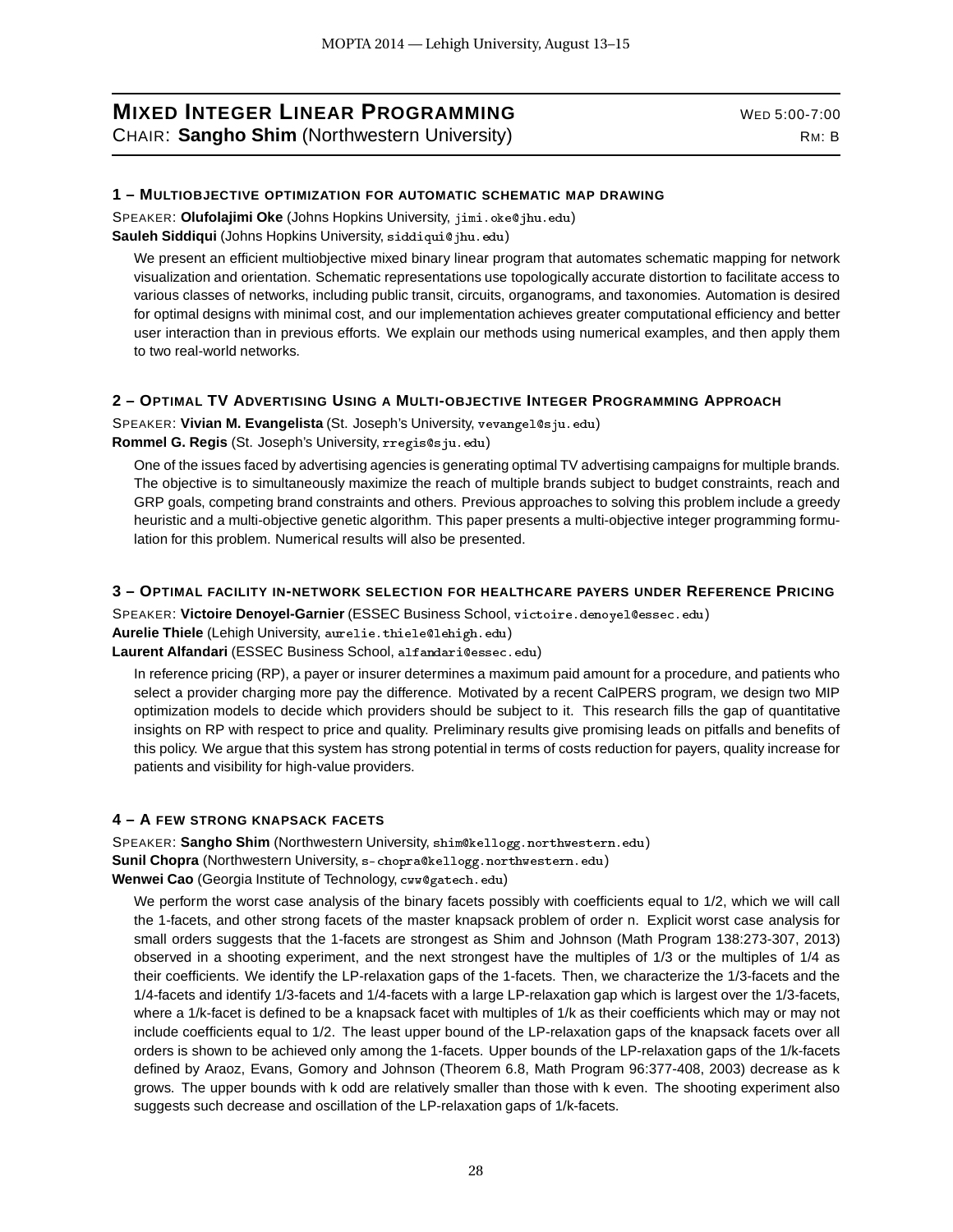# <span id="page-29-0"></span>**PATH FINDING & ROUTING: APPLICATIONS & ALGORITHMS** <sup>W</sup>ED 5:00-7:00 CHAIR: **Marina A. Epelman** (University of Michigan) RM: C

#### **1 – A COLUMN GENERATION AND ROUTING APPROACH TO 4***π* **VMAT RADIATION THERAPY TREATMENT PLANNING**

SPEAKER: Edwin Romeijn (National Science Foundation, eromei jn@nsf.gov[\)](mailto:eromeijn@nsf.gov)

**Troy Long** (University of Michigan, troylong@umich.edu)

**Thomas Bortfeld** (Massachusetts General Hospital and Harvard Medical School, [tbortfeldpartners.org](mailto:tbortfeld@partners.org))

David Craft (Massachusetts General Hospital and Harvard Medical School, dcraft1@partners.org)

David Papp (Massachusetts General Hospital and Harvard Medical School, Papp.David@mgh.harvard.edu)

Jan Unkelbach (Massachusetts General Hospital and Harvard Medical School, junkelbach@partners.org)

Volumetric Modulated Arc Therapy (VMAT) is rapidly emerging as a method for delivering radiation therapy treatments to cancer patients that is of comparable quality to IMRT but much more efficient. Since VMAT only uses coplanar beam orientations, the next step is to consider non-coplanar orientations as well. This greatly complicates the radiation therapy treatment plan optimization problem by introducing a path finding and routing component. We propose a constructive approach that employs both column generation and routing heuristics.

#### **2 – NETWORK REPAIR CREW SCHEDULING AND ROUTING FOR EMERGENCY RELIEF DISTRIBUTION PROBLEM**

SPEAKER: Irina Dolinskaya (Northwestern University, dolira@northwestern.edu) Pablo A. Maya Duque (University of Antioquia, Colombia, Pablo .MayaDuque@ua.ac.be) Kenneth Sorensen (University of Antwerp, Belgium, kenneth.sorensen@ua.ac.be)

Every year, hundreds of thousands of people are affected by natural disasters. The number of casualties is usually increased by lack of clean water, food, shelter, and adequate medical care during the aftermath. One of the main problems influencing relief distribution is the state of the post-disaster road network. In this paper, we consider the problem of scheduling the emergency repair of a rural road network that has been damaged by the occurrence of a natural disaster. This problem, which we call the Network Repair Crew Scheduling and Routing Problem addresses the scheduling and routing of a repair crew optimizing accessibility to the towns and villages that demand humanitarian relief by repairing roads. We develop both an exact dynamic programming (DP) algorithm and a GRASP metaheuristic to solve the problem and compare the performance of both approaches on small- to mediumscale instances. Our numerical analysis of the solution structure validates the optimization model and provides managerial insights into the problem and its solutions.

#### **3 – DECOMPOSITION METHODS FOR MULTI-PERIOD COMBINED NETWORK DESIGN & ROUTING OPTIMIZATION PROBLEM AND APPLICATIONS**

SPEAKER: Dimitri Papadimitriou (Bell Labs, dimitri.papadimitriou@alcatel-lucent.com) Bernard Fortz (Université Libre de Bruxelles, bernard.fortz@ulb.ac.be)

This paper generalizes the conventional Fixed Charge Network Design Problem (FCNDP) over multiple time periods and a routing cost function which takes into account congestion (number of routing paths per edge) and delay (routing path length). With flow aggregation by destination, its resolution on realistic instances becomes intractable with state-of-the-art solvers due to the weak LP bound of the formulation. An extended formulation with flow disaggregation by source-destination pairs increases solution quality and computational time thanks to stronger LP lower bounds though solving the linear relaxation of the problem remains intractable when the network size increases. We investigate an alternative way to overcome these computational limits by projecting the extended formulation to the variables space of the initial formulation. This approach leads to a Benders decomposition method that can be embedded in a branch-and-cut algorithm.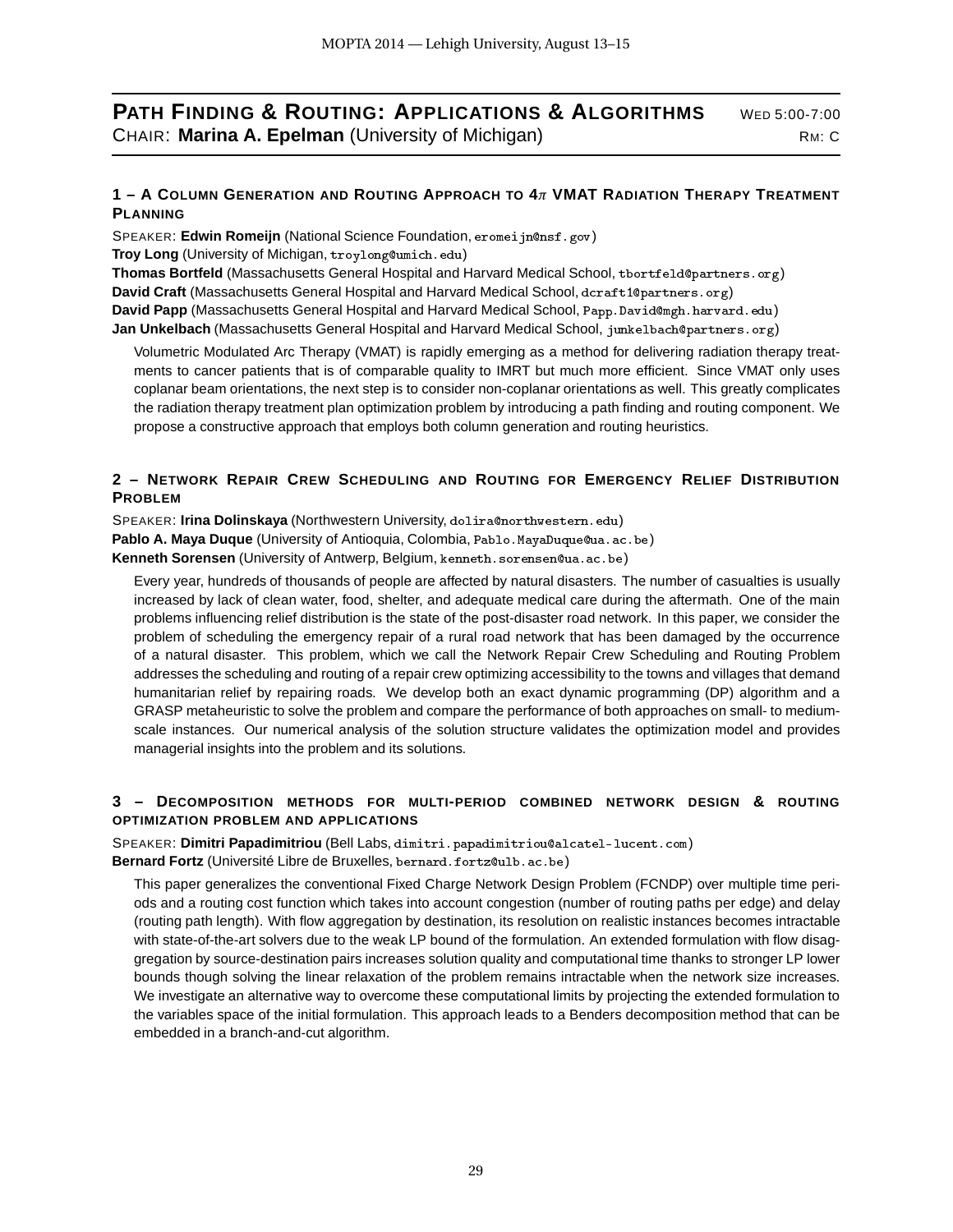#### <span id="page-30-0"></span>**4 – FINDING A ROLL-MINIMIZING PATH FOR A VESSEL MOVING IN A SEAWAY USING THE PARAMETER-FREE SAMPLED FICTITIOUS PLAY ALGORITHM**

SPEAKER: Marina A. Epelman (University of Michigan, mepelman@umich.edu)

**Irina Dolinskaya** (Northwestern University, dolira@northwestern.edu)

Robert L. Smith (University of Michigan, rlsmith@umich.edu)

**Esra Sisikoglu** (Antalya International University, esras@antalya.edu.tr)

Any vessel moving in a seaway is subjected to the effects of surrounding waves, which impact its motions, especially roll. In this talk, we present a Dynamic Programming (DP) based approach to finding a path between specified origin and destination that minimizes a measure of total roll experienced by the vessel without significantly increasing its travel time. We describe a parameter-free Sampled Fictitious Play algorithm for solving large-scale deterministic DPs, which is very well suited to this application, where accurate evaluation of the cost of each DP transition requires deployment of sophisticated simulation software.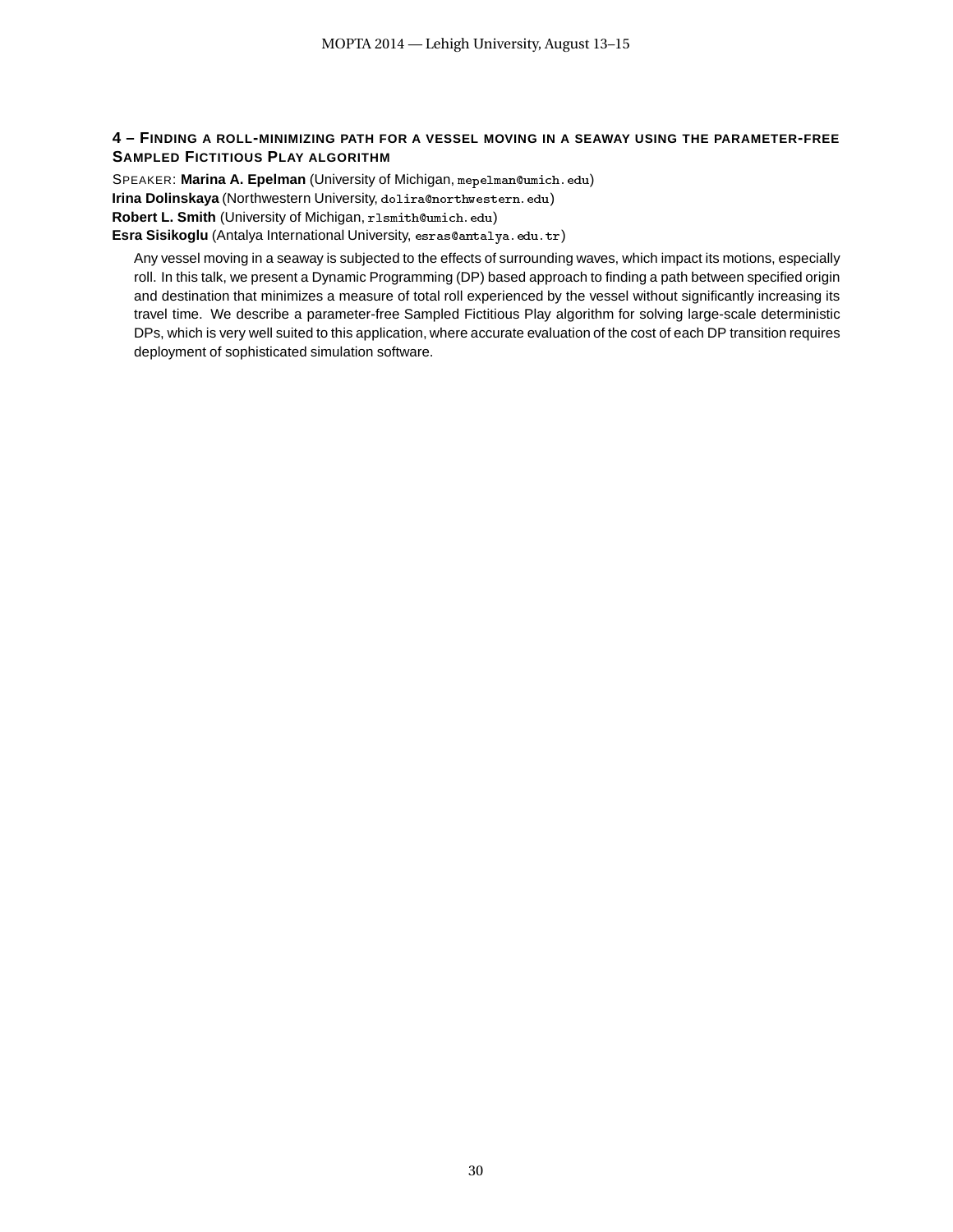# <span id="page-31-0"></span>**INFORMATION THEORY AND OPTIMIZATION I** WED 5:00-7:00 CHAIR: **Eugene Perevalov** (Lehigh University) **RM: D** RM: D

#### **1 – A MARKOV DECISION PROCESS MODEL FOR MINIMIZING INFORMATION LEAKAGE THROUGH ENERGY STORAGE IN SMART METERING SYSTEMS**

SPEAKER: **Jiyun Yao** (Lehigh University, jiy312@lehigh.edu[\)](mailto:jiy312@lehigh.edu)

Parv Venkitasubramaniam (Lehigh University, parv.v@lehigh.edu[\)](mailto:parv.v@lehigh.edu)

In demand response systems with energy electricity storage, it is essential to understand the information leakage through the real time metering. The critical information can be inferred about electricity usage and energy storage level and consequently compromise the user's in-home activity information. In this work, a mathematical framework based on Markov Process model is proposed to study the process of electricity storage control when privacy is a requirement. Modeling information privacy using information theoretic equivocation, the problem is shown to reduce to a POMDP where the rewards are belief dependent and nonlinear.

In particular, inner bounds are presented using a "revealing state" approach, which enables computation of a class of battery control policies that aim to maximize the achievable privacy of in-home demands. Upper bounds are provided using a standard rate-distortion optimization. These bounds are derived for a discrete, where demand and price follow i.i.d uniform distributions. Numerical results show that the our proposed strategy performs quite close to the upper bound of the optimal tradeoff between privacy preserving and cost saving.

#### **2 – DISTRIBUTED ESTIMATION IN THE PRESENCE OF ATTACKS**

SPEAKER: **Jiangfan Zhang** (Lehigh University, jiangfanzhang@lehigh.edu)

Rick S. Blum (Lehigh University, rblum@ece.lehigh.edu)

Distributed estimation of an unknown deterministic mean-shift parameter in additive zero-mean noise is studied when using quantized data in the presence of Byzantine attacks. First, we consider the task of identifying and categorizing the attacked sensors into different groups according to distinct attacks. Next, in order to improve the estimation performance, we propose a modified quantization approach to jointly estimate the statistical description of the attacks and the parameter to be estimated after the sensors have been well categorized.

#### **3 – DEMAND CHARGE REDUCTION WITH BATTERY ENERGY STORAGE SYSTEM (BESS) IN ELECTRICITY NETWORK**

SPEAKER: Fang Chen (Lehigh University, fac210@lehigh.edu[\)](mailto:fac210@lehigh.edu) Lawrence V. Snyder (Lehigh University, larry.snyder@lehigh.edu)

In an electricity network, large power consumers are charged for their peak demand in addition to the energy they consumed. A battery energy storage systems (BESS) may be employed to perform peak shaving tasks. To account for the stochastic feature of the load profile, we first introduce two optimization algorithms. We then introduce a real time planning algorithm, which can adopt load forecast values. Simulation shows that real time algorithm produces good result.

#### **4 – EXTENDING INFORMATION THEORY TO INFORMATION ACQUISITION PROCESSES**

SPEAKER: Xing Wang (Lehigh University, xiw313@lehigh.edu) **Eugene Perevalov** (Lehigh University, eup201ehigh.edu)

The classical information theory has made great advances in the realm of information transmission. The reason is that it has found a way to accurately describe information quantity. On the other hand, information acquisition and extraction is still performed in an ad hoc problem specific fashion. We attempt to fill this void and to begin developing a general theory of information accuracy and relevance which should allow for a proper treatment of information acquisition processes in a way similar to that the classical information theory allowed for a proper treatment of information transmission.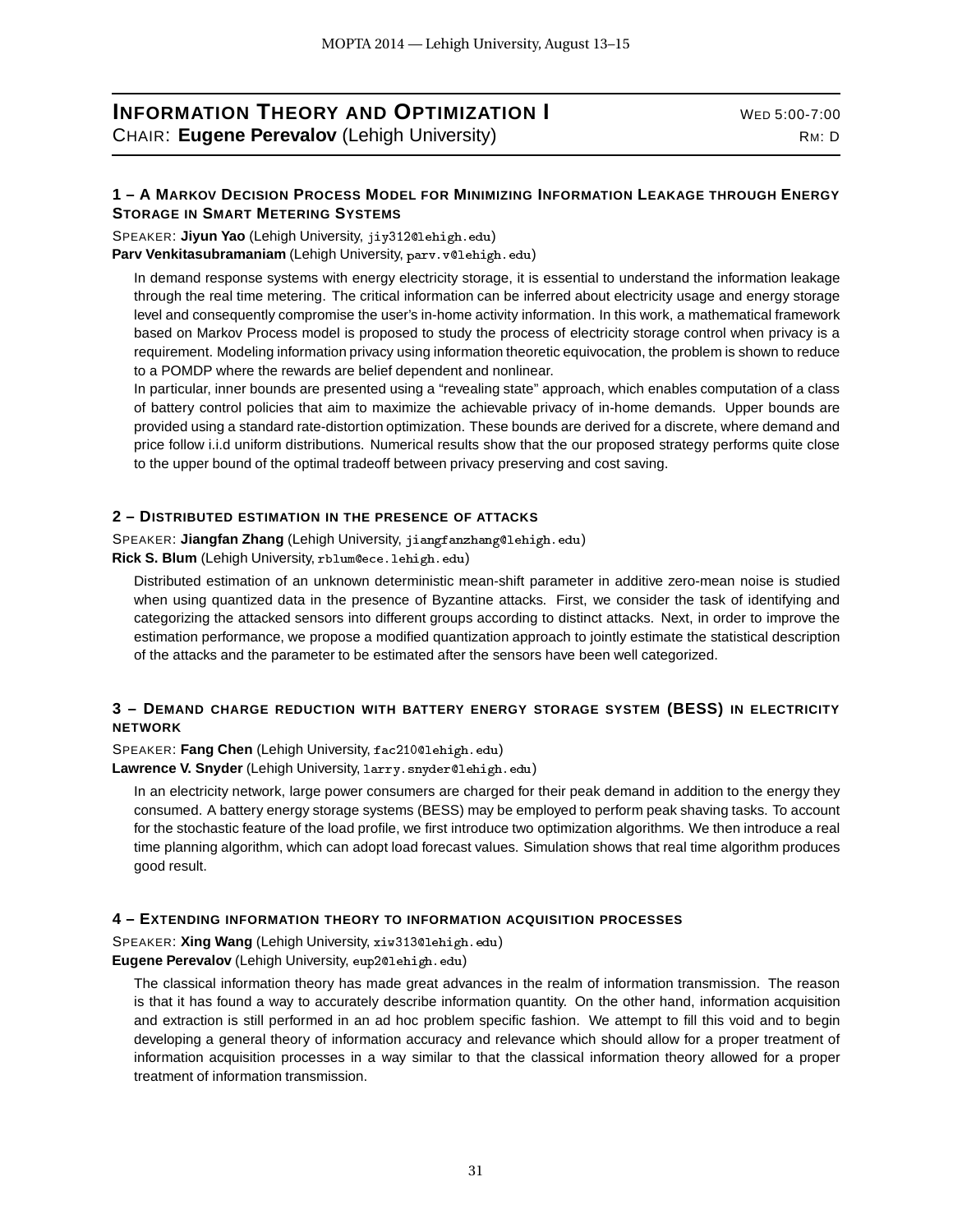<span id="page-32-0"></span>

| <b>ENERGY II</b>                                                     | THU 1:30-3:00 |
|----------------------------------------------------------------------|---------------|
| CHAIR: Larry Snyder (Lehigh) & Miguel Anjos (Polytechnique Montréal) | RM: A         |

#### **1 – OPTIMIZATION AND EQUILIBRIUM MODELING FOR RENEWABLE ENERGY: FOCUS ON WASTEWATER-TO-ENERGY USING A TWO-LEVEL OPTIMIZATION PROBLEM**

SPEAKER: Steven A. Gabriel (University of Maryland, sgabriel@umd.edu[\)](mailto:sgabriel@umd.edu)

**Chalida U-tapao** (King Mongut's Institute of Technology Ladkrabang, Thailand)

In this talk, we present recent results of a two-level optimization problem (MPEC) for energy. In particular, the top-level player is a large wastewater treatment plant that solves a two-stage, stochastic optimization problem to maximize profits at the top level. The first-stage variables at this top level include options for a digester that converts the wastewater to methane and class A biosolids (fertilizer). The second-stage variables for this top-level player include operational considerations. The bottom level of this MPEC are the markets that the wastewater treatment plant interacts with: fertilizer, compressed natural gas for transportation, residential natural gas, and power production. We present the model, solution approaches and representative results.

#### **2 – THE INFLUENCE OF THE PANAMA CANAL ON GLOBAL GAS TRADE**

SPEAKER: Seksun Moryadee (University of Maryland, smoryade@umd.edu[\)](mailto:smoryade@umd.edu)

**Steven A. Gabriel** (University of Maryland, stevenagabriel@gmail.com)

An increasing growth of unconventional gas production in the U.S. has gradually turned it into a potential gas exporter. In near future, increasing LNG exports from the U.S. coupled with the capacity of the Panama Canal will change the LNG market. The Panama Canal expansion is the key to the change because the route via this canal reduces the voyage by 7,000 nautical miles to Japan from the Gulf of Mexico. Applying the World Gas Model from the University of Maryland,we investigates the potential effects of varying Panama Canal tolls on the LNG markets via six scenarios of possible Panama Canal tariffs. Results are compared and examined with the focus on prices, LNG flows, and supply displacement. We find a significant LNG volume tradeoff between Asian and European gas markets.

#### **3 – AN EQUILIBRIUM MODEL FOR THE US RIN MARKET**

SPEAKER: Sauleh Siddiqui (Johns Hopkins University, siddiqui@jhu.edu[\)](mailto:siddiqui@jhu.edu) Adam Christensen (Johns Hopkins University, adam.christensen@jhu.edu)

Renewable Identification Numbers (RINs) are used to track the use of biofuels in the US transportation infrastructure and are the primary currency to demonstrate compliance with the mandated biofuel volume requirements. The RIN market and its respective players will be modeled using an equilibrium problem, which will be used to quantify the effects of parallel incentives in the form of tax credits and other policy initiatives.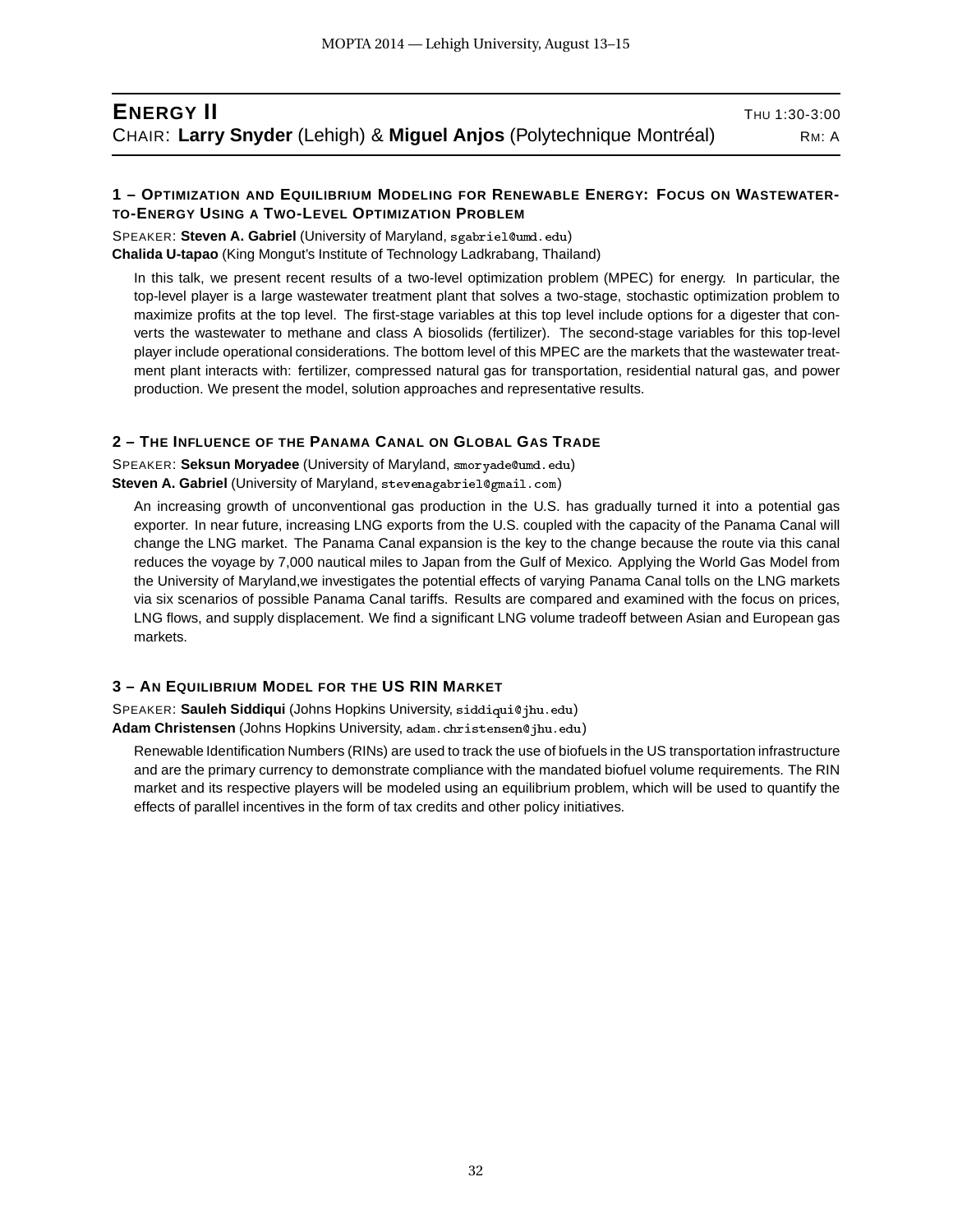### <span id="page-33-0"></span>**CONVEX RELAXATIONS FOR NONCONVEX PROBLEMS** THU 1:30-3:00 CHAIR: **Hongbo Dong** (Washington State University) RM: B RM: B

#### **1 – HOW GOOD ARE SPARSE CUTTING-PLANES?**

SPEAKER: Santanu S. Dey (Georgia Institute of Technology, santanu.dey@isye.gatech.edu) Marco Molinaro (Georgia Institute of Technology, marco.molinaro@isye.gatech.edu) **Qianyi Wang** (Georgia Institute of Technology, qwang62gate
h.edu[\)](mailto:qwang62@gatech.edu)

Sparse cutting-planes are often used in mixed-integer programming solvers, since they help in solving linear programs more efficiently. However, how well can we approximate the integer hull by just using sparse cutting-planes? In order to understand this question better, given a polyope P (e.g. the integer hull of a MIP), let  $P^k$  be its best approximation using cuts with at most k non-zero coefficients. We present various results on how well P*<sup>k</sup>* approximates P.

#### **2 – A DISCRETIZATION PUMP FOR A CLASS OF MIXED-INTEGER BILINEAR OPTIMIZATION PROBLEMS**

SPEAKER: Dimitri Papageorgiou (ExxonMobil, dimitri.j. papageorgiou@exxonmobil.com)

Mixed-Integer Linear Programming (MILP) solvers employ an arsenal of primal heuristics (e.g., Rounding, Feasibility Pump, Local Branching, RINS) to quickly generate good feasible solutions to challenging optimization problems. Mixed-Integer Nonlinear Programming (MINLP) solvers, on the other hand, are less mature and can struggle to find feasible solutions. We present a general discretization strategy for a class of mixed-integer bilinear optimization problems that can significantly reduce the time to find good feasible solutions. Although discretization leads to instances with many more variables and constraints, it allows us to exploit the power of MILP solvers to quickly identify good feasible solutions. We believe the approach is quite general and could be incorporated into existing MINLP solvers. Results for a class of challenging multiperiod blending problems that arise in the petrochemical industry are shown to illustrate the effectiveness of the approach.

#### **3 – RELAXING NONCONVEX QUADRATIC FUNCTIONS BY MULTIPLE ADAPTIVE DIAGONAL PERTURBATIONS**

SPEAKER: Hongbo Dong (Washington State University, hongbo.dong@wsu.edu[\)](mailto:hongbo.dong@wsu.edu)

We propose a procedure to generate convex quadratic valid constraints for mixed-integer nonconvex quadratically constrained problems (MIQCP), by considering one nonconvex quadratic constraint and the (separable) variable structure. Our resulting relaxation does not use significantly more variables than the original problem, in contrast to many other relaxations based on lifting. We show that all such valid constraints is equivalent to a Semidefinite Relaxation used by (Buchheim and Wiegele, 2013) in their branch-and-bound code Q-MIST. The corresponding separation problem is a highly structured semidefinite program (SDP) with convex but non-smooth objective. We propose to solve this separation problem with a specialized primal-barrier coordinate minimization algorithm. Computational results show that our approach is very promising and suitable in a branch-and-cut scheme for general MIQCPs.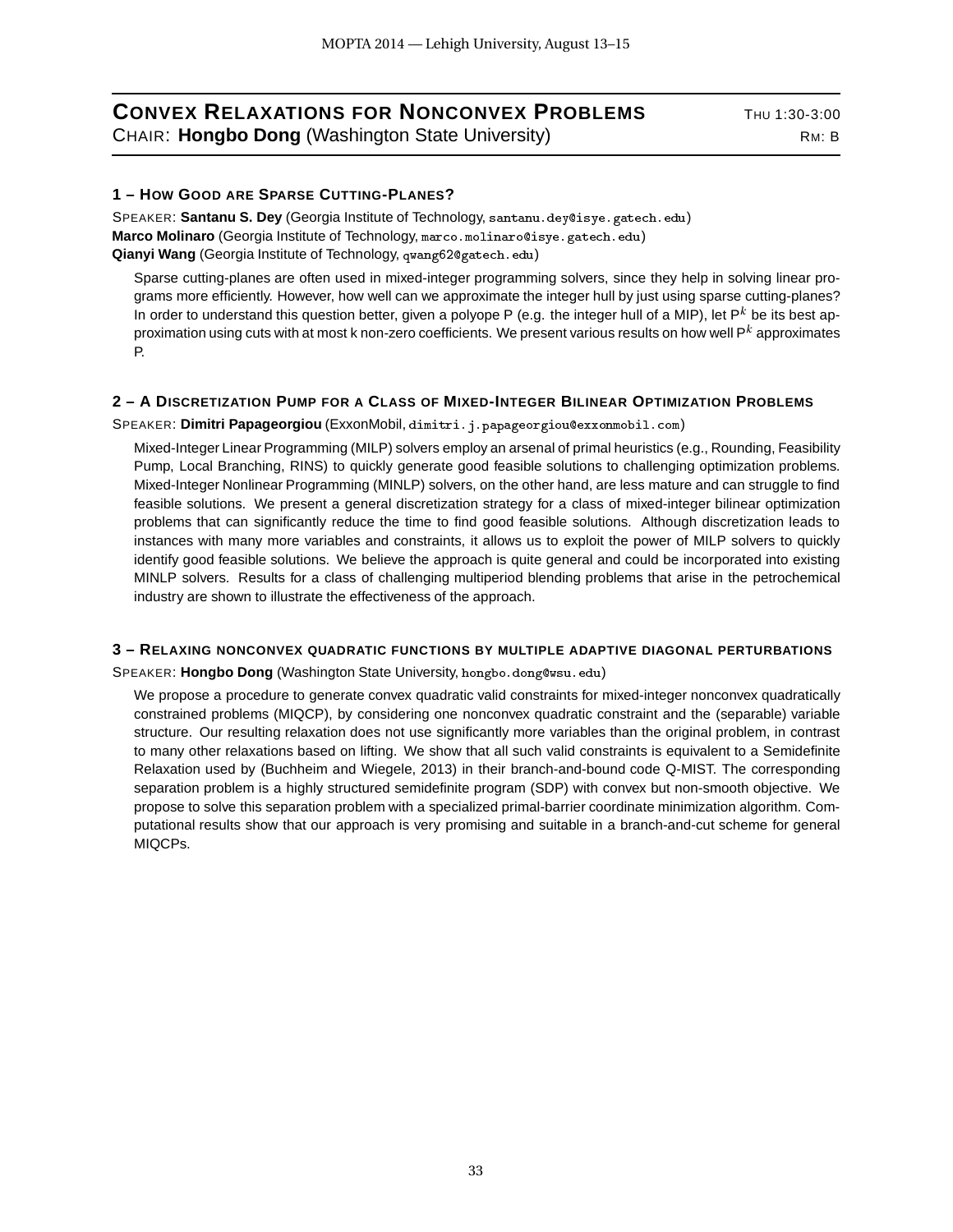#### <span id="page-34-0"></span>**STOCHASTIC SEARCH & APPROXIMATE DYNAMIC PROGRAMMING** <sup>T</sup>HU 1:30-3:00

**CHAIR: Tsvetan Asamov** (Princeton University) RM: C

#### **1 – APPROXIMATION STRATEGIES FOR MULTISTAGE STOCHASTIC PROGRAMS**

SPEAKER: Tsvetan Asamov (Princeton University, tasamov@princeton.edu) Warren B. Powell (Princeton University, powell@princeton.edu)

Using the contextual setting of optimizing grid-level energy storage, we study the effect of dimensionality (the number of storage devices) on the performance of different approximation strategies, including regularized stochastic decomposition and piecewise linear, separable approximations. We build on the algorithmic framework of approximate dynamic programming to introduce novel machine learning strategies which overcome the curse of dimensionality inherent in scenario trees. We use the energy storage setting to create families of problems which exhibit different characteristics in terms of dimensionality and structure of the information state.

#### **2 – KNOWLEDGE GRADIENT WITH DISCRETE PRIORS**

SPEAKER: Si Chen (Princeton University, sichen@princeton.edu) Kris Reyes (Princeton University, kreyes@princeton.edu) Warren B. Powell (Princeton University, powell@princeton.edu)

We propose a knowledge-gradient policy based on a small set of discrete priors sampled from a multi-dimensional nonlinear parametric model. At each time step, the policy utilizes the value of information and Bayesian statistics to make decisions. We present an application to solve a Bayesian optimal search program in material science, namely discovering the set of controllable parameters to construct the desired payload delivery system.

#### **3 – OPTIMAL LEARNING WITH A LOCAL PARAMETRIC BELIEF MODEL**

SPEAKER: Bolong Cheng (Princeton University, bcheng@princeton.edu) Warren B. Powell (Princeton University, powell@princeton.edu) Arta Jamshidi (arta@princeton.edu[\)](mailto:arta@princeton.edu)

We are interested in maximizing smooth functions where observations are noisy and expensive to compute, as might arise in computer simulations or laboratory experimentation. We derive a knowledge gradient policy, which chooses measurements which maximize the expected value of information, while using a locally parametric belief model that uses linear approximations with radial basis functions. The method uses a compact representation of the function which avoids storing the entire history, as is typically required by nonparametric methods. Our technique uses the expected value of a measurement in terms of its ability to improve our estimate of the optimum, capturing correlations in our beliefs about neighboring regions of the function, without posing any assumptions on the global shape of the underlying function a priori. Experimental work suggests that the method adapts to a range of arbitrary, continuous functions, and appears to reliably find the optimal solution. Moreover, the policy is shown to be asymptotically optimal.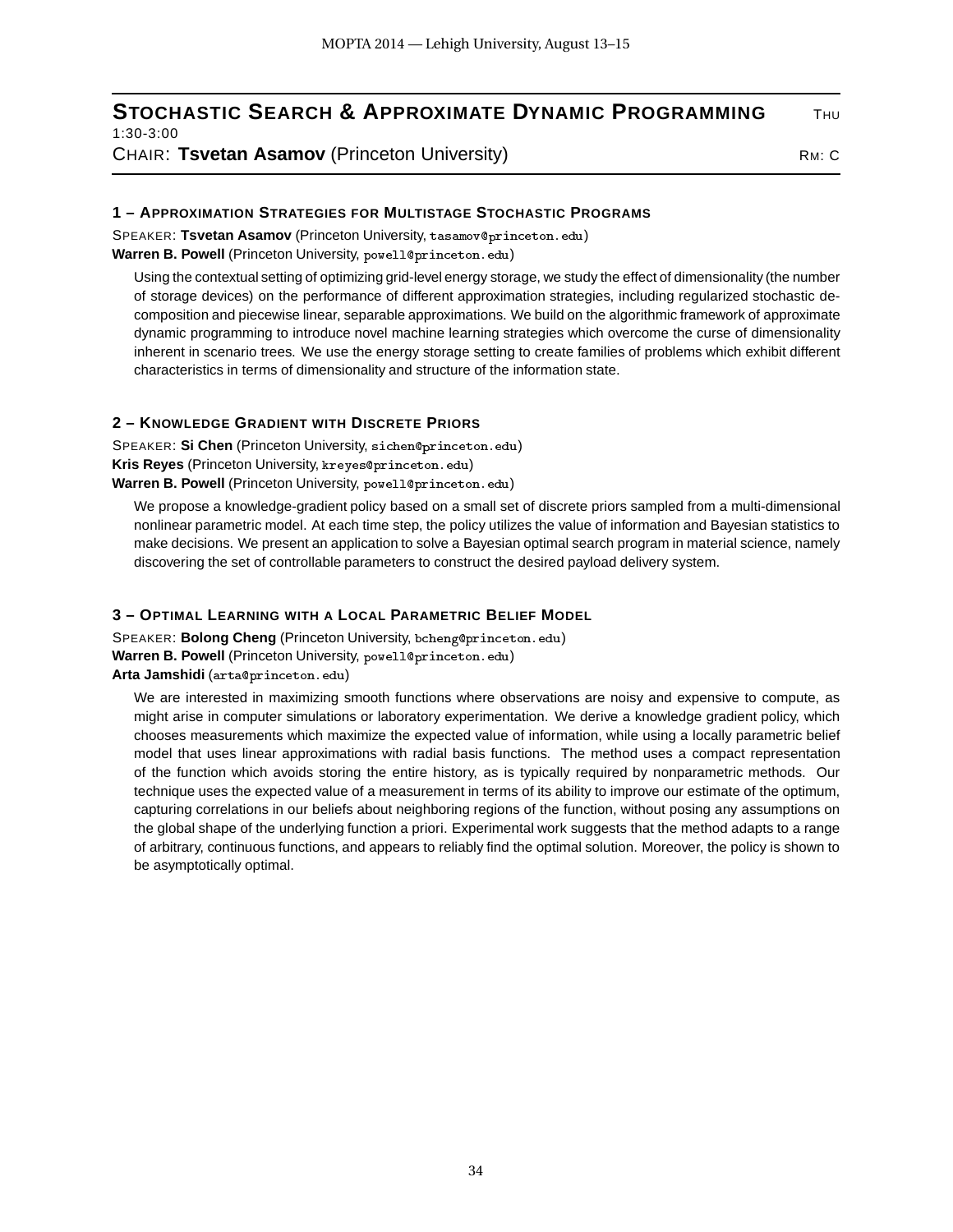# <span id="page-35-0"></span>**BILEVEL OPTIMIZATION & RISK** THU 1:30-3:00 CHAIR: **Nelson A. Uhan** (United States Naval Academy) RM: D

#### **1 – MULTI-MODAL NON-LINEAR STOCHASTIC BI-LEVEL SUSTAINABLE LAND USE AND TRANSPORTATION MODEL**

SPEAKER: **Narges Shahraki** (Koc university, nshahraki@ku.edu.tr) **Metin Turkay** (Koc university, mturkay@ku.edu.tr)

In this research we formulate a bi-level land use and transport model by considering multi-modal and stochastic travel demand. In the lower level, transportation network and land use problem are formulated to maximize travelers utility and in the upper level we consider minimizing carbon monoxide emission. The two-stage model is formulated as a single stage model by considering optimality condition of lower level problem as a set of constraints. We present a solution algorithm based on logic-based outer approximation of bi-objective MINLPs. We analyze the efficiency of the solution algorithm through some examples. In this study, for the first time in open literature a stochastic multi-modal, bi-level optimization model is formulated for land use and transport problem and an efficient solution algorithm is presented to solve the model.

#### **2 – COMPUTING NEAR-OPTIMAL VALUE-AT-RISK PORTFOLIOS USING INTEGER PROGRAMMING TECHNIQUES**

SPEAKER: **Onur Babat** (Lehigh University, onur.babat@lehigh.edu) Luis F. Zuluaga (Lehigh University, luis.zuluaga@lehigh.edu) Juan C. Vera (Tilburg University, j.c. veralizcano Quvt.nl)

We consider the Value-at-Risk (VaR) portfolio optimization problem, which is an extension of Markowitz's model in which VaR is used instead of variance as the risk measure. The VaR model can be formulated as an integer programming (IP) problem, and the formulation can be solved for small to mid-size instances in a reasonable amount of time. We exploit the IP formulation to develop an efficient algorithm to solve larger scale instances of the VaR model. Relevant numerical experiments will be presented.

#### **3 – DYNAMIC ALLOCATIONS FOR COOPERATIVE GAMES UNDER UNCERTAINTY WITH RISK-AVERSE PLAYERS**

SPEAKER: Nelson A. Uhan (United States Naval Academy, uhan@usna.edu[\)](mailto:uhan@usna.edu)

Alejandro Toriello (Georgia Institute of Technology, atoriello@isye.gatech.edu)

In situations where uncertain costs are shared over time, static cooperative game-theoretic models and solution concepts like the core may prove inadequate. For example, this holds in multi-period supply chain settings where inventories, capacities and resources must be managed over time in the presence of uncertainty. Motivated by these applications, we consider a class of cooperative games in which the costs of cooperation are uncertain and evolve over time, and the players are risk averse. These games generalize the classic linear production game, and as a result, model a variety of cooperative settings. We study the strong sequential core of these games - the set of allocations that distribute costs as they are incurred and are stable against coalitional defections at any point in time.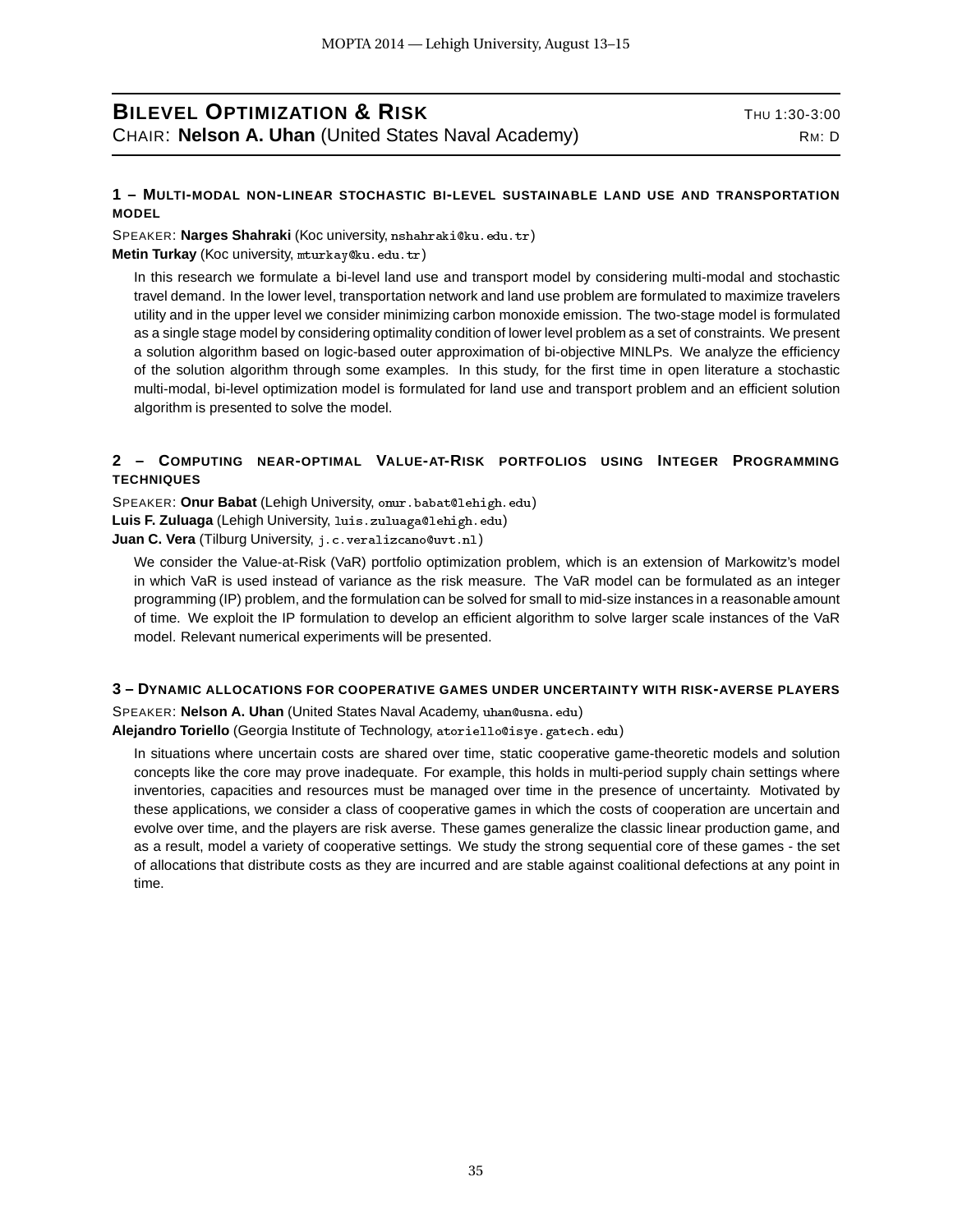# <span id="page-36-0"></span>**ALGORITHMS FOR LARGE-SCALE NONLINEAR OPTIMIZATION** <sup>T</sup>HU 3:15-4:45 CHAIR: Frank E. Curtis (Lehigh University) RM: A

#### **1 – HANDLING NEGATIVE CURVATURE IN SPECTRAL GRADIENT METHODS FOR NONLINEAR OPTIMIZATION**

SPEAKER: Wei Guo (Lehigh University, weg411@lehigh.edu)

Frank E. Curtis (Lehigh University, frank.e. curtis@gmail.com)

Gradient-descent methods are proposed for solving unconstrained nonlinear optimization problems. Emphasis is placed on techniques used to compute appropriate step sizes when negative curvature is present. The methods extend the well-known "two-point step size" method of Barzilai and Borwein and a recent limited memory steepest descent method proposed by Fletcher. Global convergence properties of the methods are guaranteed under mild assumptions. Numerical results are presented to illustrate the benefits of the methods in the presence of negative curvature.

#### 2 - A DYNAMIC PENALTY PARAMETER UPDATING STRATEGY FOR MATRIX-FREE SEQUENTIAL QUADRATIC **OPTIMIZATION METHODS**

SPEAKER: Hao Wang (Lehigh University, haw3090gmail.com) **James V. Burke Frank E. Curtis Jiashan Wang**

This talk focuses on the issue of updating the penalty parameter within a penalty Sequential Quadratic Optimization (SQO) algorithm for solving nonlinear optimization problems. In contemporary penalty SQO methods, the common strategy is to update the penalty parameter after a subproblem (or a sequence of them) has been solved. This may lead to inefficiency if the parameter is slow to adapt to the problem scaling or structure. By contrast, we propose an approach to update a penalty parameter during the optimization process for each subproblem, where the goal is to produce a search direction that simultaneously predicts progress towards feasibility and optimality. We prove that our approach yields reasonable (i.e., not excessively small) values of the penalty parameter and illustrate the behavior of our approach via numerical experiments.

#### **3 – LARGE-SCALE SPARSE SUBSPACE CLUSTERING**

SPEAKER: Daniel Robinson (Johns Hopkins University, daniel.p.robinson@gmail.com)

In certain applications, such as face clustering and image segmentation, one obtains a large amount of data that lies in the union of low dimensional subspaces. This leads to the very challenging learning problem of determining the number of subspaces, their dimensions, a basis for each space, and the membership of the data to the various subspaces. During this talk I first give an introduction to a highly successful method called Sparse Subspace Clustering (SSC), which has excellent performance on data of size 10,000. Second, I discuss two scalable optimization algorithms based on SSC that is appropriate when the data size is in the millions.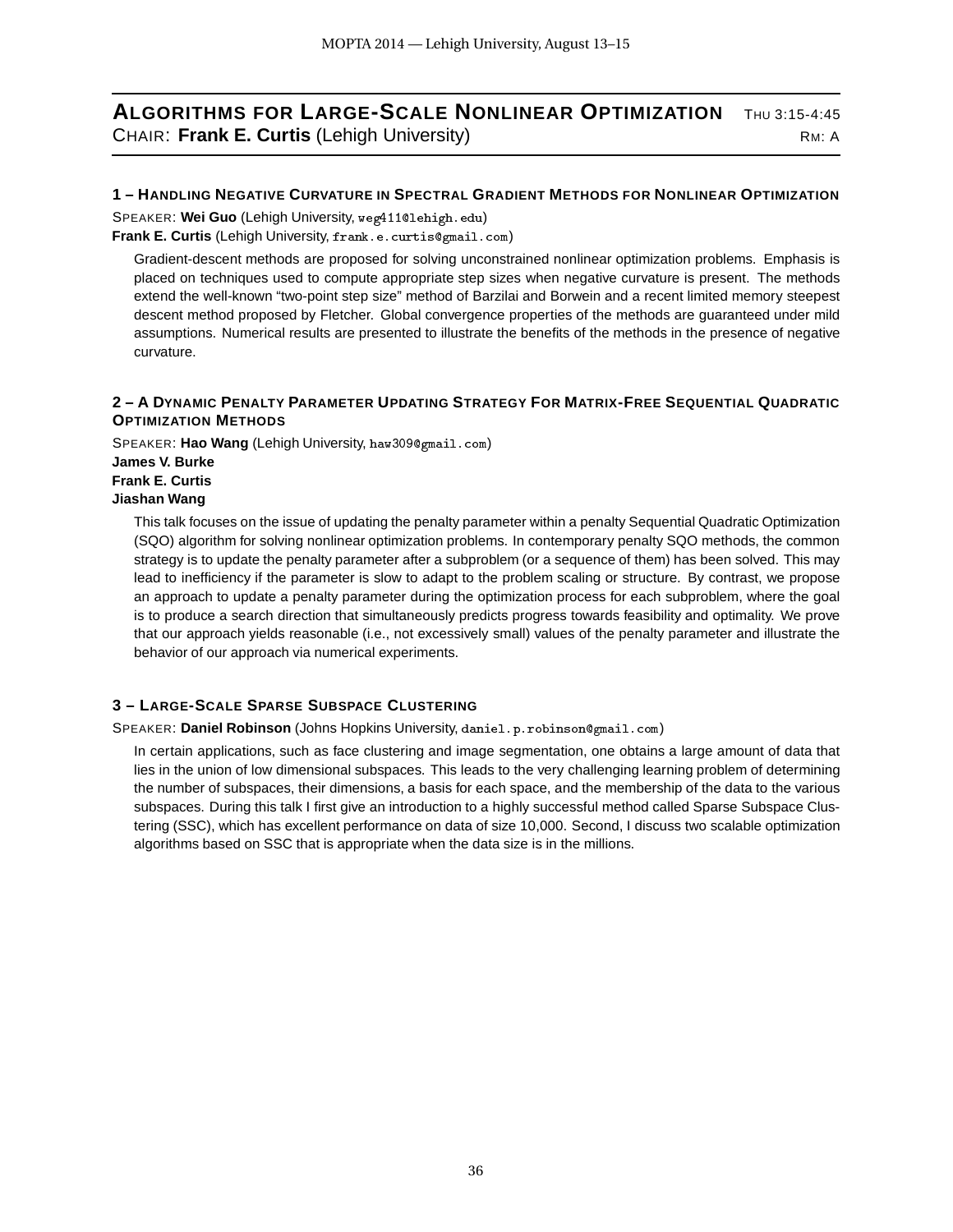# <span id="page-37-0"></span>**CONVEX OPTIMIZATION CONVEX OPTIMIZATION** CHAIR: **Miguel Anjos** (Polytechnique Montréal) RM: B

#### **1 – ON ROBUST SOLUTIONS TO UNCERTAIN LINEAR COMPLEMENTARITY PROBLEMS AND THEIR VARIANTS**

SPEAKER: Yue Xie (Pennsylvania State University, xieyue1990@gmail.com) **Uday V. Shanbhag** (Pennsylvania State University, udaybag@psu.edu)

Variational inequality and complementarity problems have found utility in modeling a range of optimization and equilibrium problems arising in engineering, economics, and the sciences. In what we believe is amongst the very first efforts to comprehensively address such problems in an uncertain but distribution-free environment, we present an avenue for obtaining robust solutions to uncertain linear complementarity problems. We show that robust solutions to such a class of problems can be tractably obtained through the solution of a single convex or nonconvex program. Furthermore, a branch and bound method is presented for obtaining global solutions to such nonconvex programs. Preliminary numerics on uncertain traffic equilibrium suggest that such avenues hold promise.

#### **2 – MINIMIZING AN INDEFINITE QUADRATIC FUNCTION SUBJECT TO A SINGLE INDEFINITE QUADRATIC CONSTRAINT**

SPEAKER: Maziar Salahi (University of Guilan, salahim@guilan.ac.ir) **Saaed Fallahi** (University of Guilan)

Tamás Terlaky (Lehigh University, terlaky@lehigh.edu)

In this talk we consider the problem of minimizing an indefinite quadratic function subject to a single indefinite quadratic constraint. A key difficulty with this problem is its nonconvexity. Using Lagrange duality, we show that under a mild assumption, this problem can be solved by solving a linearly constrained convex univariate minimization problem. Our preliminary numerical experiments on several randomly generated test problems show that, the new approach is much faster in finding the global optimal solution than the known semidefinite relaxation approach, especially when solving large scale problems.

#### **3 – A POLYNOMIAL-TIME RESCALED VON NEUMANN ALGORITHM FOR LINEAR FEASIBILITY PROBLEMS**

SPEAKER: Dan Li (Lehigh University, dal207@lehigh.edu[\)](mailto:dal207@lehigh.edu) Kees Roos (Delft University of Technology, c.roos@tudelft.nl[\)](mailto:c.roos@tudelft.nl) Tamás Terlaky (Lehigh University, terlaky@lehigh.edu)

We propose a rescaled von Neumann algorithm with complexity  $\mathscr{O}(n^5$ size(A)). This is the first polynomial-time variant of the von Neumann algorithm. It is based on Chubanov's so called Basic Procedure and applies its outcome as a rescaling evidence to repeatedly rescale the linear system. Some numerical experiments are presented as well. We also improve the performance of Chubanov's method.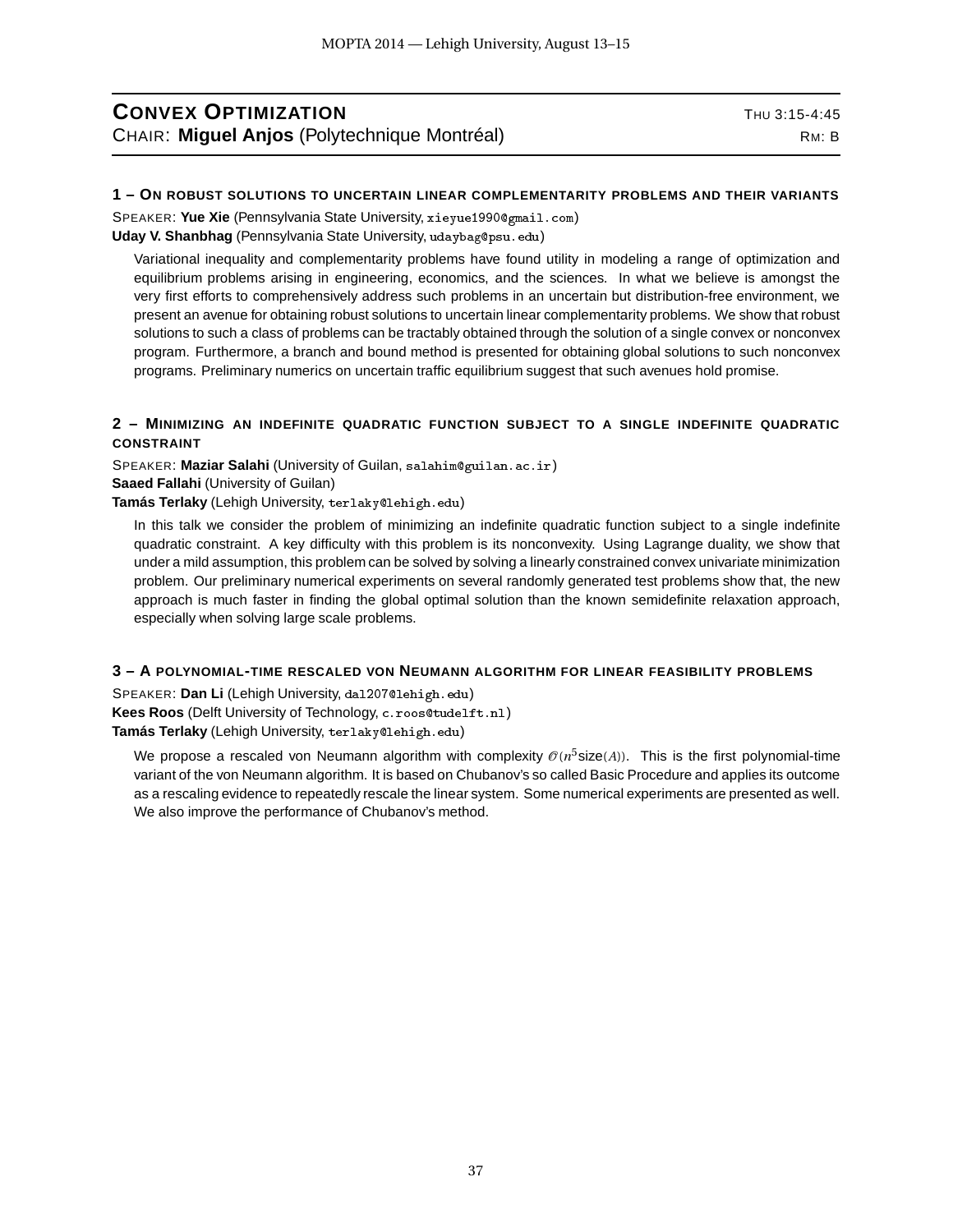### <span id="page-38-0"></span>**RISK-AVERSE OPTIMIZATION** THU 3:15-4:45 CHAIR: **Andrzej Ruszczyński** (Rutgers University) RM: C

#### **1 – RISK-AVERSE MARKOV CONTROL MODELS**

SPEAKER: **Andrzej Ruszczynski ´** (Rutgers University, [ruszbusiness.rutgers.edu](mailto:rusz@business.rutgers.edu))

We consider Markov decision processes with dynamic measures of risk. We derive a specific structure of a Markov risk measure and use it to develop dynamic programming equations in finite and infinite time. We propose methods for solving these equations and illustrate their operation of several examples.

#### **2 – TIME-CONSISTENT APPROXIMATIONS: EMPIRICAL RESULTS FOR THE DOW JONES INDUSTRIAL AVERAGE**

SPEAKER: Tsvetan Asamov (Princeton University, tasamov@princeton.edu)

We use dynamic time-consistent formulations to approximate problems having a single coherent risk measure applied to the aggregated costs over all time periods. The dual representation of coherent risk measures is used to create a time-consistent cutting plane algorithm. Additionally, we also develop methods for the construction of universal time-consistent upper bounds. The performance of the techniques is tested using monthly return data for the components of the Dow Jones Industrial Average.

#### **3 – NUMERICAL METHODS FOR OPTIMIZATION WITH MULTIVARIATE STOCHASTIC ORDERING CONSTRAINTS**

SPEAKER: Eli Wolfhagen (Stevens Institute of Technology, ewolfhag@stevens.edu)

This talk will provide a review of the extent methods for solving optimization problems with multivariate stochastic ordering constraints, both for static and two-stage problems. We will present the results of numerical testing to compare the methods with respect to computational speed and number of iterations.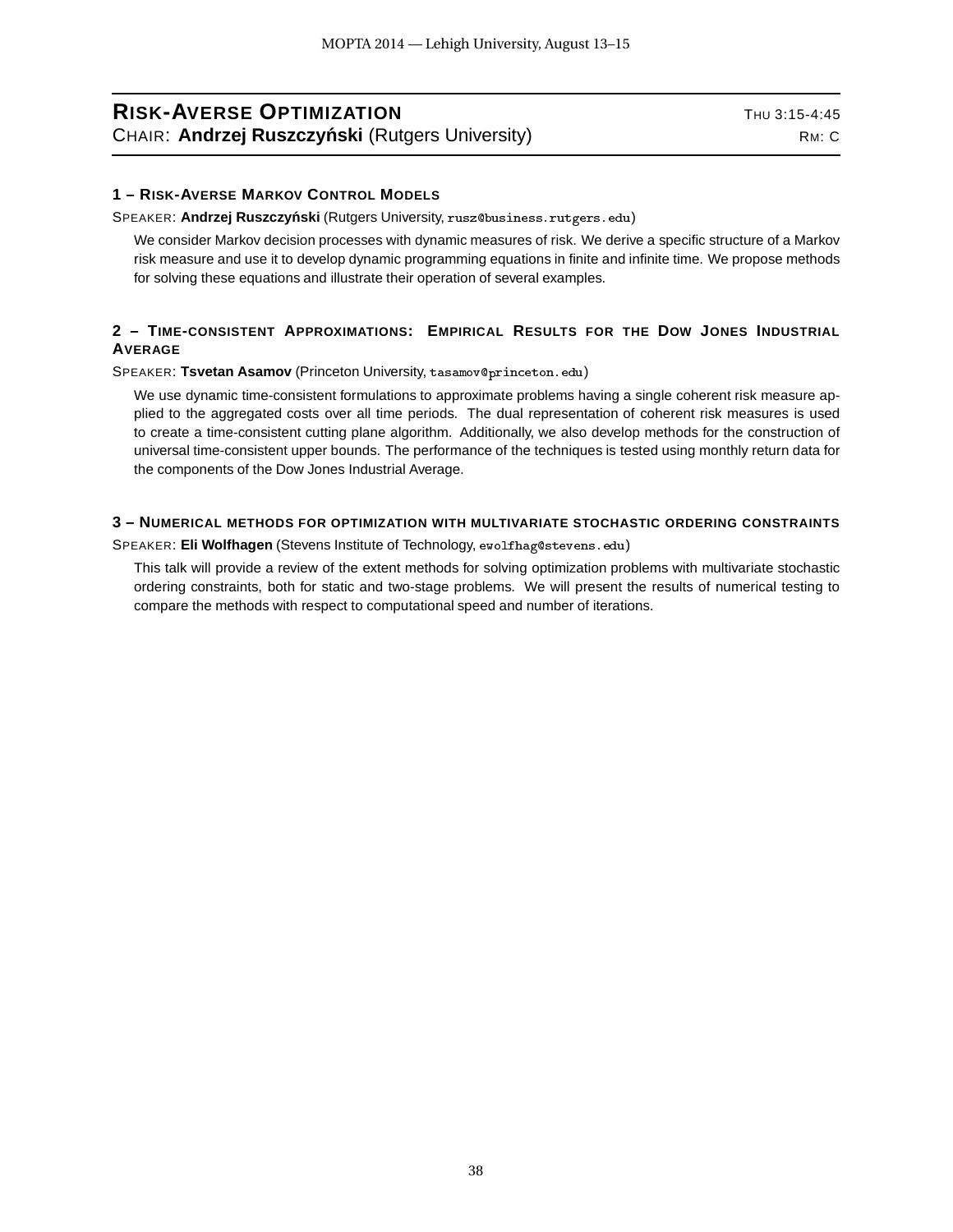<span id="page-39-0"></span>

| <b>INFORMATION THEORY AND OPTIMIZATION II</b>     | THU 3:15-4:45 |
|---------------------------------------------------|---------------|
| CHAIR: Sebastian Pokutta & Yao Xie (Georgia Tech) | RM: D         |

#### **1 – THE GAME OF 20 QUESTIONS WITH (1) NOISY ANSWERS OR (2) MULTIPLE TARGETS: A DELIGHT OF INFORMATION THEORY, PROBABILITY, CONTROL, AND COMPUTER VISION**

SPEAKER: Bruno Jedynak (Johns Hopkins University, bruno.jedynak@jhu.edu)

We will explore various instances of the game of 20 questions with special interest in the situations where (1) the responses are noisy and (2) there are multiple targets. We will discuss adaptive as well as non-adaptive policies. We will study performance and optimality for an information theoretic cost function. Application in fast face detection, micro-surgical tool tracking, and human vision will be briefly presented.

#### **2 – COMPARING POST POSITIONS USING THE CHI SQUARE DISTRIBUTION**

#### SPEAKER: **Roger L. Goodwin** ([rgoodwingpo.gov](mailto:rgoodwin@gpo.gov))

In horse racing, at the start of a race, horses line-up in starting gates. The rack track assigns horses and their jockeys their starting gates in advance of a race. We examine the published data from a racetrack to determine if a starting gate is preferred over another. We compare the number of wins across the post positions for sprint races and long distance races using two chi-square distributions. Given the post positions and the number of wins for a given race track, it can be determined that the inner-most and outer-most track positions tend to be preferred over the inner track positions.

#### **3 – LOWER BOUNDS ON THE ORACLE COMPLEXITY OF CONVEX OPTIMIZATION VIA INFORMATION THEORY**

SPEAKER: Cristóbal Guzmán (Georgia Tech, cguzman@gatech.edu)

# **Sebastian Pokutta** (Georgia Tech)

#### **Gabor Braun**

We extend the notion of black box oracle complexity in optimization to the distributional setting, as the worst average running time of algorithms against a distribution of instances. In this model, the distribution of instances is part of the input to the algorithm, so they can potentially accelerate their running time. However, we show that for nonsmooth convex optimization distributional lower bounds coincide to worst-case complexity up to a constant factor; we can further extend these lower bounds to prove high running time with high probability and for bounded error algorithms. Interestingly, we subsume all classical lower bounds by a reduction from a simple string-guessing problem, which can be analyzed by information-theoretic tools.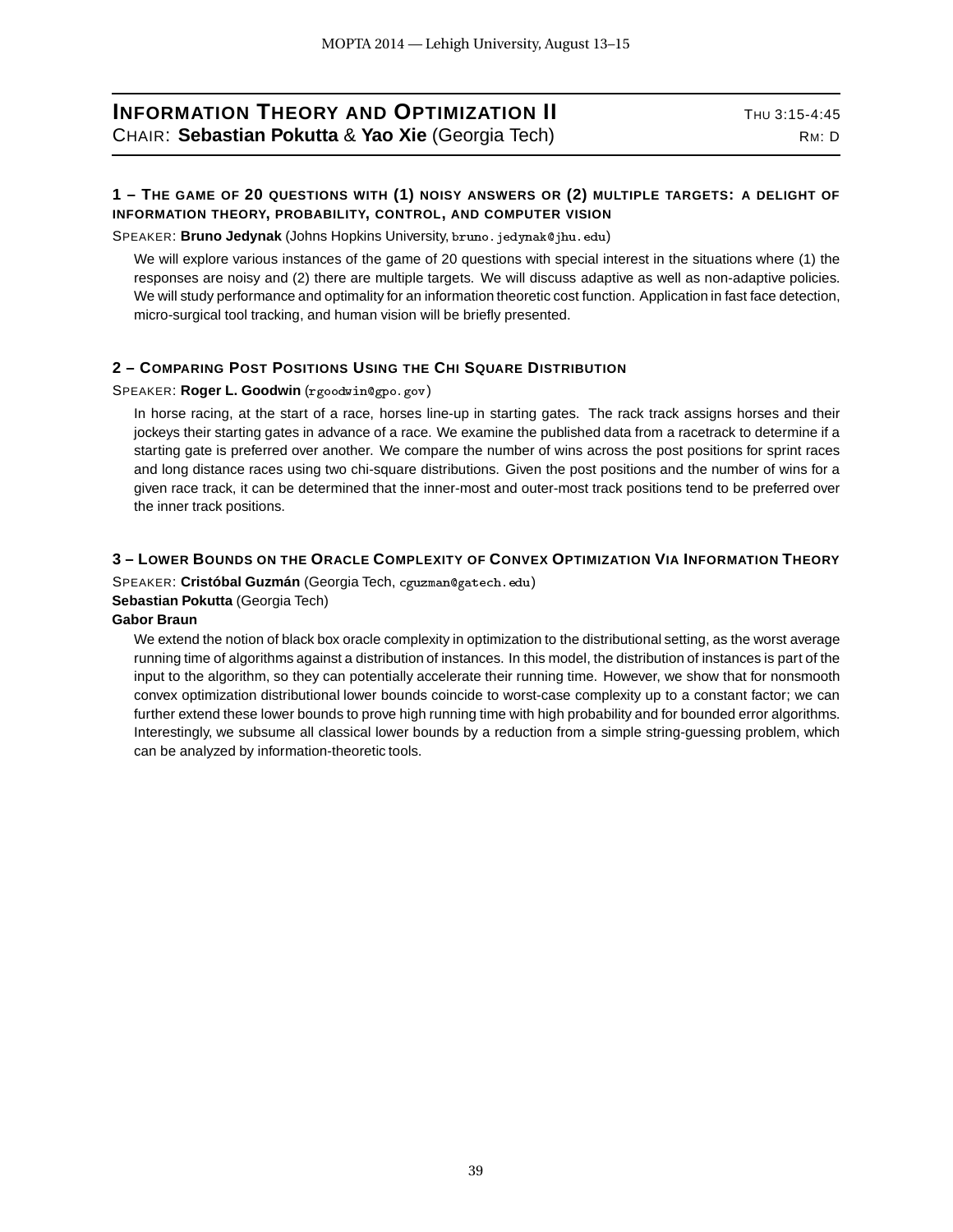## <span id="page-40-0"></span>**STOCHASTIC OPTIMIZATION IN ENERGY** FRI 9:45-11:15 **CHAIR: Daniel Jiang** (Princeton University) RM: A

#### **1 – A NESTED NEWSVENDOR SCHEDULING POLICY FOR OPERATIONS PLANNING IN A SYSTEM WITH SIGNIFICANT WIND POWER PENETRATION**

SPEAKER: Genna Gliner (Princeton University, genna@princeton.edu)

Warren B. Powell (Princeton University, powell@princeton.edu)

In recent years, wind has established a large presence in the worldwide power generation portfolio and the amount of wind power capacity continues to grow. Large-scale adoption of wind power generation presents various integration challenges because it is highly intermittent and unpredictable. Due to these challenges, wind power generation cannot be scheduled and dispatched in the classical sense and there is a need to investigate alternatives and improvements to the current unit commitment policies in order to take full advantage of the generation capabilities. To address the challenge of uncertain wind forecasts, we propose the addition of intra-day markets and formulate the unit commitment problem as a lagged nested newsvendor model in the presence of rolling wind forecasts. We show how the model can be used to produce an analytical solution to the energy commitment problem in the presence of wind and evaluate the potential benefits of intra-day markets in managing wind power uncertainty.

#### **2 – A PROBABILITY MODEL OF GRID FAILURES USING INCOMPLETE POWER OUTAGE INFORMATION**

SPEAKER: Lina Al-Kanj (Princeton University, lalkanj Oprinceton.edu)

Warren B. Powell (Princeton University, powell@princeton.edu)

We consider the problem of estimating the likelihood of an outage occurring at different points of the distribution grid, using only the configuration of the grid and the pattern of calls from customers that they have lost power. These calls occur at a very low rate (approximately 1 percent), and when an outage occurs, it triggers circuit breakers that cut power to a much larger part of a distribution circuit. We develop a method for computing the probability of outages using Bayes' theorem, taking into account the configuration of the grid. We propose a method for handling the combinatorial growth of events when there may be more than one outage, and demonstrate the behavior using a real circuit.

#### 3 - OPTIMAL HOUR-AHEAD BIDDING IN THE REAL-TIME ELECTRICITY MARKET WITH BATTERY STORAGE **USING APPROXIMATE DYNAMIC PROGRAMMING**

SPEAKER: Daniel R. Jiang (Princeton University, driiang@princeton.edu)

Warren B. Powell (Princeton University, powell@princeton.edu)

There is growing interest in the use of grid-level storage to smooth variations in supply that are likely to arise with increased use of wind and solar energy. Battery arbitrage, the process of buying, storing, and selling electricity to exploit variations in electricity spot prices, is becoming an important way of paying for expensive investments into grid level storage. Independent system operators such as the NYISO (New York Independent System Operator) require that battery storage operators place bids into an hour-ahead market (although settlements may occur in increments as small as 5 minutes, which is considered near "real-time"). The operator has to place these bids without knowing the energy level in the battery at the beginning of the hour, while simultaneously accounting for the value of leftover energy at the end of the hour. The problem is formulated using the dynamic programming framework. We describe and employ a convergent approximate dynamic programming (ADP) algorithm that exploits monotonicity of the value functions to find a profitable bidding policy. Benchmarking results show that the ADP algorithm can find near-optimal policies using significantly less computation than traditional backward dynamic programming.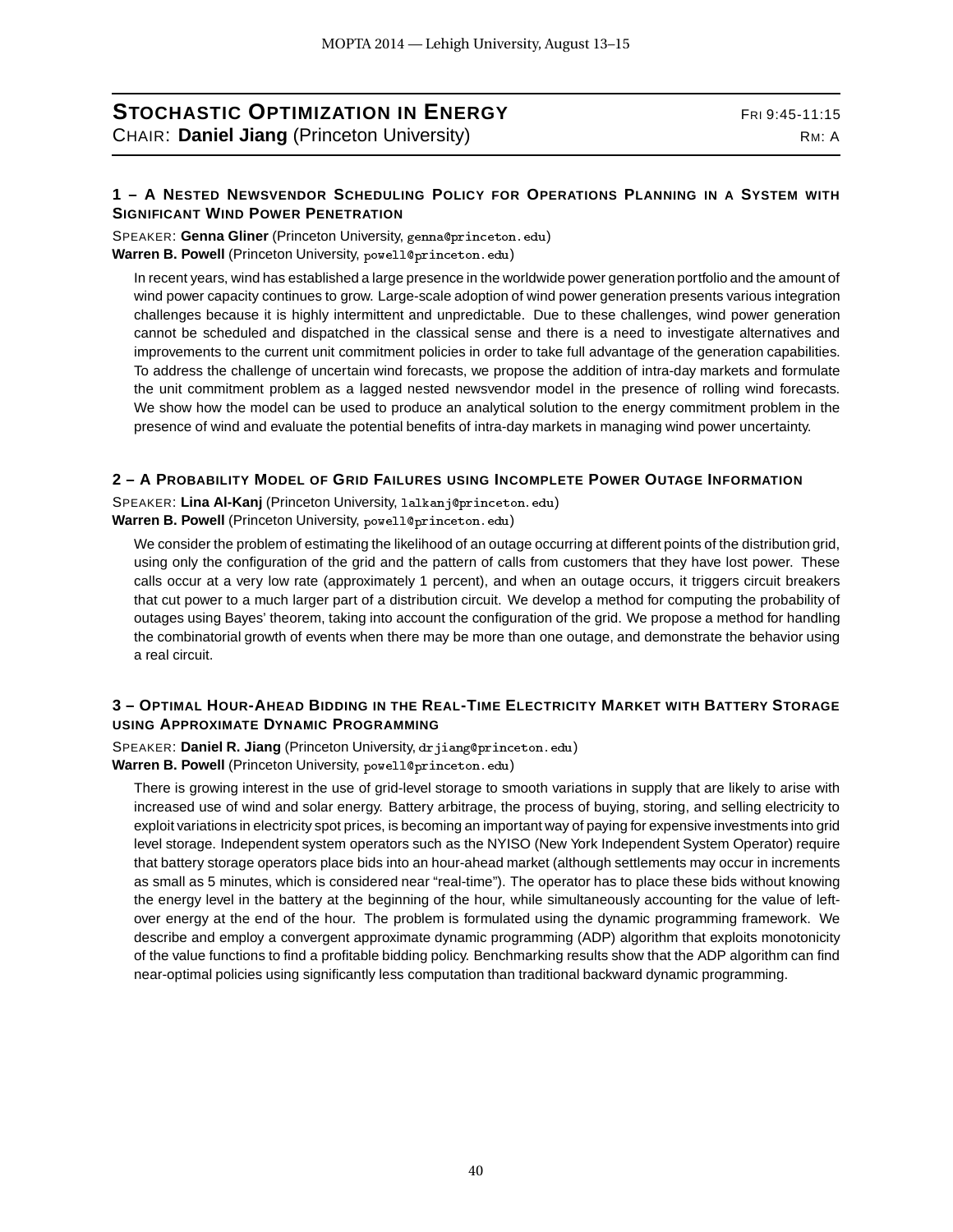# <span id="page-41-0"></span>**STOCHASTIC FIRST ORDER METHODS** <sup>F</sup>RI 9:45-11:15 **CHAIR: Qihang Lin** (University of Iowa) RM: B

#### **1 – ON DATA PRECONDITIONING FOR REGULARIZED LOSS MINIMIZATION**

SPEAKER: Tianbao Yang (University of Iowa, yangtia1@gmail.com[\)](mailto:yangtia1@gmail.com) Rong Jin (Michigan State University, rongjin@cse.msu.edu) **Shenghuo Zhu** (NEC Labs America, zsh@nec-labs.com)

In this work, we study data preconditioning, a well-known and long-existing technique, for boosting the convergence of first-order methods for regularized loss minimization. It is well understood that the condition number of the problem, i.e., the ratio of the Lipschitz constant to the strong convexity modulus, has a harsh effect on the convergence of the first-order optimization methods. Therefore, minimizing a small regularized loss for achieving good generalization performance, yielding an ill conditioned problem, becomes the bottleneck for big data problems. We provide a theory on data preconditioning for regularized loss minimization. In particular, our analysis exhibits an appropriate data preconditioner and characterizes the conditions on the loss function and on the data under which data precon- ditioning can reduce the condition number and therefore boost the convergence for minimizing the regularized loss. To make the data preconditioning practically useful, we endeavor to employ and analyze a random sampling approach to efficiently compute the preconditioned data. The preliminary experiments validate our theory.

#### **2 – PARALLEL BCD METHODS FOR NON-SMOOTH OPTIMIZATION**

SPEAKER: **Meisam Razaviyayn** (University of Minnesota, razav002umn.edu[\)](mailto:razav002@umn.edu) **Mingyi Hong** (University of Minnesota) **Zhi-Quan Luo** (University of Minnesota) **Jong-Shi Pang** (University of Southern California)

Consider the problem of minimizing the sum of a smooth (possibly non-convex) and a convex (possibly nonsmooth) function involving a large number of variables. A popular approach to solve this problem is the block coordinate descent (BCD) method whereby at each iteration only one variable block is updated while the remaining variables are held fixed. With the recent advances in the developments of the multi-core parallel processing technology, it is desirable to parallelize the BCD method by allowing multiple blocks to be updated simultaneously at each iteration of the algorithm. In this work, we propose an inexact parallel BCD approach where at each iteration, a subset of the variables is updated in parallel by minimizing convex approximations of the original objective function. We investigate the convergence of this parallel BCD method for both randomized and cyclic variable selection rules. We analyze the asymptotic and non-asymptotic convergence behavior of the algorithm for both convex and non-convex objective functions. The numerical experiments suggest that for a special case of Lasso minimization problem, the cyclic block selection rule can outperform the randomized rule.

#### **3 – AN ACCELERATED RANDOMIZED COORDINATE DESCENT METHOD FOR STRONGLY CONVEX COMPOSITE OPTIMIZATION**

SPEAKER: Qihang Lin (University of Iowa, qihang-lin@uiowa.edu) **Lin Xiao** (Microsoft Research) **Zhaosong Lu** (SimonFraserUniversity[\)](mailto:Simon Fraser University)

We propose an accelerated randomized block-coordinate descent method for minimizing the sum of a smooth convex function and a block-separable convex function. The algorithm is developed based on the technique of randomized estimate sequence. Compared to existing coordinate descent methods, our method guarantees a linear convergence rate when the problem is strongly convex and its complexity has a better dependence on the condition number of the problem.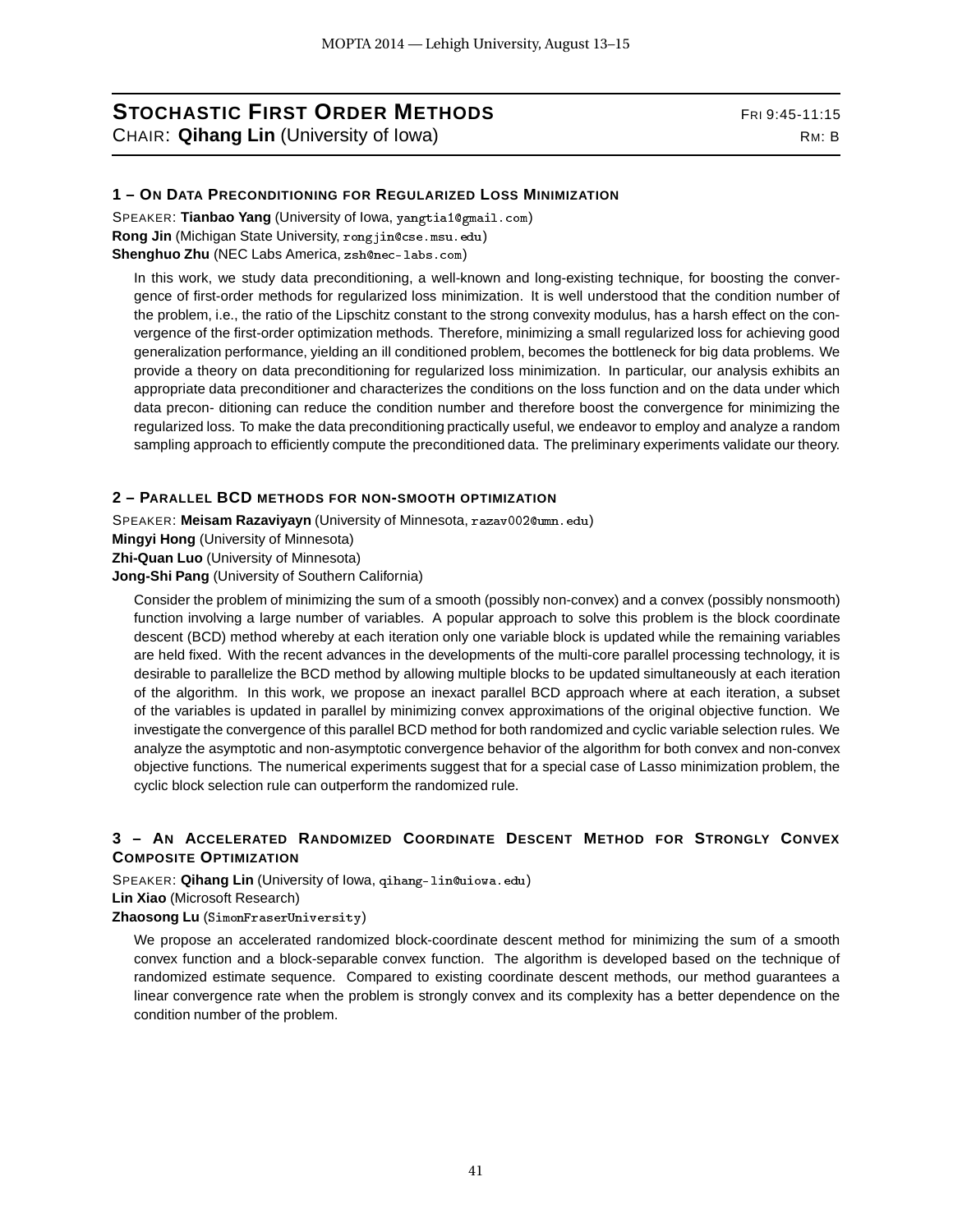# <span id="page-42-0"></span>**LEARNING AND OPTIMIZATION OF EXPENSIVE FUNCTIONS** <sup>F</sup>RI 9:45-11:15 **CHAIR: Peter I. Frazier** (Cornell University) RM: C

#### **1 – PARALLEL BAYESIAN GLOBAL OPTIMIZATION, WITH APPLICATION TO METRICS OPTIMIZATION AT YELP**

SPEAKER: Jialei Wang (Cornell University, jw865@cornell.edu) Scott Clark (Yelp Inc., sclark@yelp.com) Eric Liu (Yelp Inc., eliu@yelp.com)

We consider parallel global optimization of expensive-to-evaluate functions, and propose an efficient method based on stochastic approximation for implementing a conceptual Bayesian optimization algorithm proposed by Ginsbourger et al. (2010). We also introduce an open-source software implementation of this algorithm, called Metrics Optimization Engine, developed in collaboration with engineers at Yelp, Inc. and used internally at Yelp to optimize prediction models and performance metrics.

#### **2 – CONSTRAINED BLACK-BOX OPTIMIZATION USING RADIAL BASIS FUNCTIONS WITHIN A TRUST-REGION FRAMEWORK**

SPEAKER: **Rommel G. Regis** (Saint Joseph's University, rregis@sju.edu) **Stefan M. Wild** (Argonne National Laboratory, wild@mcs.anl.gov)

This talk presents CONORBIT, which is a derivative-free algorithm for constrained black-box optimization where the objective and constraint functions are computationally expensive. CONORBIT employs a trust-region framework that uses interpolating radial basis function (RBF) models for the objective and constraint functions and is an extension of the ORBIT algorithm (Wild, Regis and Shoemaker 2008). It uses a small margin for the RBF model constraints to facilitate the generation of feasible iterates and extensive numerical tests confirm that such a margin is helpful in improving performance. CONORBIT is compared with alternatives on 39 test problems with up to 30 decision variables and with up to 38 inequality constraints. It is also applied to a chemical process optimization problem and to a large-scale automotive application with 124 decision variables and 68 black-box inequality constraints. Numerical results show that CONORBIT performs better than a direct search method, a sequential penalty derivative-free method, and an RBF heuristic on the test problems and on the automotive application.

#### **3 – SIMULATION SELECTION WITH UNKNOWN CORRELATION STRUCTURES**

SPEAKER: **Ilya O. Ryzhov** (University of Maryland, iryzhov@rhsmith.umd.edu) Huashuai Qu (University of Maryland, huashuai@math.umd.edu) **Michael C. Fu** (University of Maryland, mfu@rhsmith.umd.edu)

We create the first computationally tractable Bayesian statistical model for learning unknown correlation structures in fully sequential simulation selection. Correlations represent similarities or differences between various design alternatives, and can be exploited to extract much more information from each individual simulation. However, in most applications, the correlation structure is unknown, thus creating the additional challenge of simultaneously learning unknown mean performance values and unknown correlations. Based on our new statistical model, we derive a Bayesian procedure that allocates simulations based on the value of information, thus anticipating future changes to our beliefs about the correlations. Our approach outperforms existing methods for known correlation structures in numerical experiments, including one motivated by the problem of optimal wind farm placement, where real data are used to calibrate the simulation model.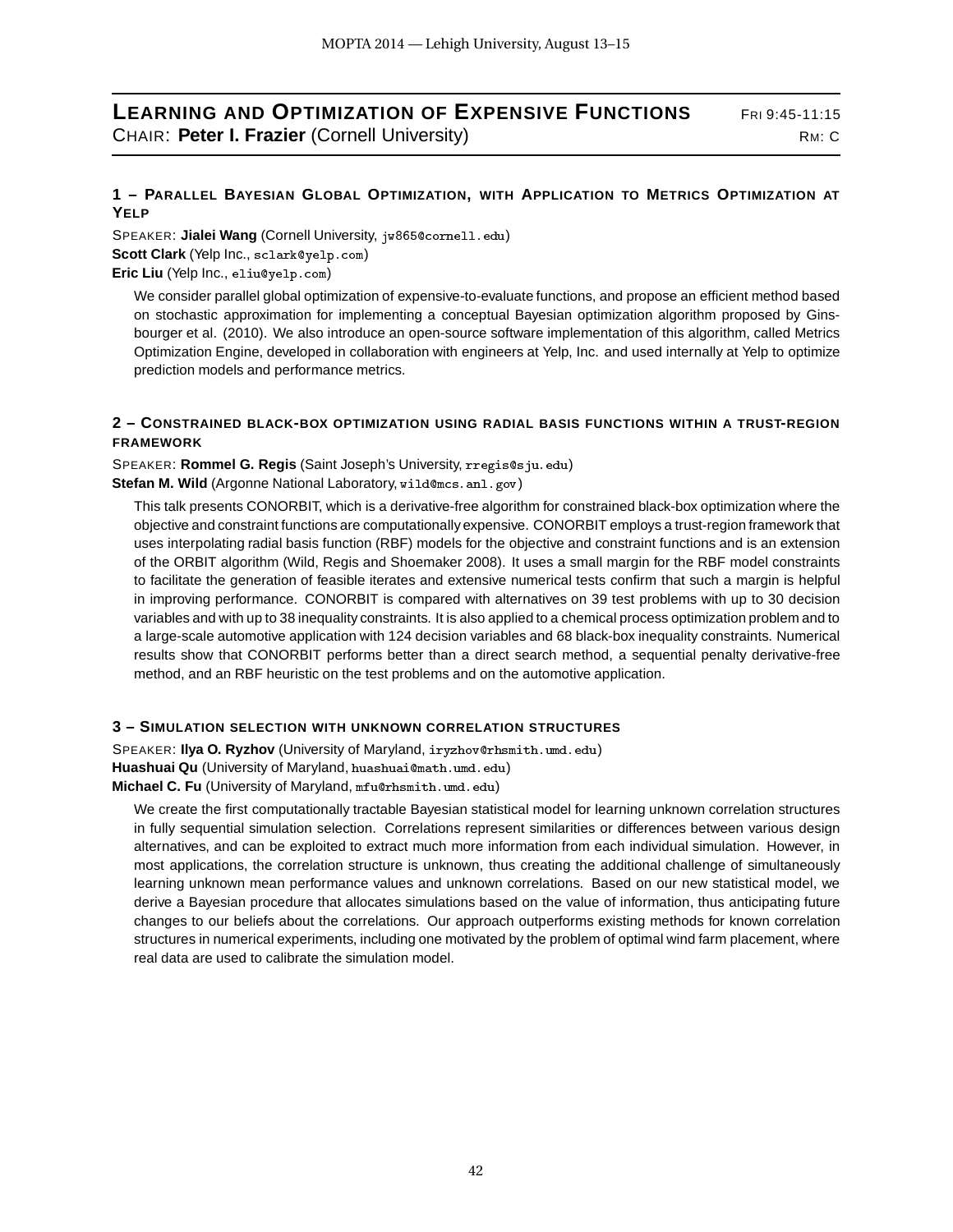## <span id="page-43-0"></span>**INDUSTRIAL OR APPLICATIONS: LIVE CASE STUDIES** <sup>F</sup>RI 9:45-11:15 CHAIR: **Gudimella S. R. Murthy** (Indian Statistical Institute) RM: D

#### **1 – DISCRETE EVENT SIMULATION FOR EFFICIENT SUPPLY CHAIN MANAGEMENT OF SERVICE PARTS**

SPEAKER: Sridhar Ramaswamy (Caterpillar Inc., ramaswamy\_sridhar@cat.com)

This talk presents a case study of planning supply chain network for aftermarket parts by a leading construction equipment manufacturer to meet demand across its global network. The problem of volatile demand, high-value slow moving parts, and meeting targeted service levels is addressed through Discrete-Event simulation modelling. A heuristic solution is provided that helped the company improve their supply chain efficiency.

#### **2 – DYNAMIC WAREHOUSE MANAGEMENT PROBLEM FOR A FOOTWEAR INDUSTRY**

SPEAKER: Addepalli L. N. Murthy (Indian Statistical Institute, simhaaln@rediffmail.com) Gudimella S. R. Murthy (Indian Statistical Institute, murthygsr@gmail.com) Katta G. Murty (University of Michigan, murty@umich.edu[\)](mailto:murty@umich.edu)

A practical scheme to handle the dynamic storage and retrieval procedure of cuboidal boxes for footwear industry is presented. The efficacy of the scheme is compared with a procedure using nonlinear formulation in vogue and other optimal solutions.

#### **3 – WOOD INVENTORY MANAGEMENT IN A PULP MILL**

SPEAKER: Gudimella S. R. Murthy (Indian Statistical Institute, murthygsr@gmail.com) Katta G. Murty (University of Michigan, katta\_murty@umich.edu) Addepalli L. N. Murthy (Indian Statistical Institute, simhaaln@rediffmail.com)

Wood procurement, its inventory and production planning in pulp mills is a complex problem as it involves shelf life, weight losses, furnish and feed constraints. This study presents a live case study of this problem in a leading paper manufacturing company in India for which a decision support system is developed.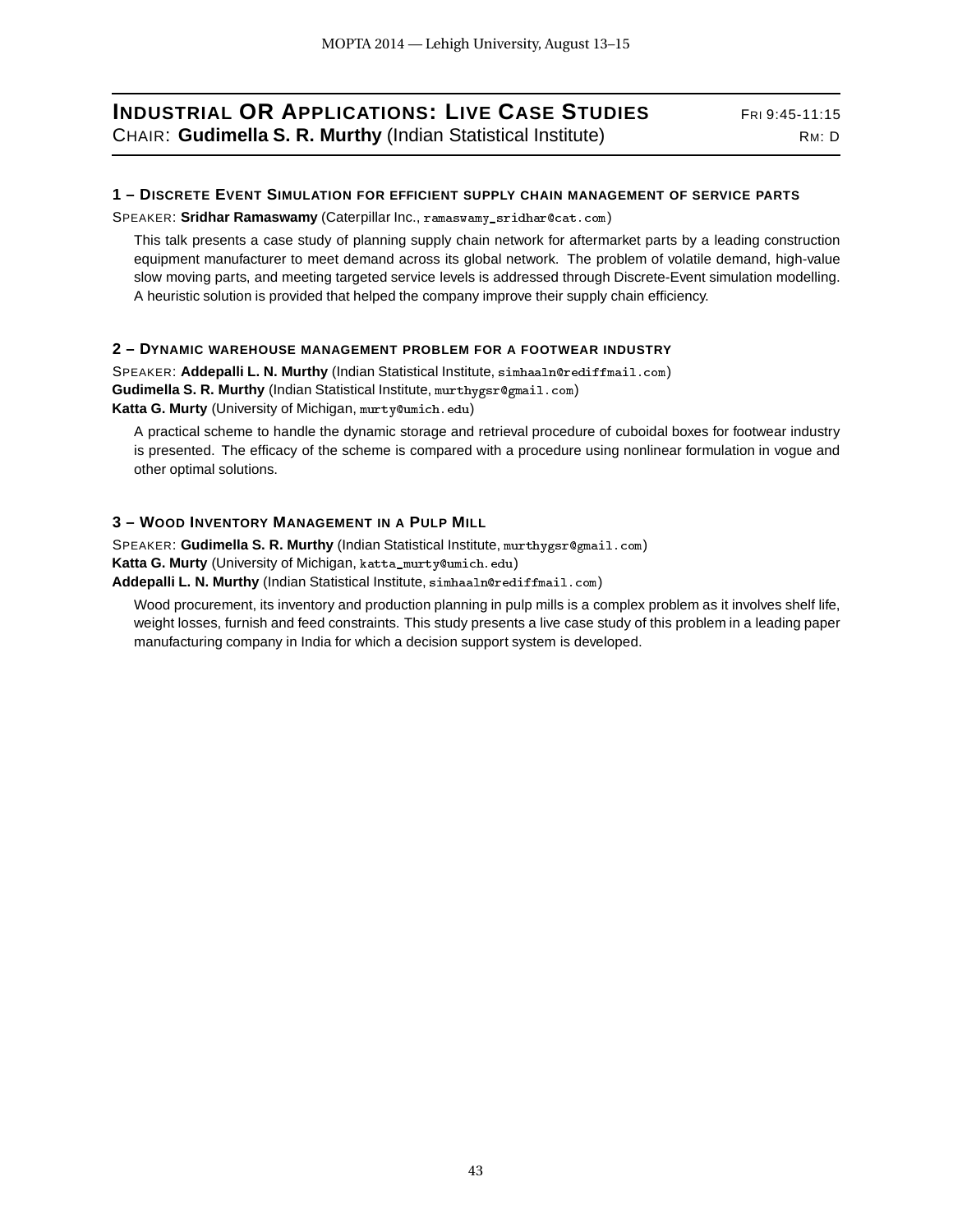# <span id="page-44-0"></span>**SMART GRIDS II** FRI 1:30-3:00 **CHAIR: Luis Zuluaga** (Lehigh University) **RM: A** RM: A

#### **1 – RELIABILITY AND AIR EMISSIONS IMPACTS OF FLEXIBLE RAMP CAPACITY PRODUCTS IN THE MIDCONTINENT ISO**

SPEAKER: **Dalia Patino-Echeverri** (Duke University, [dalia.patinoduke.edu](mailto:dalia.patino@duke.edu)) Adam Cornelius (Duke University, adam.cornelius@duke.edu)

We explore the economic, environmental, and reliability impacts of MISO's proposed Ramp Capability Products. We simulate system's operations using a baseline unit-commitment/economic dispatch model — representing current MISO practices —, and a ramp capability model including the proposed flexi-ramp products. Comparison of air emissions, electricity prices and reliability metrics show the impact of different attributes of the test system including the level of wind power penetration, its variability and forecast error, and the baseline ramp capability of conventional generating units.

#### **2 – DEMAND RESPONSE IN ELECTRICITY MARKETS: VOLUNTARY VS INVOLUNTARY CONTRACTS**

SPEAKER: Ruben Lobel (University of Pennsylvania, rlobel@wharton.upenn.edu) Kaitlin Daniels (University of Pennsylvania, kaitd@wharton.upenn.edu)

Electricity markets today suffer from a disconnect between market pricing and end consumption. To mitigate this problem, demand response firms provide incentives for consumers to reduce consumption during peak demand events. The foregone consumption is sold as virtual supply on the electricity market. We explore two curtailment contract types: involuntary and voluntary. The involuntary contract requires a set curtailment from enrolled consumers, whereas the voluntary contract allows curtailment to vary with the consumer's opportunity cost. In this paper we study the optimal choice of contract type first from firm's point of view, and then from a social planner's perspective. We find that the firm's contract choice is primarily driven by the sensitivity of market price to changes in consumption and the distribution of the consumer's opportunity cost. While the firm's choice is not always welfare maximizing, we find that it does maximize curtailment and so can be viewed as consistent with the environmentally optimal choice. Finally we demonstrate these phenomena using a case study from a curtailment service provider, EnerNOC, and data from the PJM electricity market.

#### **3 – GRAPH-THEORETIC ALGORITHM FOR NONLINEAR POWER OPTIMIZATION PROBLEMS**

SPEAKER: Javad Lavaei (Columbia University, lavaei@ee.columbia.edu) Ramtin Madani (Columbia University, ramtin\_madani@yahoo.com) **Somayeh Sojoudi** (New York University, Somayeh.Sojoudi@nyumc.org) **Ghazal Fazelnia** (Columbia University, ghazal .fazelnia@gmail.com) Abdulrahman Kalbat (Columbia University, ak3369@columbia.edu)

In this talk, we study a general mixed-integer nonlinear optimization problem using a semidefinite programming (SDP) relaxation. The existence of a rank-1 matrix solution to the SDP relaxation enables the recovery of a global solution of the original problem. We propose a graph-theoretic technique to sparsify the optimization problem of interest such that its SDP relaxation will have a guaranteed low-rank solution. We also discuss the implications of this technique for multiple power problems. For instance, we show that the Polish system is so sparse that the SDP relaxation of every security-constrained unit-commitment optimal power flow problem defined over this network has a matrix solution with rank at most 26, which would reduce to 3 after applying our sparsification method. We then propose a penalization technique to find a near-global solution to the original optimization problem by enforce the low-rank SDP matrix to become rank 1. We also generalize our result to the optimal distributed control of a power network where the system is subject to both algebraic and dynamic constraints.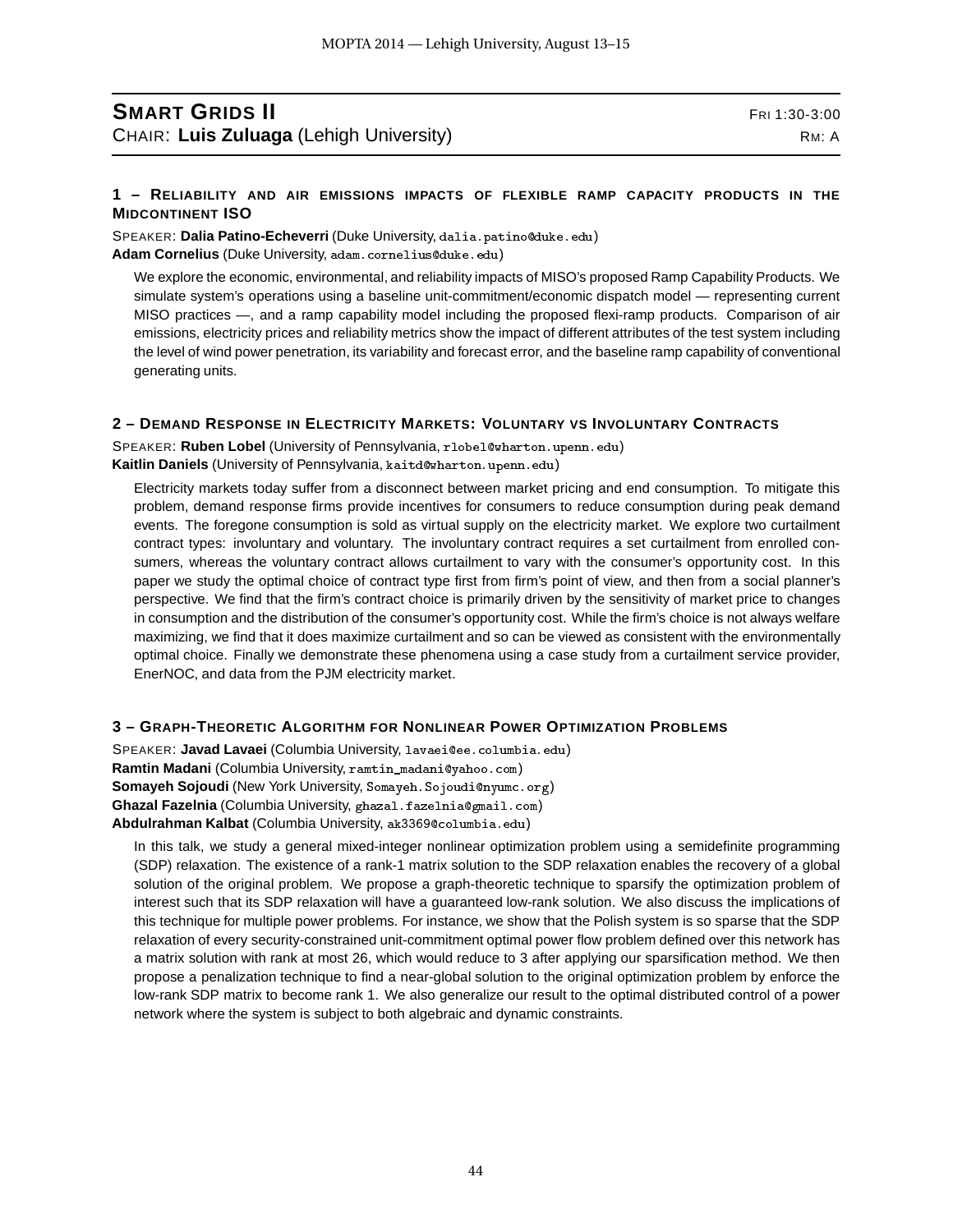## <span id="page-45-0"></span>**STOCHASTIC AND SIMULATION OPTIMIZATION** FRI 1:30-3:00 **CHAIR: Qihang Lin** (University of Iowa) RM: B

#### **1 – BAYESIAN GLOBAL OPTIMIZATION OF EXPENSIVE FUNCTIONS: EXPLOITING NOISE WITH LOW-DIMENSIONAL STRUCTURE**

SPEAKER: Peter Frazier (Cornell University, pf98@cornell.edu)

**Jing Xie** (American Express, jx66@cornell.edu[\)](mailto:jx66@cornell.edu)

Alison Marsden (University of California, San Diego, amarsden@eng.ucsd.edu)

Sethuraman Sankaran (University of California, San Diego, sesankaran@eng.ucsd.edu)

Abhay Bangalore Ramachandra (University of California, San Diego, abbangal Qucsd.edu[\)](mailto:abbangal@ucsd.edu)

In many applications of simulation optimization, most of the variability in the output measure of interest is determined by a small number of random exogenous inputs. Motivated by an application to the design of cardiovascular bypass grafts using a computationally-expensive physics-based stochastic simulator, we provide a new Bayesian global optimization method that exploits this low-dimensional structure to improve performance.

#### **2 – THE KNOWLEDGE GRADIENT FOR SPARSE ADDITIVE MODEL**

SPEAKER: Yan Li (Princeton University, yanli@princeton.edu) Han Liu (Princeton University, hanliu@princeton.edu) Warren B. Powell (Princeton University, powell@princeton.edu)

This work considers a Bayesian ranking and selection problem with underlying sparse belief functions. We first derive a knowledge gradient policy for sparse linear model with group Lasso penalty. Particularly, this algorithm can be generalized to the nonparametric additive model and functional ANOVA model through B-spline basis expansion. Empirical studies on both synthetic data and real applications show that this algorithm can efficiently do optimal learning and model selection simultaneously.

#### **3 – A NEW STOCHASTIC APPROXIMATION ALGORITHM**

SPEAKER: Marie Chau (University of Maryland, mchau@math.umd.edu) **Michael C. Fu** (University of Maryland, mfu@isr.umd.edu[\)](mailto:mfu@isr.umd.edu) Huashuai Qu (University of Maryland, huashuai@math.umd.edu)

We introduce Secant-Tangents AveRaged (STAR) Stochastic Approximation (SA), a new SA algorithm that estimates the gradient using a hybrid estimator, which is a convex combination of a symmetric finite difference and an average of two direct gradient estimators. For the deterministic weight sequence that minimizes the variance of the STAR gradient, we prove that for quadratic functions, the mean squared error (MSE) of the STAR-SA algorithm using this weight sequence is strictly less than that of the classical SA methods of Robbins-Monro (RM) and Kiefer-Wolfowitz (KW). We also prove convergence of the STAR-SA algorithm for general concave functions. Furthermore, we illustrate its effectiveness through numerical experiments by comparing the MSE of the STAR-SA algorithm against RM and KW for simple quadratic functions with various steepness and noise levels.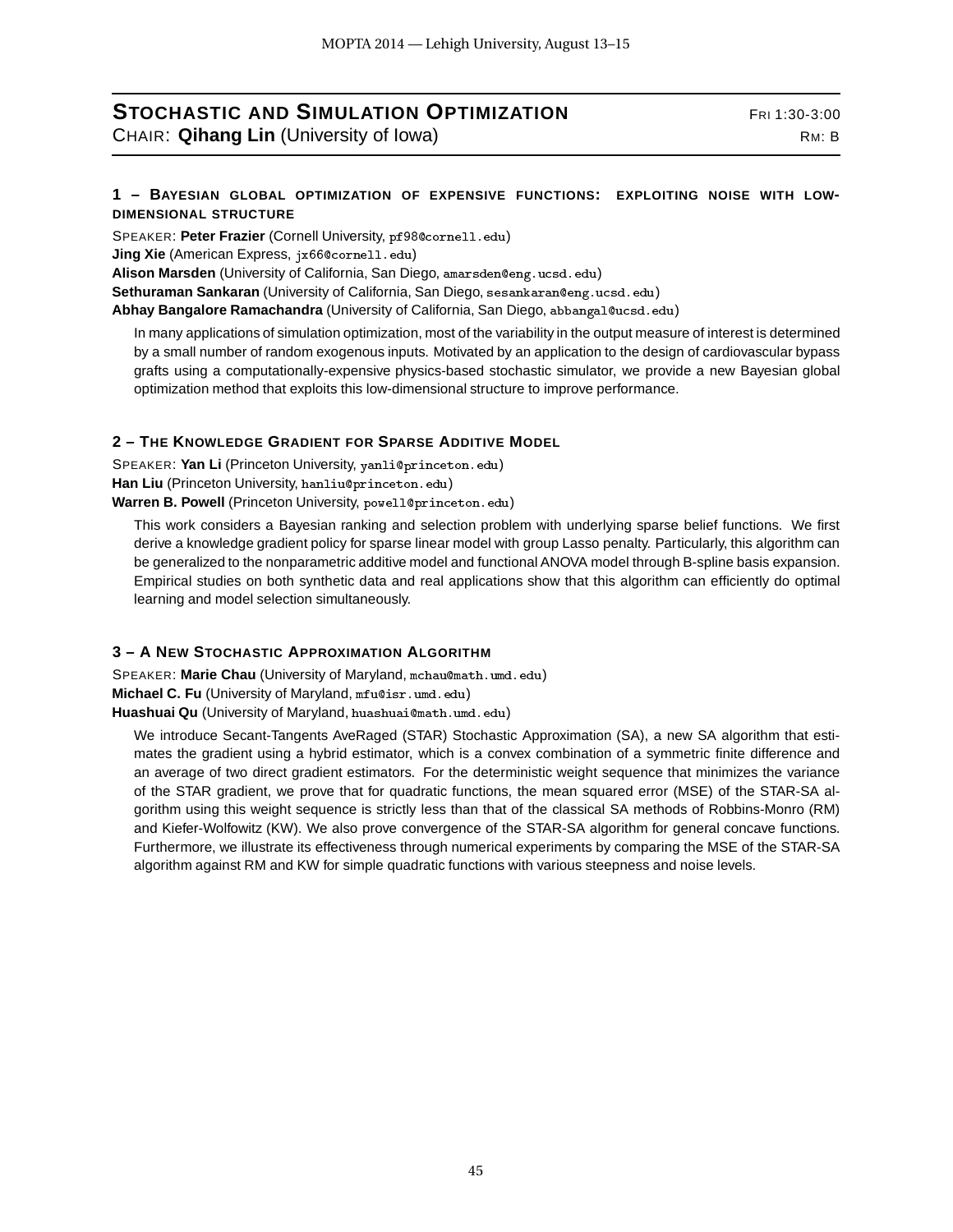### <span id="page-46-0"></span>**OPTIMIZATION IN DYNAMICAL SYSTEMS** CHAIR: **Amir Ali Ahmadi** (IBM Watson Research Center) RM: C

#### **1 – ROBUSTNESS OF DYNAMICAL SYSTEMS WITH OPTIMIZATION IN FEEDBACK LOOP**

SPEAKER: Mardavij Roozbehani (Massachusetts Institute of Technology, mardavij@mit.edu[\)](mailto:mardavij@mit.edu)

Dynamical systems with optimization in feedback loop arise in various contexts including but not limited to power networks, transportation networks, economic application modeled as dynamic games, and iterative optimization algorithms. The evolution of the state in such systems is often best described by a system of implicit equations, as the explicit solution to the underlying optimization problem may be difficult, if not impossible, to characterize. Motivated by these applications, in this talk we first show how certain Lyapunov analysis techniques can be extended to analysis of such systems. We then present a new framework based on a properly defined notion of stochastic contraction for analysis of stability and robustness properties of dynamical systems in implicit form. Time permitting, we will discuss some applications in more detail.

#### **2 – SOLVING THE N-BODY PROBLEM BY MINIMIZING THE ACTION FUNCTIONAL**

SPEAKER: Robert Vanderbei (Princeton University, rvdb@princeton.edu)

Recently, some surprisingly-elegant, stable periodic solutions to the 4-body problem were discovered by finding local minima to the so-called action functional. In this talk, I will explain how optimization can be used to find solutions to the n-body problem and I will review some of the new discoveries.

#### **3 – ALGORITHMS AND HARDNESS RESULTS FOR STABILITY OF POLYNOMIAL ODES**

SPEAKER: **Amir Ali Ahmadi** (IBM Research, [a\\_a\\_amit.edu](mailto:a_a_a@mit.edu))

Numerous dynamical systems in science and engineering are modeled by polynomial differential equations: dynamics of population growth in ecology, prices and business cycles in economics, chemical reactions in cell biology, spread of epidemics in network science, and motion of a wide range of electromechanical systems in control and robotics are but few examples. A fundamental question in all of these areas is that of determining stability of equilibrium points.

In this talk, we give an overview of our recent work on this problem which studies it from an algorithmic perspective. On the negative side, we establish complexity theoretic lower bounds on the difficulty of this problem. On the positive side, we present algorithms based on semidefinite, second order cone, and linear programming that automatically search for certificates of stability. Success and limitations of these algorithms are also discussed both in theory and practice.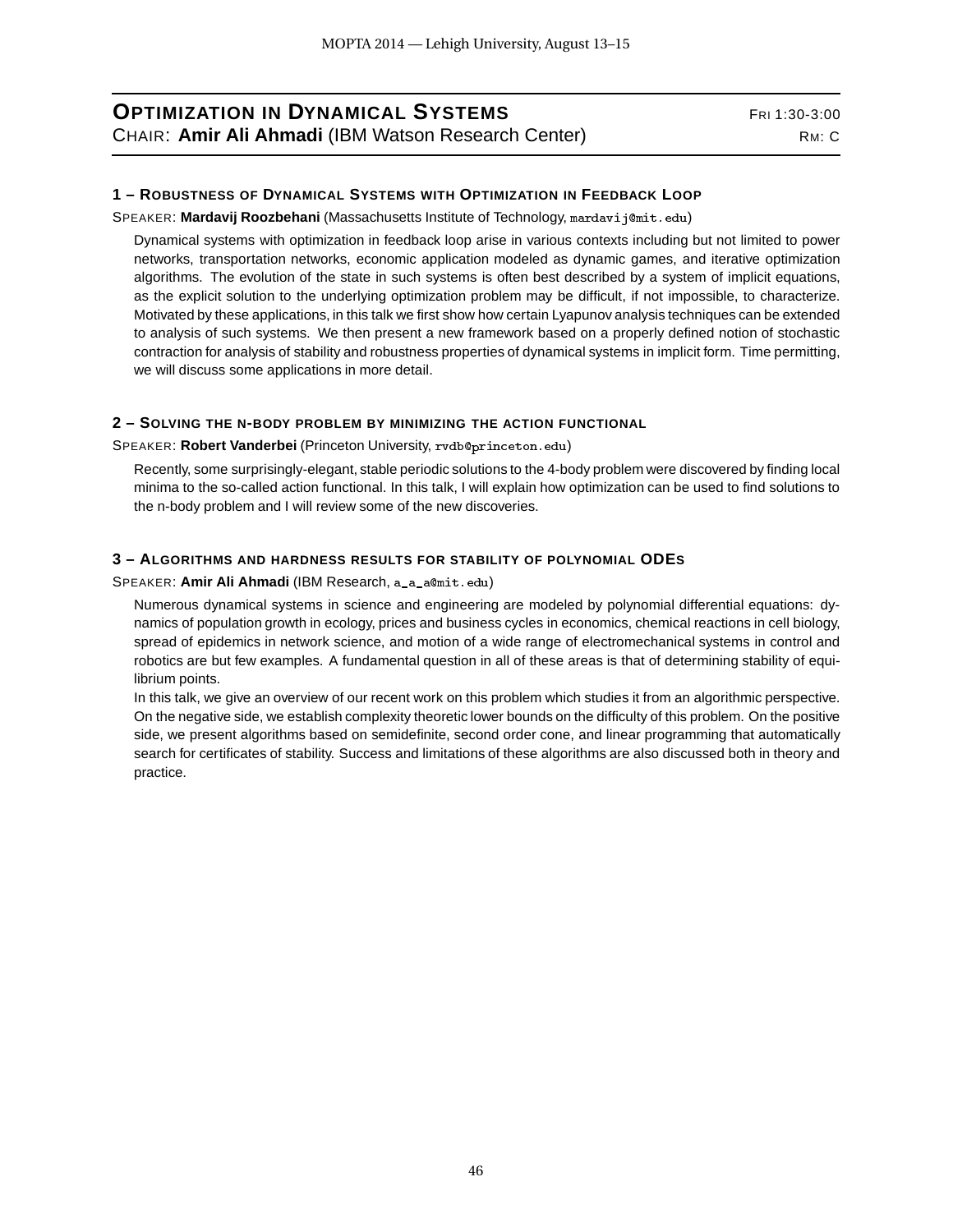# <span id="page-47-0"></span>**OPTIMIZATION IN MACHINE LEARNING** FRI 3:15-4:45 **CHAIR: Martin Takáč (Lehigh University) CHAIR: Martin Takáč** (Lehigh University)

#### **1 – ELEMENTARY ESTIMATORS FOR HIGH-DIMENSIONAL STATISTICAL MODELS**

SPEAKER: Pradeep Ravikumar (University of Texas at Austin, pradeep.ravikumar@gmail.com) **Aurelie Lozano** (IBM Research)

We consider the problem of learning high-dimensional statistical models, a class of problems that includes the learning of Gaussian as well as discrete graphical models. This class of problems has attracted considerable attention over the last decade, with state of the art statistical estimators based on solving regularized convex programs. Scaling these typically non-smooth convex programs to very large-scale problems is thus an ongoing and rich area of research. Here, we attempt to address this scaling issue at the source, by asking whether one can build simpler possibly closed-form estimators, that yet come with statistical guarantees that are nonetheless comparable to regularized likelihood estimators. Surprisingly, we answer this question in the affirmative. We provide empirical corroboration of its statistical and computational performance on simulated data.

#### **2 – PARALLEL GREEDY COORDINATE DESCENT METHOD FOR SPARSE INVERSE COVARIANCE SELECTION**

SPEAKER: Seyedalireza Yektamaram (Lehigh University, sey21201ehigh.edu[\)](mailto:sey212@lehigh.edu)

Katya Scheinberg (Lehigh University, katyas@lehigh.edu)

In this study, we propose a parallel version of SINCO method for sparse inverse covariance selection problem. SINCO is a greedy coordinate descent method which finds non-zero pattern of the inverse covariance matrix of normally distributed random variables. Non-zero pattern of this matrix manifests conditional dependency of corresponding pairs of random variables. SINCO is a sequential algorithm which updates one coordinate at each iteration, such that the objective function improvement if the largest over all coordinates. It consists of two general phases, first phase is to find the best coordinate and second phase is to update the corresponding coordinate and update the covariance matrix accordingly. Each phase can be performed in parallel and in theory near linear speedup is possible. We present a parallel version of the algorithm using distributed memory system known as Message Passing Interface (MPI). Numerical experiments show good speed-up which allows us to solve larger problems. We will discuss extensions of this method to block-coordinate setting for further speedup.

#### **3 – HYDRA: DISTRIBUTED COORDINATE DESCENT FOR BIG DATA OPTIMIZATION**

SPEAKER: Martin Takáč (Lehigh University, Takac.MT@gmail.com)

Peter Richtarik (The University of Edinburgh, Peter. Richtarik@ed.ac.uk)

Hydra: HYbriD cooRdinAte descent method for solving loss minimization problems with big data. We initially partition the coordinates and assign each partition to a different node of a cluster. At every iteration, each node picks a random subset of the coordinates from those it owns, independently from the other computers, and in parallel computes and applies updates to the selected coordinates based on a simple closed-form formula. We give bounds on the number of iterations sufficient to approximately solve the problem with high probability, and show how it depends on the data and on the partitioning. We perform numerical experiments with a LASSO instance described by a 3TB matrix.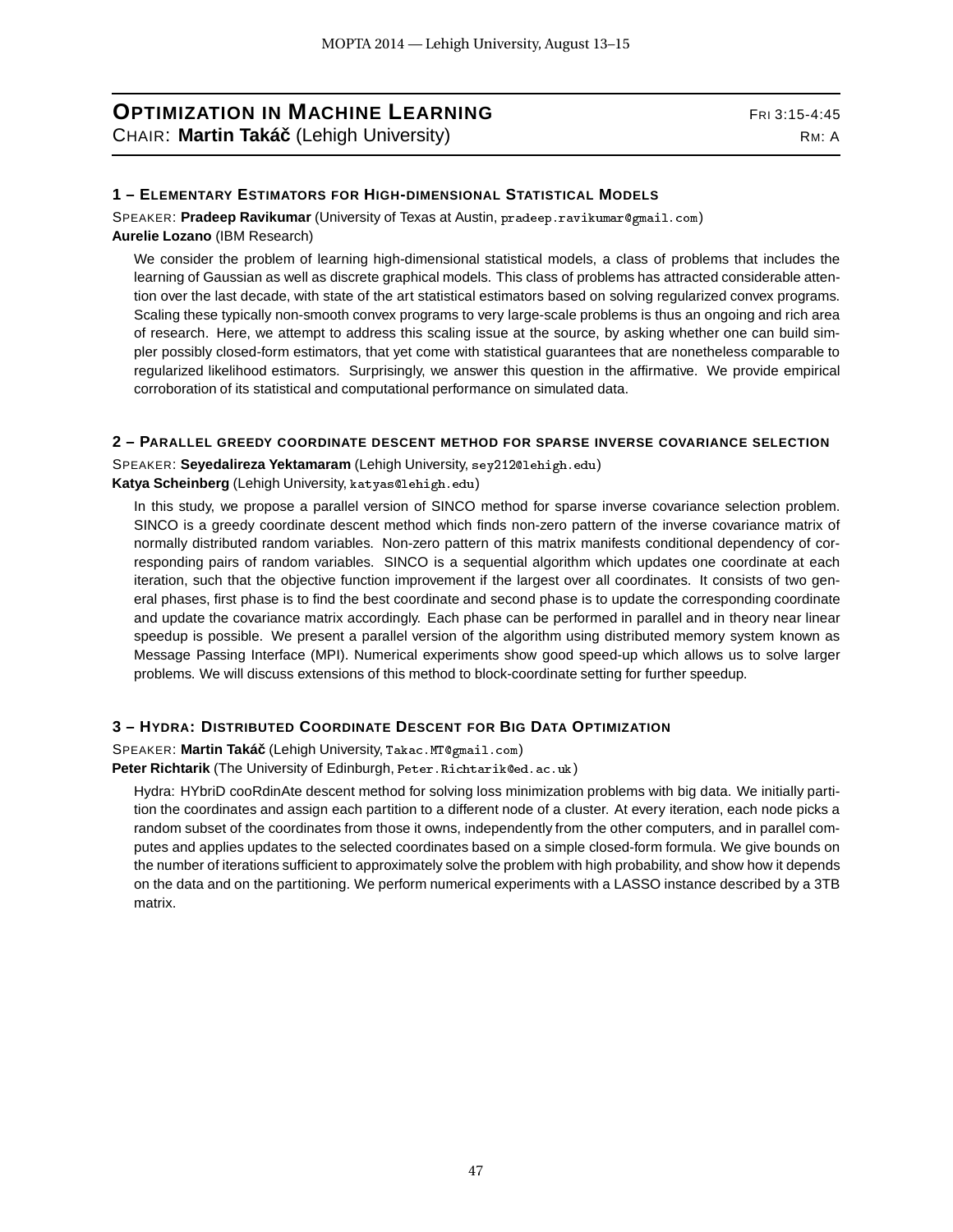# <span id="page-48-0"></span>**STOCHASTIC DYNAMIC OPTIMIZATION** FRI 3:15-4:45 **CHAIR: Qihang Lin** (University of Iowa) RM: B

#### **1 – THE BENEFITS OF ROBUSTNESS FOR APPROXIMATE DYNAMIC PROGRAMMING**

SPEAKER: Marek Petrik (IBM T.J. Watson Research Center, mpetrik@us.ibm.com[\)](mailto:mpetrik@us.ibm.com)

We describe how to use robust Markov decision processes for value function approximation with state aggregation. The robustness is introduced to reduce the sensitivity to the approximation error of sub-optimal policies in comparison with methods such as fitted value iteration. This results in reducing the bounds on the *γ*-discounted infinite horizon performance loss by a factor of 1/(1 - *γ*) while preserving polynomial-time computational complexity. Our experimental results show that using the robust representation can significantly improve the solution quality with minimal additional computational cost.

#### **2 – A NEW OPTIMAL STEPSIZE FOR APPROXIMATE DYNAMIC PROGRAMMING**

SPEAKER: **Ilya O. Ryzhov** (University of Maryland, iryzhov@rhsmith.umd.edu) Peter Frazier (Cornell University, pf98@cornell.edu)

Warren B. Powell (Princeton University, powell@princeton.edu)

Approximate dynamic programming (ADP) has proven itself in a wide range of applications spanning large-scale transportation problems, health care, revenue management, and energy systems. The design of effective ADP algorithms has many dimensions, but one crucial factor is the stepsize rule used to update a value function approximation. Many operations research applications are computationally intensive, and it is important to obtain good results quickly. Furthermore, the most popular stepsize formulas use tunable parameters and can produce very poor results if tuned improperly. We derive a new stepsize rule that optimizes the prediction error in order to improve the short-term performance of an ADP algorithm. With only one, relatively insensitive tunable parameter, the new rule adapts to the level of noise in the problem and produces faster convergence in numerical experiments.

#### **3 – A BUDGET ALLOCATION POLICY FOR ONLINE CROWDRANKING**

SPEAKER: Qihang Lin (University of Iowa, qihang-lin@uiowa.edu)

We propose an accelerated randomized block-coordinate descent method for minimizing the sum of a smooth convex function and a block-separable convex function. The algorithm is developed based on the technique of randomized estimate sequence. Compared to existing coordinate descent methods, our method guarantees a linear convergence rate when the problem is strongly convex and its complexity has a better dependence on the condition number of the problem.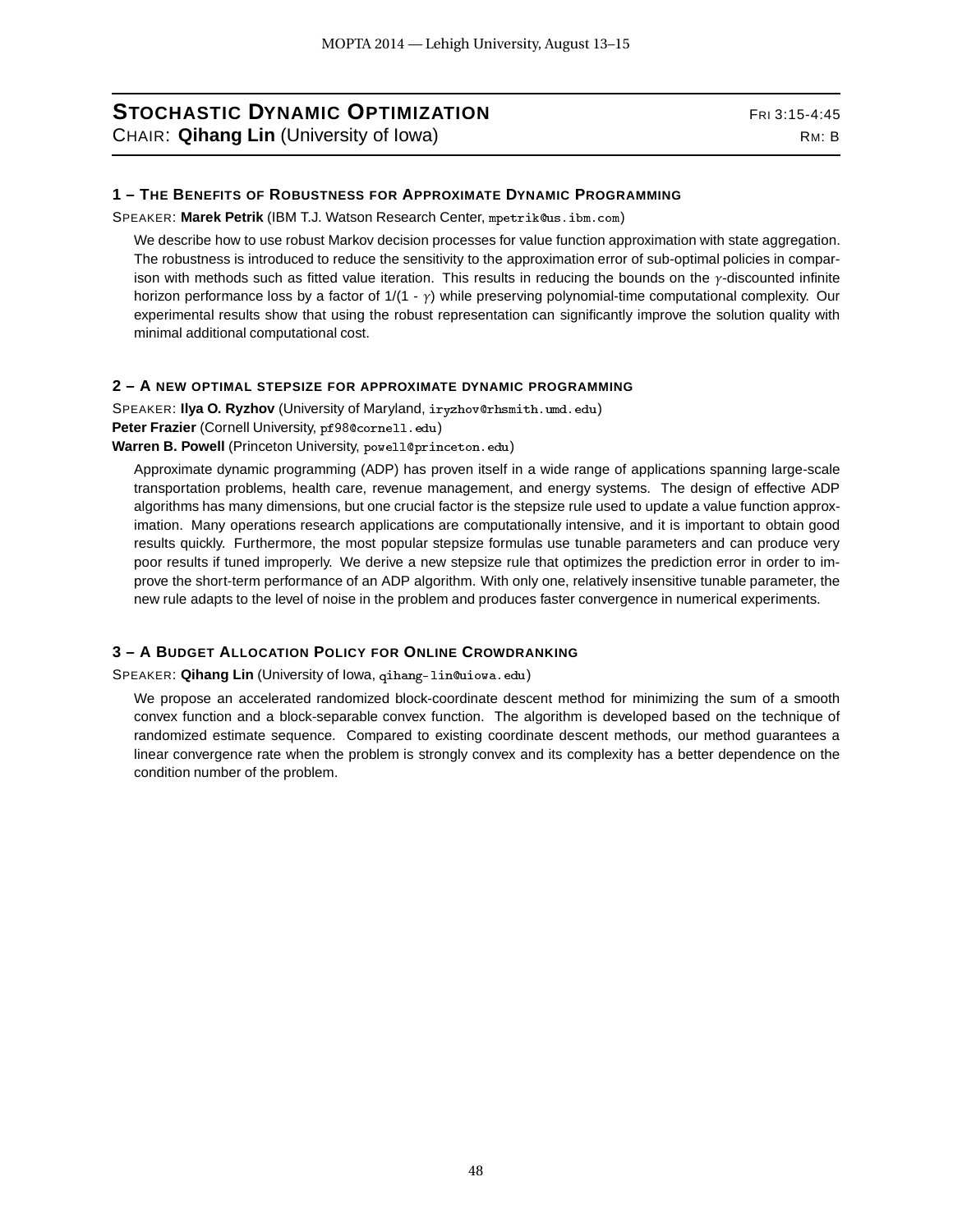# <span id="page-49-0"></span>**COMBINATORIAL OPTIMIZATION** FRI 3:15-4:45 CHAIR: Francis Vasko (Kutztown University) **RM: C** RM: C

#### **1 – TWO DIMENSIONAL LOAD BALANCING**

SPEAKER: Kangbok Lee (York College, The City University of New York, klee5@york.cuny.edu[\)](mailto:klee5@york.cuny.edu) **Joseph Y-T. Leung** (New Jersey Institute of Technology, leung@cis.njit.edu) **Michael L. Pinedo** (New York University, mpinedo@stern.nyu.edu)

We consider a bi-criteria parallel machine scheduling problem in which the first objective is the minimization of the makespan of the schedule and the second objective is the minimization of the maximum machine cost. Since the problem is strongly NP-hard, we propose a fast heuristic and derive its worst-case performance bound.

#### **2 – FUZZY DATA ENVELOPMENT ANALYSIS WITH COMMON WEIGHTS**

SPEAKER: Cheng-Feng Hu (National Chiayi University, chu1@isu.edu.tw) Fung-Bao Liu (I-Shou University, fliu@isu.edu.tw)

Cheng-Kai Hu (Kao Yuan University, t80147@cc.kyu.edu.tw)

This work studies the data envelopment analysis (DEA) with common weights in a fuzzy environment. Applying the basic principle of compromise of the technique for order preference by similarity ideal solution (TOPSIS), the k-objective fuzzy DEA program can be reduced into an auxiliary bi-objective fuzzy decision-making problem. Moreover, following the "tolerance approach", the solution of the resulting auxiliary bi-objective fuzzy optimization problem can be obtained by solving a min-max problem. An algorithm of finding the compromise solution for the fuzzy DEA program is provided. The implementation issue on the algorithm is also included. Since the efficiency measures are expressed in different degrees of confidence rather than crisp values, more information is provided for management, which makes the proposed DEA program more powerful for practical applications.

#### **3 – ADAPTING THE TEACHING-LEARNING-BASED OPTIMIZATION METAHEURISTIC TO COMBINATORIAL OPTIMIZATION**

SPEAKER: Yun Lu (Kutztown University, lu@kutztown.edu) **Francis Vasko** (Kutztown University, vasko@kutztown.edu) Kenneth Zyma (Kutztown University, kzyma65001 ive.kutztown.edu)

A new metaheuristic based on the relationship between teachers and learners has recently been proposed by Rao, Savsani and Vakharia (2011). This metaheuristic is designed to solve continuous nonlinear optimization problems. It has been shown to be an efficient and effective approach for solving various structural and mechanical design problems. It is of particular interest because it is a population-based metaheuristic that requires no parameter fine-tuning other than determining the size of the population and convergence criteria. In this paper, we adapt this metaheuristic, designed for continuous problems, to solve two combinatorial optimization problems: the weighted set covering problem and the multichoice multidimensional knapsack problem. Empirical results demonstrate the competitiveness of this approach both in terms of solution quality and execution time. The advantage to this approach is its relative simplicity.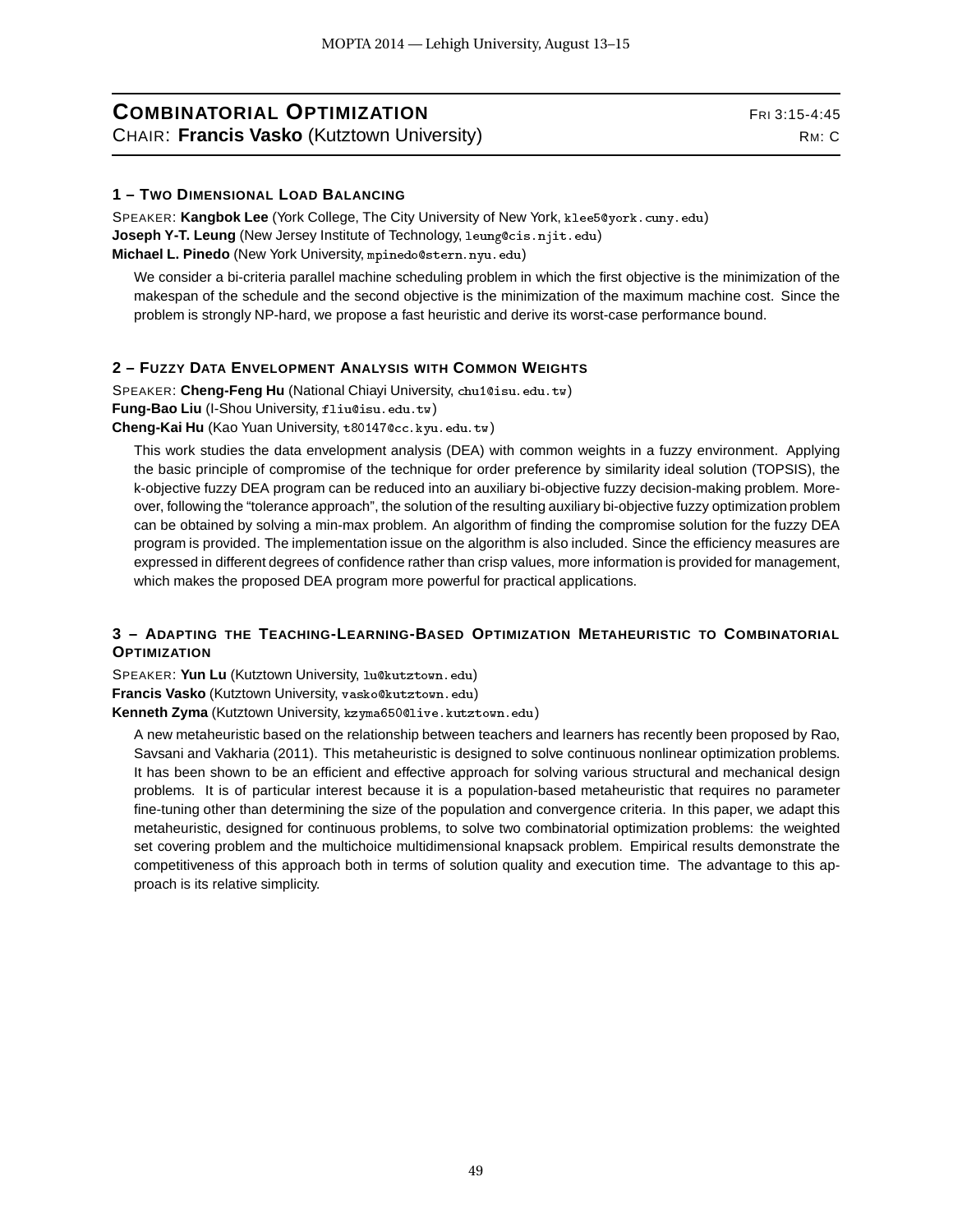MOPTA 2014 — Lehigh University, August 13–15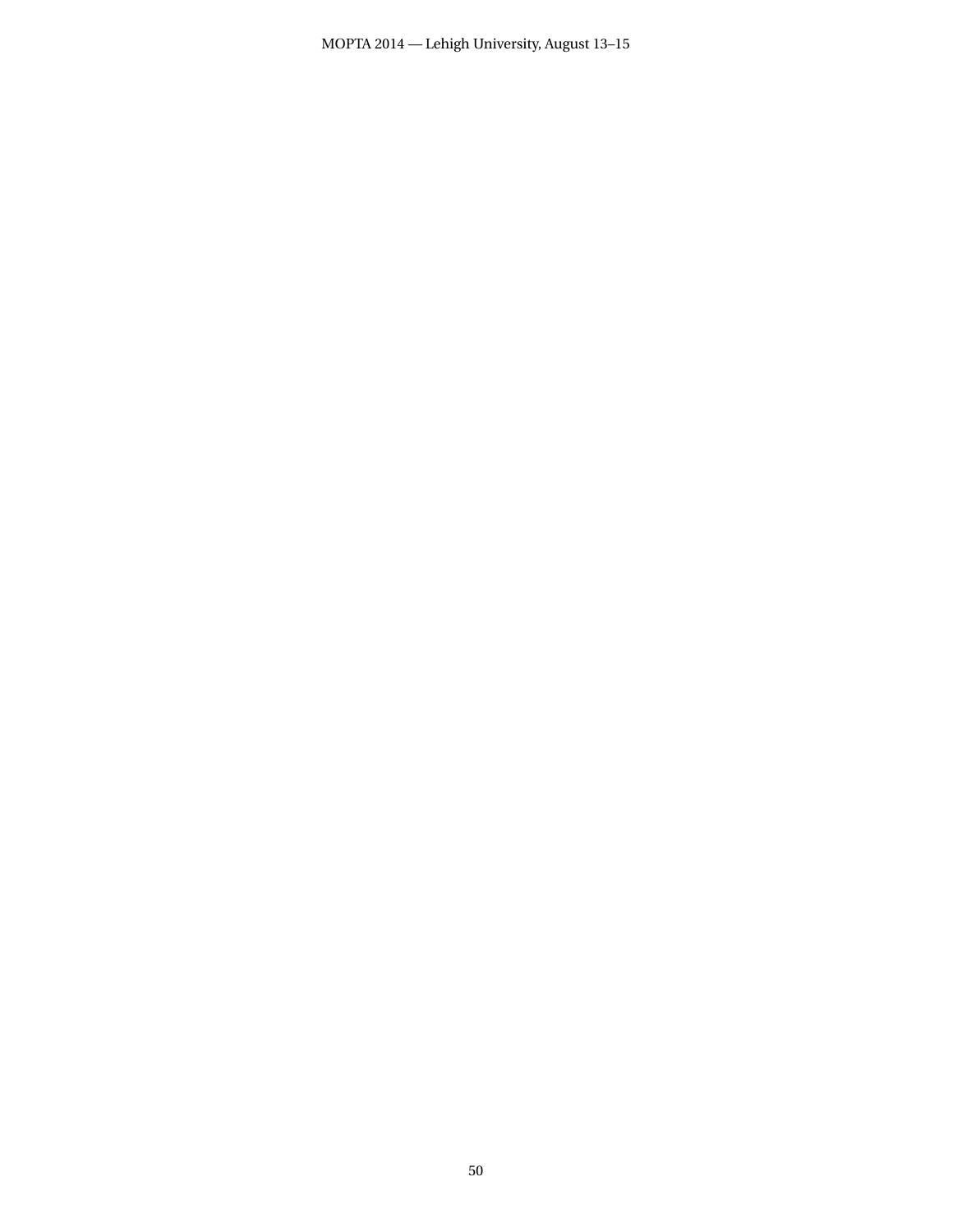# ISE Centers





### **Enterprise Systems Center**

http://www.lehigh.edu/~ines
/

The Enterprise Systems Center is committed to helping students learn while simultaneously providing value for our clients. We believe that our research should be driven by industry needs and enabled by close partnerships and collaboration.

### **Center for Value Chain Research**

http://www.lehigh.edu/~in
hain/

The Center for Value Chain Research (CVCR) is committed to promoting and conducting research and information exchange through the integration of emerging theory and best practices. The Center's research focuses primarily on value chain planning and development activities, which connect corporate strategy with value chain execution systems.

### **Computational Optimization Research at Lehigh**

http://
oral.ie.lehigh.edu/

COR@L aims at promoting and conducting graduate-level research, primarily in the areas that lie at the interface of optimization and highperformance computing. Research conducted at the COR@L lab in recent years has focused on cutting edge optimization theory and development of several open source optimization software. The lab brings together faculty and graduate students aimed at establishing a multidisciplinary research agenda. Research findings are disseminated through refereed publications, national and international conferences, and scholarly presentations.

# MOPTA 2014 thanks its sponsors!



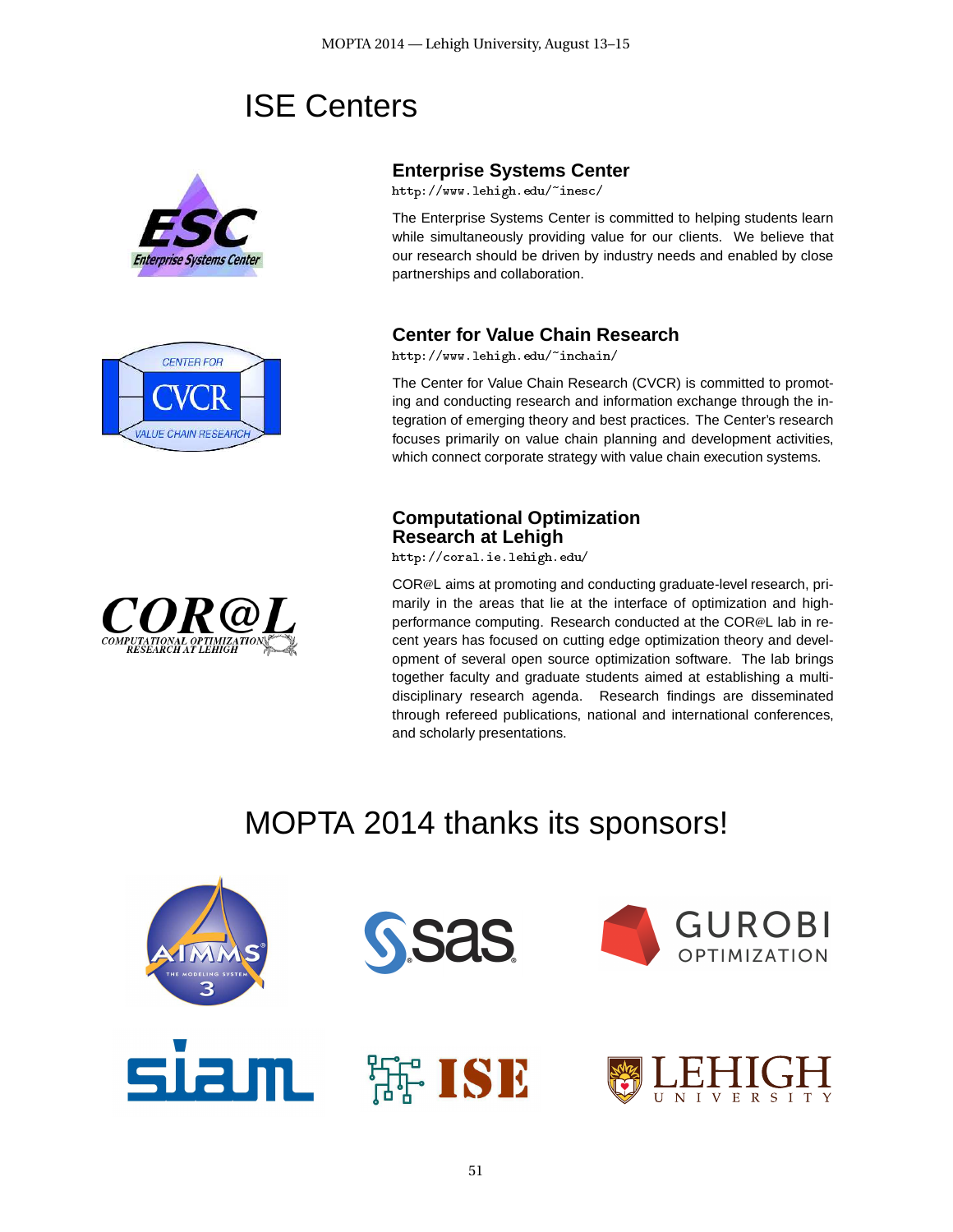### <span id="page-52-0"></span>**Session Chair Index**

Ahmadi, Amir Ali, [46](#page-46-0) Anjos, Miguel, [32,](#page-32-0) [37](#page-37-0) Asamov, Tsvetan, [34](#page-34-0) Curtis, Frank E., [36](#page-36-0) Dong, Hongbo, [33](#page-33-0) Epelman, Marina A., [29](#page-29-0) Frazier, Peter I., [42](#page-42-0) Jiang, Daniel, [40](#page-40-0) Konak, Abdullah, [19](#page-19-0)

# <span id="page-52-1"></span>**Speaker Index**

Adams, Elspeth, [18](#page-18-0) Ahmadi, Amir Ali, [46](#page-46-0) Ahmadi, Hesamoddin, [21](#page-21-0) Al-Kanj, Lina, [40](#page-40-0) Anjos, Miguel F., [7](#page-7-0) Asamov, Tsvetan, [34,](#page-34-0) [38](#page-38-0) Augustin, Florian, [24](#page-24-0) Babat, Onur, [35](#page-35-0) Bienstock, Daniel, [23](#page-23-0) Chau, Marie, [45](#page-45-0) Chen, Fang, [31](#page-31-0) Chen, Si, [34](#page-34-0) Cheng, Bolong, [34](#page-34-0) Cornuéjols, Gérard, [3](#page-3-0) Denoyel-Garnier, Victoire, [28](#page-28-0) Dentcheva, Darinka, [4](#page-4-0) Dey, Santanu S., [33](#page-33-0) Dolinskaya, Irina, [29](#page-29-0) Dong, Hongbo, [33](#page-33-0) Epelman, Marina A., [30](#page-30-0) Evangelista, Vivian M., [28](#page-28-0) Fang, Ethan, [17](#page-17-0) Frazier, Peter, [45](#page-45-0) Gabriel, Steven A., [32](#page-32-0) Gill, Philip, [5](#page-5-0) Gliner, Genna, [40](#page-40-0) Gomez, Walter, [18](#page-18-0) Goodwin, Roger L., [39](#page-39-0) Gouvêa, Érica J. Coelho, [24](#page-24-0) Guo, Wei, [36](#page-36-0) Guzmán, Cristóbal, [39](#page-39-0) Hu, Cheng-Feng, [49](#page-49-0) Jedynak, Bruno, [39](#page-39-0)

Krislock, Nathan, [18](#page-18-0) Kılınç-Karzan, Fatma, [23](#page-23-0) Lin, Qihang, [41,](#page-41-0) [45,](#page-45-0) [48](#page-48-0) Murthy, Gudimella S. R., [43](#page-43-0) Pasupathy, Raghu, [21](#page-21-0) Perevalov, Eugene, [31](#page-31-0) Pokutta, Sebastian, [39](#page-39-0) Regis, Rommel, [24](#page-24-0) Ruszczyński, Andrzej, [38](#page-38-0)

Shim, Sangho, [28](#page-28-0) Snyder, Larry, [32](#page-32-0)

Takáč, Martin, [47](#page-47-0)

Uhan, Nelson A., [35](#page-35-0)

Vanderbei, Robert, [17](#page-17-0) Vasko, Francis, [49](#page-49-0) Vermaak, Natasha, [20](#page-20-0)

Xie, Yao, [39](#page-39-0) Zuluaga, Luis, [26,](#page-26-0) [44](#page-44-0)

Jiang, Daniel R., [40](#page-40-0) Konak, Abdullah, [19](#page-19-0) Krislock, Nathan, [18](#page-18-0) Kulturel-Konak, Sadan, [19](#page-19-0) Kılınç-Karzan, Fatma, [23](#page-23-0) Lamadrid, Alberto, [26](#page-26-0) Lan, Guanghui, [21](#page-21-0) Lavaei, Javad, [44](#page-44-0) Laverty, Rich, [24](#page-24-0) Lee, Kangbok, [49](#page-49-0) Li, Dan, [37](#page-37-0) Li, Yan, [45](#page-45-0) Lin, Kevin, [17](#page-17-0) Lin, Qihang, [41,](#page-41-0) [48](#page-48-0) Lobel, Ruben, [44](#page-44-0) Lu, Yun, [49](#page-49-0) Marck, Gilles, [20](#page-20-0) Marteau, Benjamin, [24](#page-24-0) Mirrokni, Vahab, [8](#page-8-0) Moarefdoost, M. Mohsen, [26](#page-26-0) Moryadee, Seksun, [32](#page-32-0) Murthy, Addepalli L. N., [43](#page-43-0) Murthy, Gudimella S. R., [43](#page-43-0) Oke, Olufolajimi, [28](#page-28-0) Ozdaglar, Asu, [6](#page-6-0) Papadimitriou, Dimitri, [29](#page-29-0) Papageorgiou, Dimitri, [33](#page-33-0) Pasupathy, Raghu, [21](#page-21-0) Patino-Echeverri, Dalia, [44](#page-44-0) Petrik, Marek, [48](#page-48-0) Powell, Warren B., [10](#page-10-0) Ramaswamy, Sridhar, [43](#page-43-0) Ravikumar, Pradeep, [47](#page-47-0)

Razaviyayn, Meisam, [41](#page-41-0) Regis, Rommel G., [42](#page-42-0) Robinson, Daniel, [36](#page-36-0) Romeijn, Edwin, [29](#page-29-0) Roozbehani, Mardavij, [46](#page-46-0) Ruszczyński, Andrzej, [38](#page-38-0) Ryzhov, Ilya O., [42,](#page-42-0) [48](#page-48-0)

Salahi, Maziar, [37](#page-37-0) Shahraki, Narges, [35](#page-35-0) Shim, Sangho, [28](#page-28-0) Siddiqui, Sauleh, [32](#page-32-0)

Takáč, Martin, [47](#page-47-0) Troha, Miha, [26](#page-26-0)

Uhan, Nelson A., [35](#page-35-0)

Vanderbei, Robert, [17,](#page-17-0) [46](#page-46-0) Vermaak, Natasha, [20](#page-20-0)

Wächter, Andreas, [9](#page-9-0) Wang, Hao, [36](#page-36-0) Wang, Jialei, [42](#page-42-0) Wang, Xing, [31](#page-31-0) Wang, Zi, [21](#page-21-0) Wolfhagen, Eli, [38](#page-38-0)

Xiao, Yiyong, [19](#page-19-0) Xie, Yue, [37](#page-37-0) Xu, Guanglin, [23](#page-23-0)

Yang, Tianbao, [41](#page-41-0) Yang, Yang, [20](#page-20-0) Yao, Jiyun, [31](#page-31-0) Yektamaram, Seyedalireza, [47](#page-47-0) Yildiz, Sercan, [23](#page-23-0)

Zhang, Jiangfan, [31](#page-31-0) Zhao, Yue, [26](#page-26-0)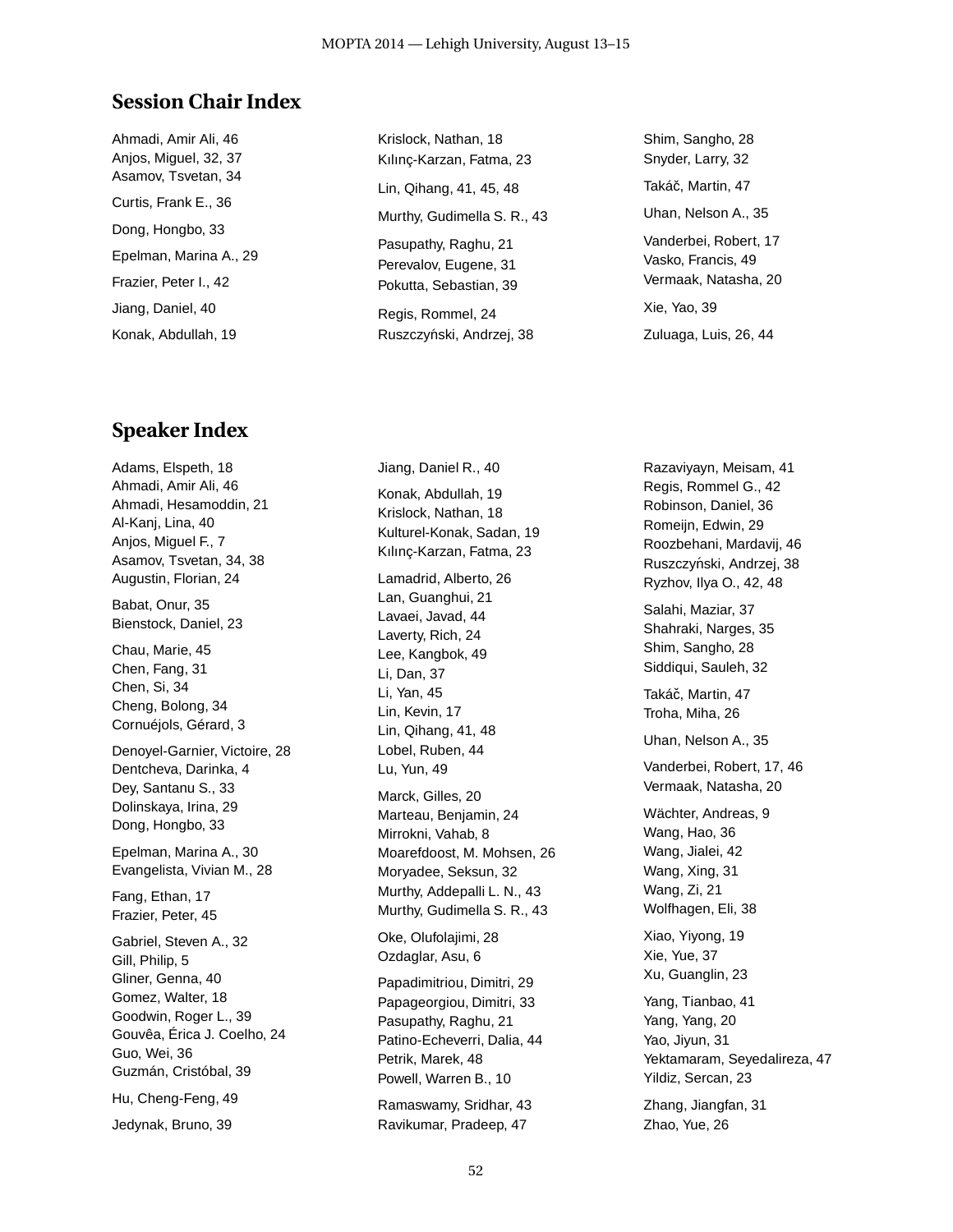# **Author Index**

Adams, Elspeth, [18](#page-18-0) Ahmadi, Amir Ali, [46](#page-46-0) Ahmadi, Hesamoddin, [21](#page-21-0) Al-Kanj, Lina, [40](#page-40-0) Alfandari, Laurent, [28](#page-28-0) Anjos, Miguel F., [7,](#page-7-0) [18](#page-18-0) Asamov, Tsvetan, [34,](#page-34-0) [38](#page-38-0) Augustin, Florian, [24](#page-24-0) Aybat, Necdet Serhat, [21](#page-21-0) Babat, Onur, [35](#page-35-0) Bienstock, Daniel, [23](#page-23-0) Blum, Rick S., [31](#page-31-0) Bortfeld, Thomas, [29](#page-29-0) Braun, Gabor, [39](#page-39-0) Burer, Samuel, [23](#page-23-0) Burke, James V., [36](#page-36-0) Cao, Wenwei, [28](#page-28-0) Chau, Marie, [45](#page-45-0) Chen, Fang, [31](#page-31-0) Chen, Si, [34](#page-34-0) Cheng, Bolong, [34](#page-34-0) Chopra, Sunil, [28](#page-28-0) Christensen, Adam, [32](#page-32-0) Clark, Scott, [42](#page-42-0) Cornelius, Adam, [44](#page-44-0) Cornuéjols, Gérard, [3,](#page-3-0) [23](#page-23-0) Craft, David, [29](#page-29-0) Curtis, Frank E., [36](#page-36-0) Daniels, Kaitlin, [44](#page-44-0) Denoyel-Garnier, Victoire, [28](#page-28-0) Dentcheva, Darinka, [4](#page-4-0) Dey, Santanu S., [33](#page-33-0) Ding, Didier, [24](#page-24-0) Dolinskaya, Irina, [29,](#page-29-0) [30](#page-30-0) Dong, Hongbo, [33](#page-33-0) Dorsch, Dominik, [18](#page-18-0) Dumas, Laurent, [24](#page-24-0) Duque, Pablo A. Maya, [29](#page-29-0) Epelman, Marina A., [30](#page-30-0) Evangelista, Vivian M., [28](#page-28-0) Fallahi, Saaed, [37](#page-37-0) Fang, Ethan, [17](#page-17-0) Fazelnia, Ghazal, [44](#page-44-0) Fortz, Bernard, [29](#page-29-0) Frazier, Peter, [45,](#page-45-0) [48](#page-48-0) Fu, Michael C., [42,](#page-42-0) [45](#page-45-0) Gabriel, Steven A., [32](#page-32-0) Ghosh, Soumyadip, [21](#page-21-0) Gill, Philip, [5](#page-5-0) Gliner, Genna, [40](#page-40-0) Goldsmith, Andrea, [26](#page-26-0)

Gomez, Walter, [18](#page-18-0) Goodwin, Roger L., [39](#page-39-0) Gouvêa, Érica J. Coelho, [24](#page-24-0) Guest, James K., [20](#page-20-0) Guo, Wei, [36](#page-36-0) Guzmán, Cristóbal, [39](#page-39-0) Hashemi, Fatemeh, [21](#page-21-0) Hauser, Raphael, [26](#page-26-0) Hong, Mingyi, [41](#page-41-0) Hu, Cheng-Feng, [49](#page-49-0) Hu, Cheng-Kai, [49](#page-49-0) Jamshidi, Arta, [34](#page-34-0) Jedynak, Bruno, [39](#page-39-0) Jeon, Wooyoung, [26](#page-26-0) Jiang, Daniel R., [40](#page-40-0) Jin, Rong, [41](#page-41-0) Kalbat, Abdulrahman, [44](#page-44-0) Konak, Abdullah, [19](#page-19-0) Krislock, Nathan, [18](#page-18-0) Kulturel-Konak, Sadan, [19](#page-19-0) Kılınç-Karzan, Fatma, [23](#page-23-0) Lamadrid, Alberto, [26](#page-26-0) Lan, Guanghui, [21](#page-21-0) Lavaei, Javad, [44](#page-44-0) Laverty, Rich, [24](#page-24-0) Lee, Kangbok, [49](#page-49-0) Leung, Joseph Y-T., [49](#page-49-0) Li, Dan, [37](#page-37-0) Li, Yan, [45](#page-45-0) Lin, Kevin, [17](#page-17-0) Lin, Qihang, [41,](#page-41-0) [48](#page-48-0) Liu, Eric, [42](#page-42-0) Liu, Fung-Bao, [49](#page-49-0) Liu, Han, [17,](#page-17-0) [45](#page-45-0) Lobel, Ruben, [44](#page-44-0) Long, Troy, [29](#page-29-0) Lozano, Aurelie, [47](#page-47-0) Lu, Yun, [49](#page-49-0) Lu, Zhaosong, [41](#page-41-0) Luo, Zhi-Quan, [41](#page-41-0) Madani, Ramtin, [44](#page-44-0) Malick, Jérôme, [18](#page-18-0) Marck, Gilles, [20](#page-20-0) Marsden, Alison, [45](#page-45-0) Marteau, Benjamin, [24](#page-24-0) Marzouk, Youssef M., [24](#page-24-0) Mirrokni, Vahab, [8](#page-8-0) Moarefdoost, M. Mohsen, [26](#page-26-0) Molinaro, Marco, [33](#page-33-0) Moryadee, Seksun, [32](#page-32-0) Mount, Tim, [26](#page-26-0)

Murthy, Addepalli L. N., [43](#page-43-0) Murthy, Gudimella S. R., [43](#page-43-0) Murty, Katta G., [43](#page-43-0)

Oke, Olufolajimi, [28](#page-28-0) Ozdaglar, Asu, [6](#page-6-0)

Pang, Jong-Shi, [41](#page-41-0) Papadimitriou, Dimitri, [29](#page-29-0) Papageorgiou, Dimitri, [33](#page-33-0) Papp, David, [29](#page-29-0) Pasupathy, Raghu, [21](#page-21-0) Patino-Echeverri, Dalia, [44](#page-44-0) Perevalov, Eugene, [31](#page-31-0) Petrik, Marek, [48](#page-48-0) Pinedo, Michael L., [49](#page-49-0) Pokutta, Sebastian, [39](#page-39-0) Poor, H. Vincent, [26](#page-26-0) Powell, Warren B., [10,](#page-10-0) [34,](#page-34-0) [40,](#page-40-0) [45,](#page-45-0) [48](#page-48-0) Qin, Junjie, [26](#page-26-0) Qu, Huashuai, [42,](#page-42-0) [45](#page-45-0) Rajagopal, Ram, [26](#page-26-0) Ramachandra, Abhay Bangalore, [45](#page-45-0) Ramaswamy, Sridhar, [43](#page-43-0) Ramos, Fernando M., [24](#page-24-0) Ravikumar, Pradeep, [47](#page-47-0) Razaviyayn, Meisam, [41](#page-41-0) Regis, Rommel G., [24,](#page-24-0) [28,](#page-28-0) [42](#page-42-0) Rendl, Franz, [18](#page-18-0) Reyes, Kris, [34](#page-34-0) Richtarik, Peter, [47](#page-47-0) Robinson, Daniel, [36](#page-36-0) Romeijn, Edwin, [29](#page-29-0) Roos, Kees, [37](#page-37-0) Roozbehani, Mardavij, [46](#page-46-0) Roupin, Frédéric, [18](#page-18-0) Ruszczyński, Andrzej, [38](#page-38-0) Ryzhov, Ilya O., [42,](#page-42-0) [48](#page-48-0)

Salahi, Maziar, [37](#page-37-0) Sankaran, Sethuraman, [45](#page-45-0) Scheinberg, Katya, [47](#page-47-0) Shahraki, Narges, [35](#page-35-0) Shanbhag, Uday V., [21,](#page-21-0) [37](#page-37-0) Shikhman, Vladimir, [18](#page-18-0) Shim, Sangho, [28](#page-28-0) Siddiqui, Sauleh, [28,](#page-28-0) [32](#page-32-0) Sinoquet, Delphine, [24](#page-24-0) Sisikoglu, Esra, [30](#page-30-0) Smith, Robert L., [30](#page-30-0) Snyder, Lawrence V., [19,](#page-19-0) [31](#page-31-0) Sojoudi, Somayeh, [44](#page-44-0)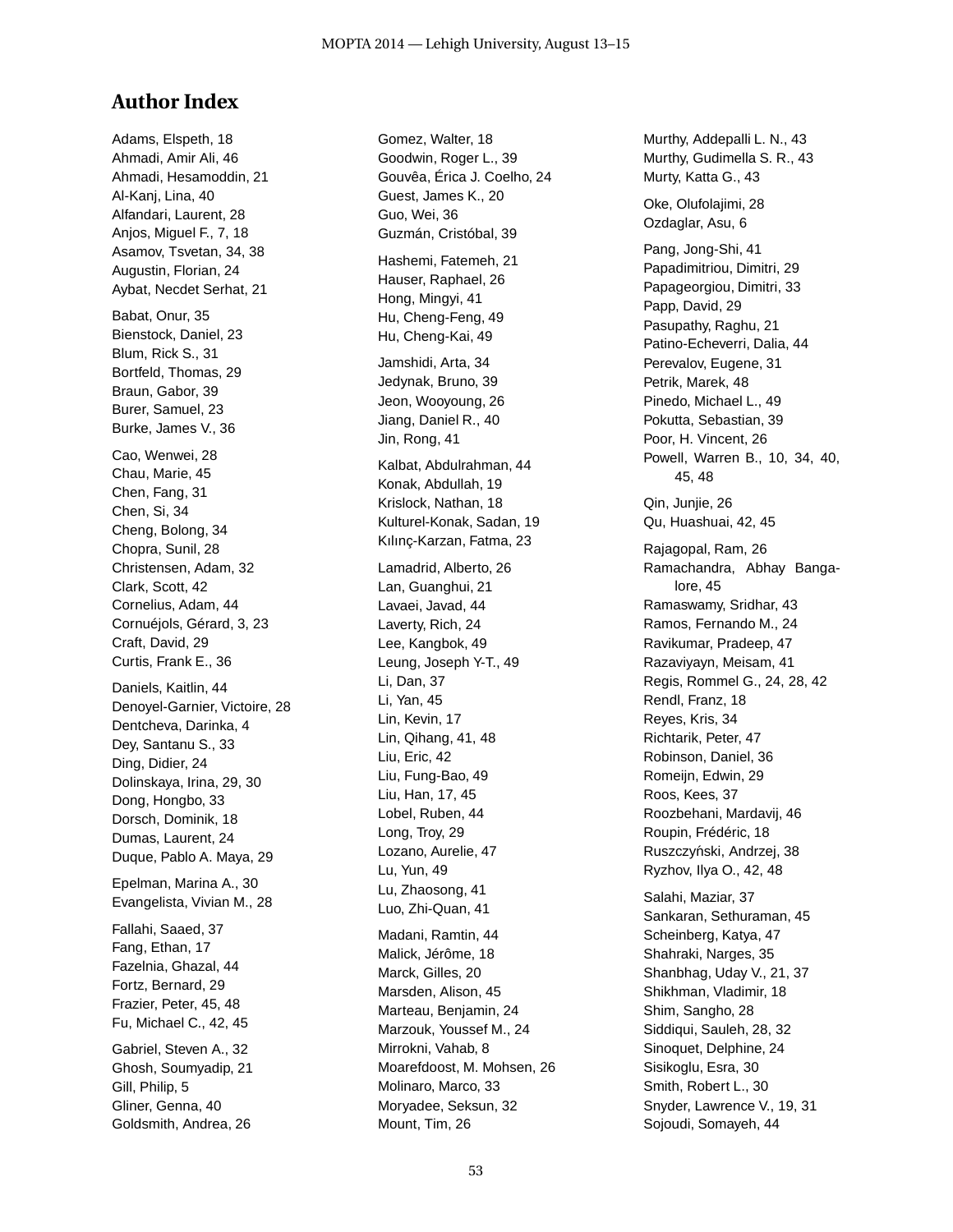Sorensen, Kenneth, [29](#page-29-0) Soterroni, Aline C., [24](#page-24-0)

Takáč, Martin, [47](#page-47-0) Terlaky, Tamás, [37](#page-37-0) Thiele, Aurelie, [28](#page-28-0) Toriello, Alejandro, [35](#page-35-0) Troha, Miha, [26](#page-26-0) Turkay, Metin, [35](#page-35-0)

U-tapao, Chalida, [32](#page-32-0) Uhan, Nelson A., [35](#page-35-0) Unkelbach, Jan, [29](#page-29-0)

Vanderbei, Robert, [17,](#page-17-0) [46](#page-46-0) Vasko, Francis, [49](#page-49-0) Venkitasubramaniam, Parv, [31](#page-31-0) Vera, Juan C., [35](#page-35-0) Vermaak, Natasha, [20](#page-20-0)

Wächter, Andreas, [9](#page-9-0) Wang, Hao, [36](#page-36-0) Wang, Jialei, [42](#page-42-0) Wang, Jiashan, [36](#page-36-0) Wang, Lie, [17](#page-17-0) Wang, Mengdi, [17](#page-17-0) Wang, Qianyi, [33](#page-33-0) Wang, Xing, [31](#page-31-0) Wang, Zi, [21](#page-21-0) Wiegele, Angelika, [18](#page-18-0) Wild, Stefan M., [42](#page-42-0) Wolfhagen, Eli, [38](#page-38-0)

Xiao, Lin, [41](#page-41-0)

Xiao, Yiyong, [19](#page-19-0) Xie, Jing, [45](#page-45-0) Xie, Yue, [37](#page-37-0) Xu, Guanglin, [23](#page-23-0)

Yang, Tianbao, [41](#page-41-0) Yang, Yang, [20](#page-20-0) Yao, Jiyun, [31](#page-31-0) Yektamaram, Seyedalireza, [47](#page-47-0) Yildiz, Sercan, [23](#page-23-0)

Zhang, Jiangfan, [31](#page-31-0) Zhao, Yue, [26](#page-26-0) Zhu, Shenghuo, [41](#page-41-0) Zuluaga, Luis F., [26,](#page-26-0) [35](#page-35-0) Zyma, Kenneth, [49](#page-49-0)